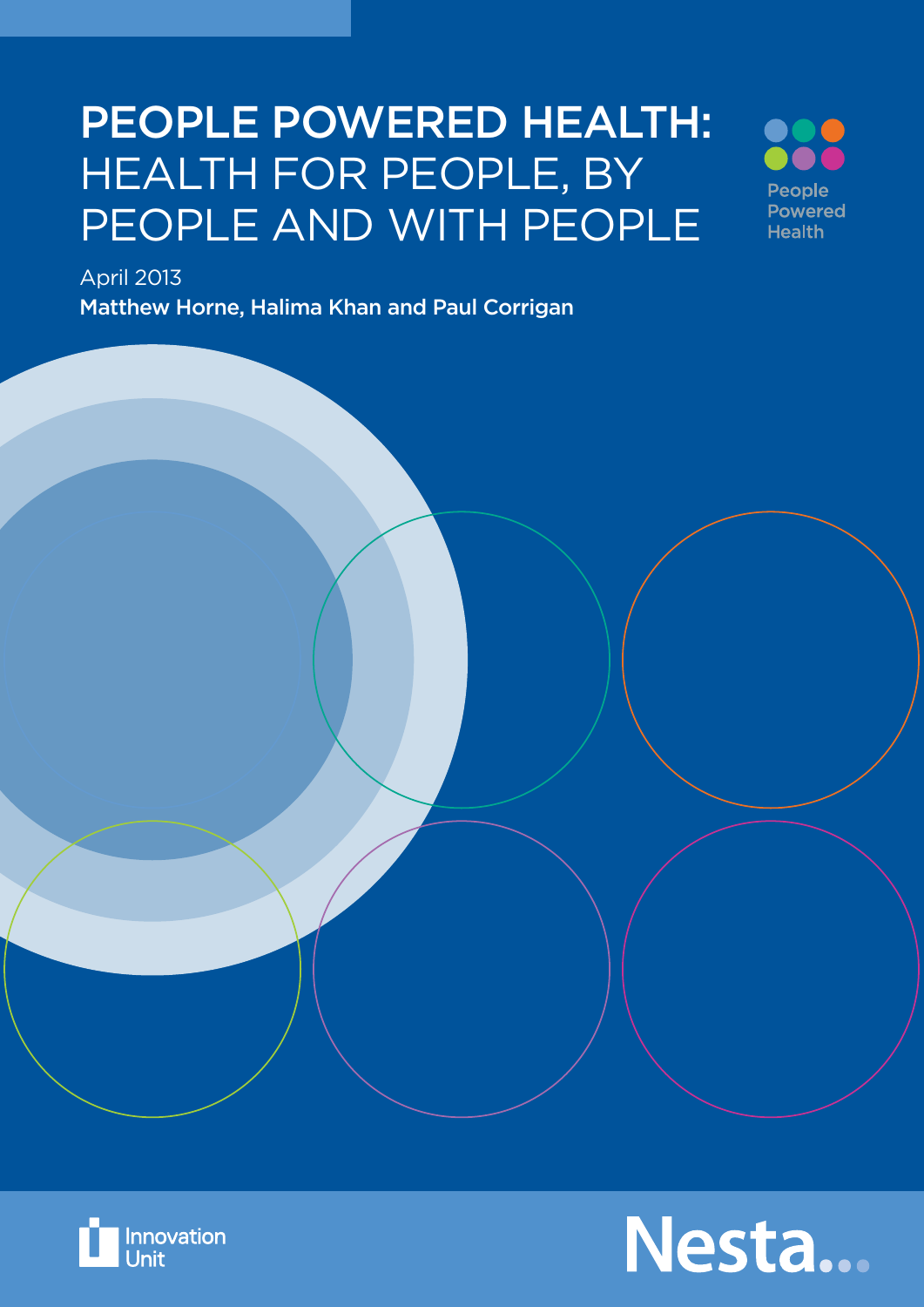### ABOUT NESTA

Nesta is the UK's innovation foundation. An independent charity, we help people and organisations bring great ideas to life. We do this by providing investments and grants and mobilising research, networks and skills.

Nesta Operating Company is a registered charity in England and Wales with company number 7706036 and charity number 1144091. Registered as a charity in Scotland number SCO42833. Registered office: 1 Plough Place, London, EC4A 1DE.

www.nesta.org.uk

### ABOUT INNOVATION UNIT

We are the innovation unit for public services. As a not-for-profit social enterprise we're committed to using the power of innovation to solve social challenges. We support leaders and organisations to achieve radically different solutions that offer better outcomes for lower costs.

Registered office: CAN Mezzanine, 49–51 East Road, London, N1 6AH

#### www.innovationunit.org

© Nesta 2013.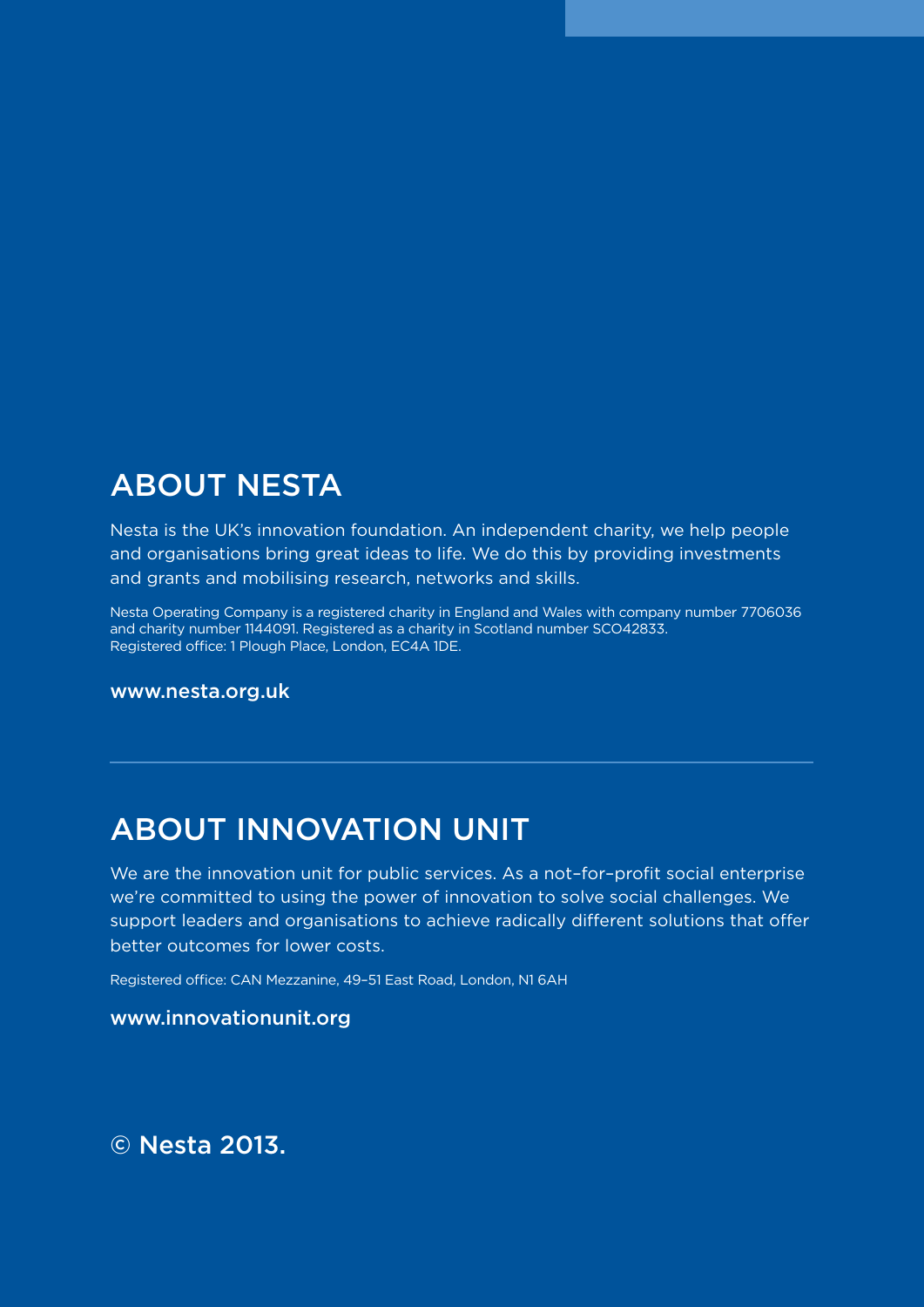# PEOPLE POWERED HEALTH: HEALTH FOR PEOPLE, BY PEOPLE AND WITH PEOPLE

### **CONTENTS**

|   | <b>FOREWORD</b>                                                                                                                                                                                                                                                                                                                                                                                                                                                                 | 4                                                        |  |
|---|---------------------------------------------------------------------------------------------------------------------------------------------------------------------------------------------------------------------------------------------------------------------------------------------------------------------------------------------------------------------------------------------------------------------------------------------------------------------------------|----------------------------------------------------------|--|
|   | <b>ABOUT THE SERIES</b>                                                                                                                                                                                                                                                                                                                                                                                                                                                         | 5                                                        |  |
| 1 | <b>EXECUTIVE SUMMARY</b>                                                                                                                                                                                                                                                                                                                                                                                                                                                        |                                                          |  |
|   | 2 INTRODUCTION                                                                                                                                                                                                                                                                                                                                                                                                                                                                  |                                                          |  |
|   | 3 THE CHALLENGE WE FACE: HEALTH BY PEOPLE AND WITH PEOPLE,<br><b>NOT JUST FOR PEOPLE</b>                                                                                                                                                                                                                                                                                                                                                                                        | $12 \overline{ }$                                        |  |
|   | 4 PEOPLE POWERED HEALTH: A FUNDAMENTAL SHIFT IN ETHOS AND PRACTICE                                                                                                                                                                                                                                                                                                                                                                                                              | 14                                                       |  |
|   | 4.1 PEOPLE POWERED HEALTH IN PRACTICE: REDEFINING CONSULTATIONS<br>4.2 PEOPLE POWERED SERVICES: MORE THAN MEDICINE<br>4.3 PEOPLE POWERED PATHWAYS: CO-DESIGNING ROUTES THROUGH CARE                                                                                                                                                                                                                                                                                             | 18<br>22<br>27                                           |  |
|   | 5 REALISING THE VISION - HOW TO CHANGE A WHOLE SYSTEM                                                                                                                                                                                                                                                                                                                                                                                                                           | 30                                                       |  |
|   | <b>CHANGE THE WAY SERVICES ARE COMMISSIONED</b><br>5.1<br>5.2 MAKE THE MOST OF NEW STRUCTURES<br>5.3 ENCOURAGE PATIENTS TO TAKE PART IN PEOPLE POWERED HEALTH<br>5.4 BUILD CLINICAL LEADERSHIP<br>5.5 CHANGE FINANCIAL INCENTIVES<br><b>5.6 CHANGE WHAT GETS MEASURED</b><br>5.7 SHIFT INVESTMENT IN TECHNOLOGY<br><b>5.8 TRANSFORM ORGANISATIONAL WORKFORCE CULTURE</b><br>5.9 CREATE A CADRE OF SYSTEM LEADERS<br>5.10 STRENGTHEN THE BUSINESS CASE FOR PEOPLE POWERED HEALTH | 31<br>33<br>35<br>36<br>37<br>38<br>40<br>42<br>43<br>45 |  |
|   | <b>6 CONCLUSION</b>                                                                                                                                                                                                                                                                                                                                                                                                                                                             | 47                                                       |  |
|   | <b>APPENDIX</b>                                                                                                                                                                                                                                                                                                                                                                                                                                                                 | 49                                                       |  |
|   | <b>ENDNOTES</b>                                                                                                                                                                                                                                                                                                                                                                                                                                                                 | 52                                                       |  |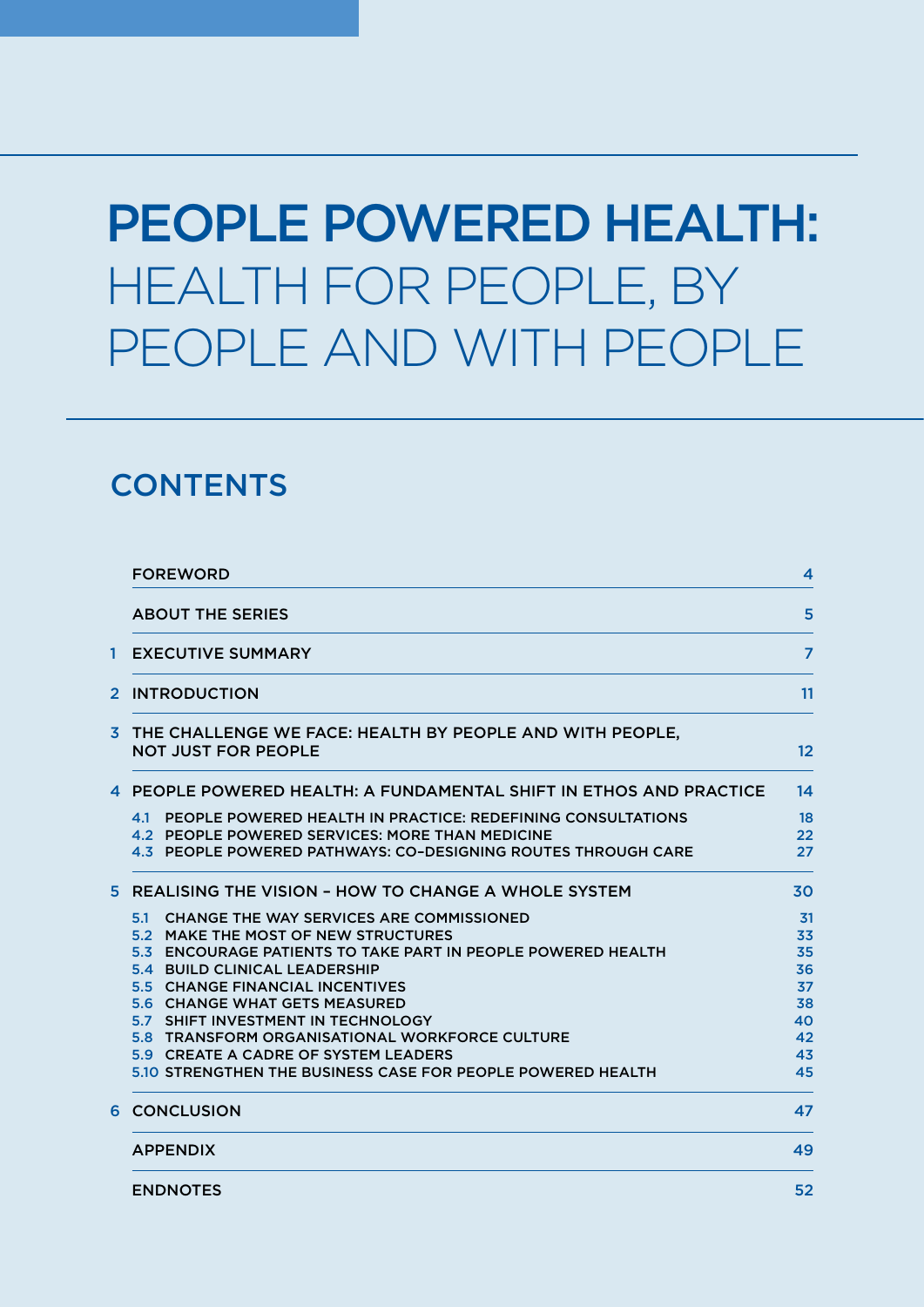### **FOREWORD**

The NHS has developed incrementally since its inception but the times in which we live require more radical and rapid change. The proximate cause is unprecedented financial pressure on public services which demands innovations on a scale never seen before. The underlying cause is to be found in the ageing population and changing burden of disease which require new and different models of care better suited to the needs of the population today and in the future.

People Powered Health not only makes the case for transformational change but also outlines some of the key features of a system fit for the future. These features include putting people more in control of their health and well being; overcoming fragmentation through the development of integrated care; and giving more attention to resources in the community that can support the transformation that is needed. Critically, the paper also recognises that the main challenge is how to take these ideas from the drawing board into large scale adoption.

In the view of the authors, reforming a whole system calls for action on several fronts: changing how services are commissioned, mobilising and engaging patients, building clinical leadership, making use of financial incentives, changing what gets measured, and shifting investments in technology. As the title of the paper implies, the NHS needs to be open to learning from changes that have already occurred in other sectors where customers have been co–opted into the workforce. Making use of assistive technologies and giving patients access to their medical records are examples of what this might mean.

None of this will happen in the absence of a new type of leadership, described here as system leadership. And here is the rub. The NHS is replete with experienced leaders but most have spent their careers leading organisations and not systems. The challenge is to support these leaders to develop new skills in working across organisations and services particularly at a time when the old hierarchical structures of the NHS are being replaced with more fluid market like arrangements.

To make this point is to highlight the age old tension between planning and markets in bringing about the transformational changes that are needed. Are these changes most likely to result from new entrants to the health care market with service models capable of generating disruptive innovations in care? Or will they be the product of a new generation of system leaders able to break down barriers between existing providers, and with the vision to imagine a quite different future? The answer might be both, if politicians have the courage to permit or even encourage alternative evolutionary paths.

#### Chris Ham is Chief Executive of The King's Fund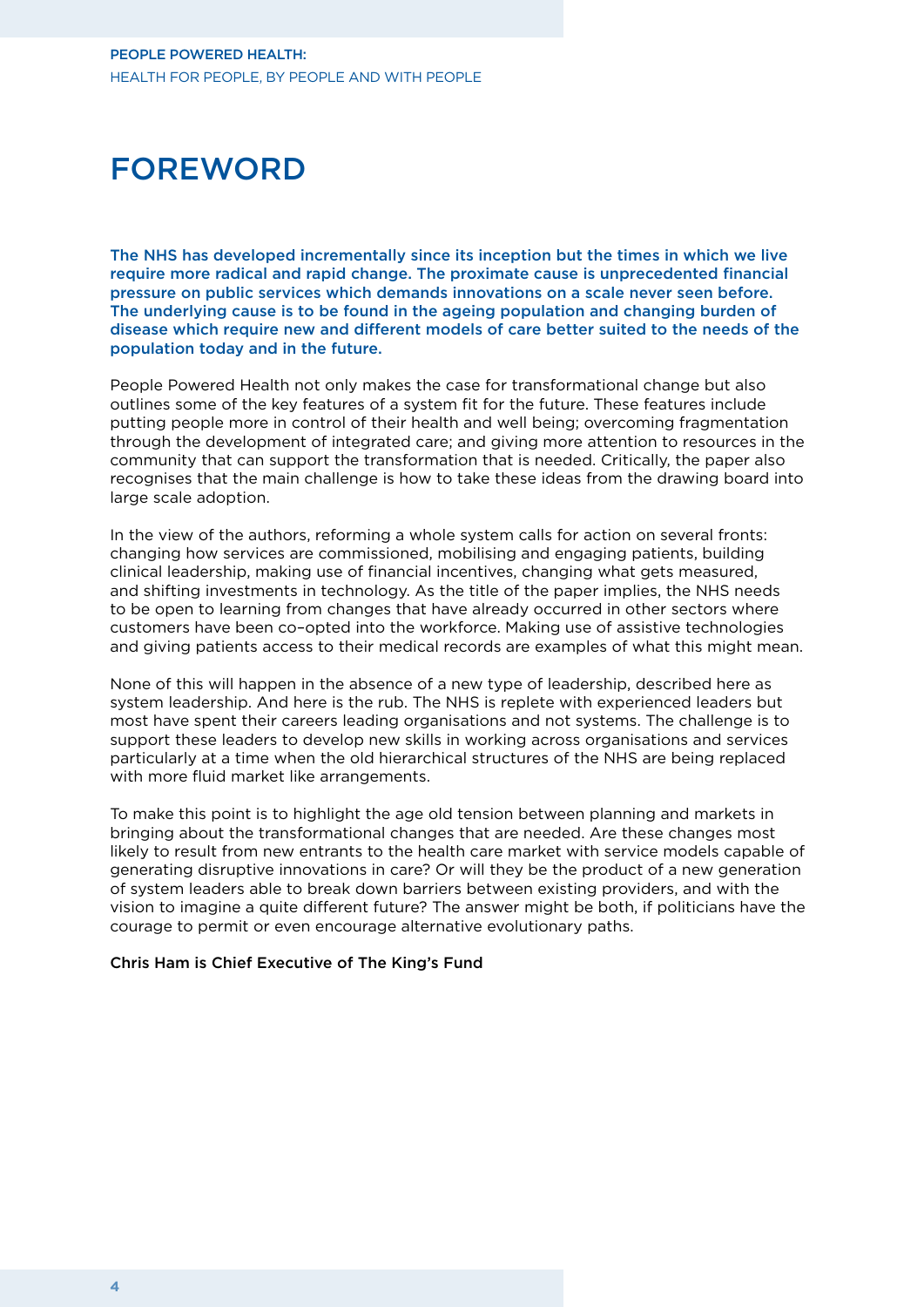

### About the series

People Powered Health: health for people, by people and with people is intended for leaders, managers and practitioners across the health and social care system. It draws on experience across the NHS over many years, and outlines the changes needed to help the health system make the most of the skills and commitment of employees, patients and communities, in addressing the biggest strategic challenge for health: the rising importance of long–term conditions. As it shows, this challenge requires a new balance between health provision for people, active health management by people, and mutual support with people.

The paper draws on the experience of the six local teams who took part in People Powered Health, which was led by Nesta and the Innovation Unit from summer 2011 to winter 2012. Following this report we will be publishing a series of learning products explaining why the People Powered Health approach works, what it looks like and the key features needed to replicate success elsewhere. The series will include:

- The Business Case for People Powered Health: building the business case, foreword by the NHS Confederation.
- More than Medicine: new services for People Powered Health, foreword by Macmillan.
- People Helping People: peer support that changes lives, foreword by MIND.
- Redefining Consultations: changing relationships at the heart of health, foreword by the Royal College of GPs.
- By us, For us: the power of co-design and co-delivery, foreword by National Voices.
- Networks that Work: partnerships for integrated care services, foreword by ACEVO.
- • People Powered Commissioning: embedding innovation in practice, foreword by NAPC.

#### Acknowledgements

We'd like to take this opportunity to acknowledge the ideas, hard work and insights of all the patients, service users, carers, practitioners and commissioners who have been part of the People Powered Health programme. Special thanks go to the six local teams in:

- • Calderdale
- • Earl's Court
- • Lambeth
- • Leeds
- Newcastle
- Stockport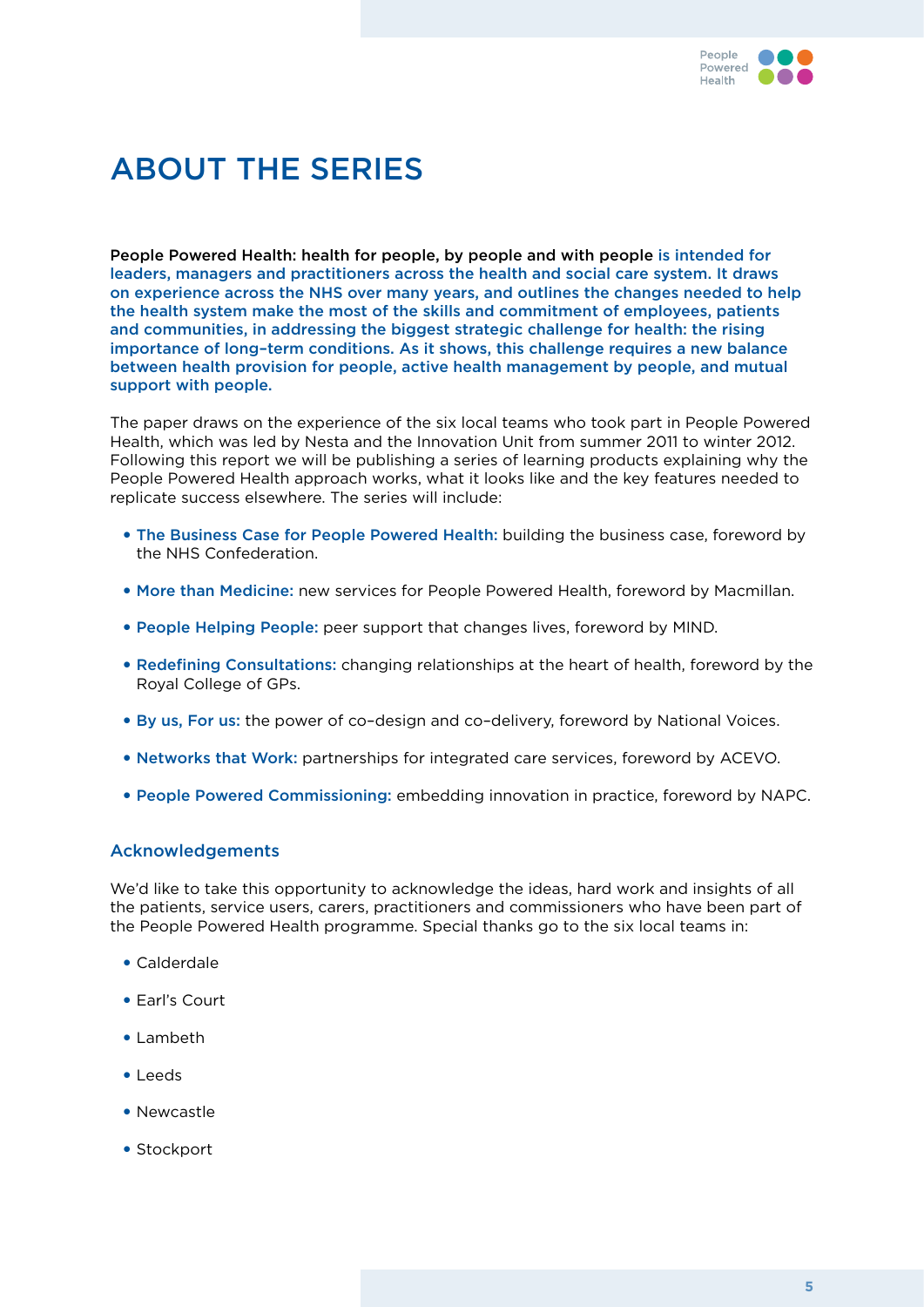We would also like to thank the People Powered Health programme team, colleagues at Nesta and Innovation Unit and specialist support providers:

- • Geoff Mulgan, Philip Colligan, Tina Strack, Peter Baeck, Ajay Khandelwal, Laura Bunt and Francesca Cignola at Nesta
- John Craig, David Albury, Leonie Shanks, Martha Hampson, Julie Temperley and Katharine Langford at Innovation Unit
- Simon Morioka, Stephen Farrington, Keiran Brett and Phil Hope at PPL
- John Worth at Know Your Own Health
- Linda Hutchinson at LH Alliances and Georgina Craig of Georgina Craig Associates
- Lucie Stephens and Julia Slay at new economics foundation

We would also like to thank the programme's selection panel: Dame Julie Mellor, Sir John Oldham and Natalie Grazin; and members of the programme advisory group: Anna Dixon, Jennifer Dixon, Mike Dixon, Simon Eaton, Brian Fisher, Natalie Grazin, Mark Platt, Don Redding, and Paul Wicks.

Finally, we would like to acknowledge all those who have pioneered the thinking and practice of co–production on which People Powered Health is based. There is a growing community of practitioners, leaders and researchers who have developed and applied co-production over many years in public services.<sup>1,2,3</sup> We want to recognise the important contribution made by the new economics foundation,4,5,6 as well as Edgar Cahn, David Boyle, Ben Jupp, Chris Sherwood, Mike Harris and Tom Shirley.7,8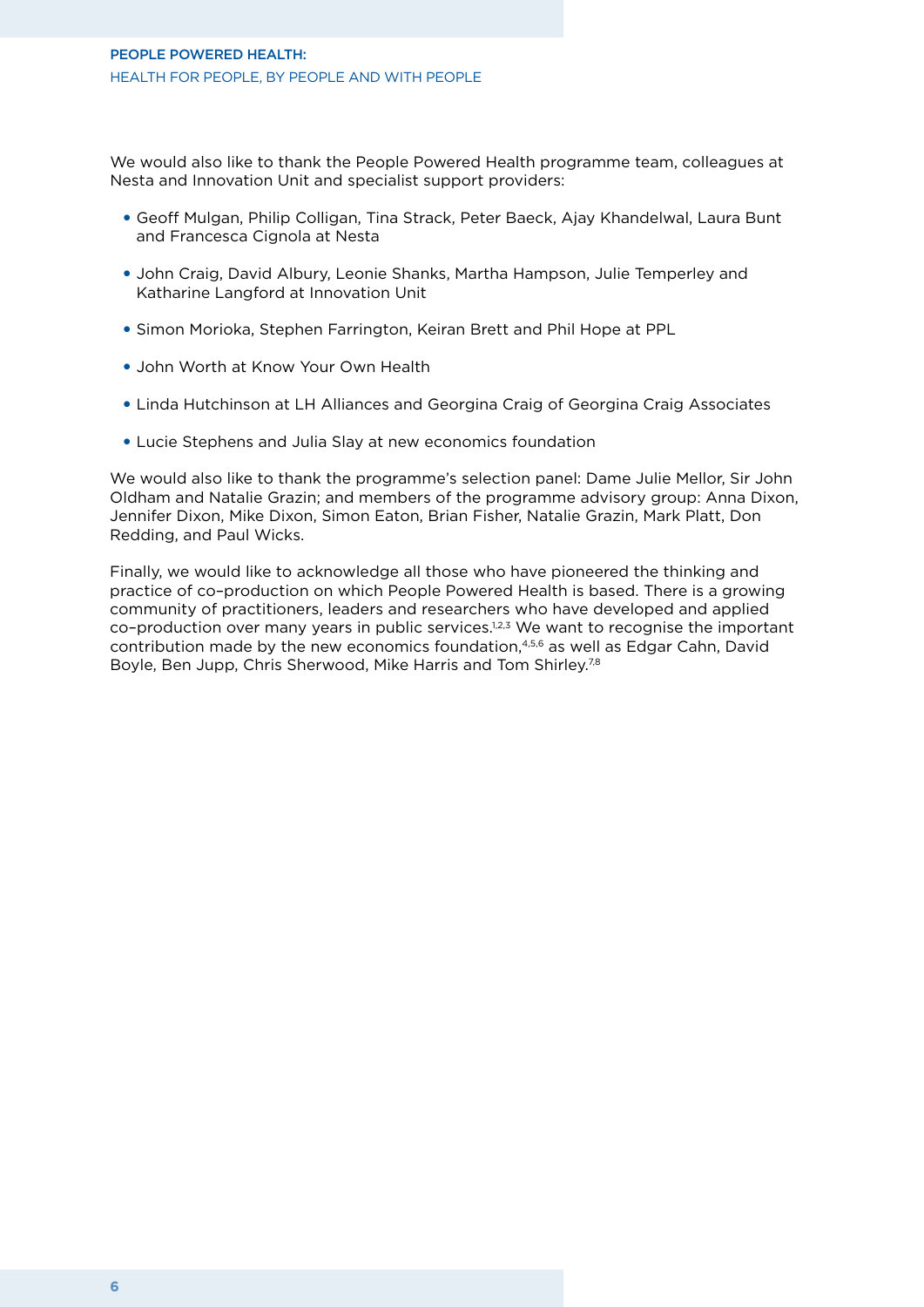

### 1 Executive summary

This report, and the programme it's part of, make the case for changing the ways in which healthcare is organised. Specifically they show how healthcare can better combine the very best scientific and clinical knowledge with the expertise and commitment of patients themselves, as well as the families, communities and networks that they are part of.

The biggest challenge facing health systems is the rise of long–term conditions. But our existing systems were primarily designed to deliver hospital–based cures. That role remains hugely important. Yet it is becoming less relevant as the day to day management of chronic conditions has to happen in homes and workplaces rather than in medical settings. Just as important, healthcare has to respond to powerful evidence that social factors like isolation and class influence health outcomes.

The implication is that a successful health system needs to be effective in addressing these underlying causes of poor health as well as more familiar medical ones.

Much of this has been recognised for many years. But systems have been remarkably slow to adapt. There are many reasons for this, including the power of vested interests and financial models that do little to incentivise change. Another important factor is that research and development and innovation budgets have tended to prioritise such things as next generation pharmaceuticals, robotics and neurological imaging, rather than new ways of involving patients in their own care, let alone connecting patients to each other to talk or exercise. As a result promising innovations that embody the People Powered Health approach have tended to languish.

Many of these innovations have the potential to deliver substantial savings.

The most robust evidence predicts 7 per cent savings from the People Powered Health approach. These savings come from interventions that reduce expenditure on A&E attendances, planned and unplanned admissions and outpatient admissions.9 In national terms, this is equivalent to savings of £4.4bn across England.

A wider range of less robust, but still persuasive, evidence suggests potential savings of 20 per cent.

A major goal of this programme has been to understand how these successful innovations can spread more quickly. That's led us to analyse the barriers and potential enablers, and to address the practical measures that could be implemented relatively quickly, including new approaches to consultations and prescribing, workforce development, collaborative commissioning and a broader range of provision.

#### The vision

The People Powered Health approach offers a vision for a health service in which:

- The health and social care system mobilises people and recognises their assets personal strengths and abilities as well as family, friends, communities and peer networks that can work alongside healthcare professionals and the community and voluntary sector to support patients to live well with long–term conditions.
- The ability to live well with long-term conditions is powered by a redefined relationship, a partnership of equals between people and health care professionals. These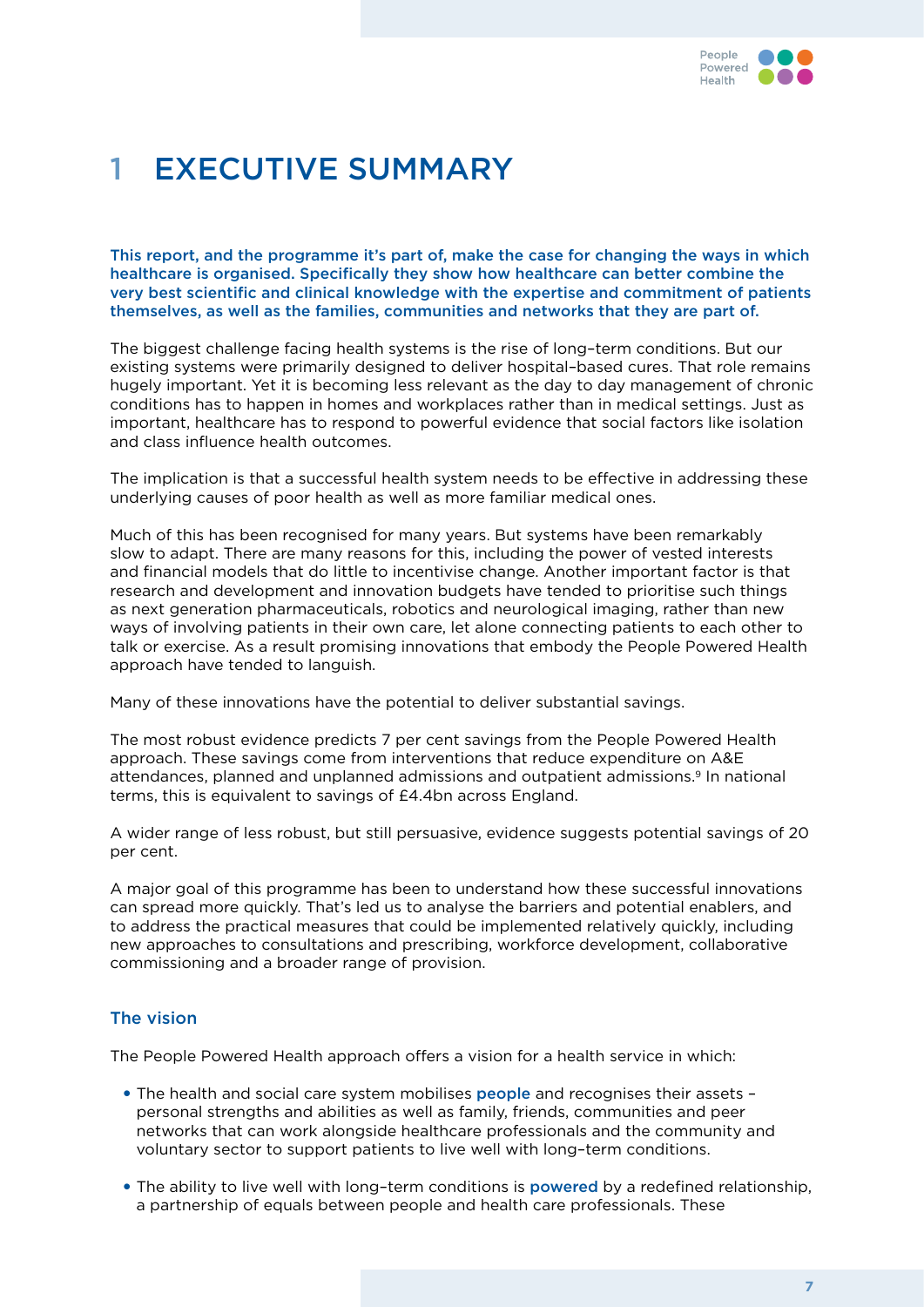relationships are trusting, purposeful and oriented to the needs of the individual and not the system.

• The health and care system organises care around the patient in ways that blur the multiple boundaries within and between health, public health and social care; and with community and voluntary organisations; and the boundaries between formal and informal support.

This vision is grounded in innovations that have emerged in health and social care over the last 20 years. It demands an urgent effort to make those innovations a normal part of our health and care systems. This will require a new balance between health provision for people, active health management by people, and mutual support with people.

#### What it looks like

This report advocates changing three vital components of the current system:

Changing consultations to create purposeful, structured conversations that combine clinical expertise with patient–driven goals of well–being and which connect to interventions that change behaviour and build networks of support.

- • Consultations that are flexible, collaborative and have alternative structures, including group consultations, built according to what is most useful to the patient.
- Self-management support<sup>10</sup> through care planning<sup>11</sup> and shared decision-making.<sup>12</sup>
- • Social prescribing: a system of collaborative referral and prescription that incorporates social models of support in local communities, such as peer support groups.

Commissioning new services that provide 'more than medicine' to complement clinical care by supporting long–term behaviour change, improving well–being and building social networks of support. Services are co–designed to configure and commission services around patients' needs.

- Peer support groups where patients and service users with shared experience or goals come together to offer each other support and advice.<sup>13</sup>
- Platforms such as timebanks that facilitate the exchange of time and skills between people.14
- • Coaching, mentoring and buddying from professionals or peers offering structured support to help a patient to build knowledge, skills and confidence. This includes health trainers and navigators who guide and support individuals to make healthy lifestyle choices.15

Co–designing pathways between patients and professionals to focus on long–term outcomes, recovery and prevention. These pathways include services commissioned from a range of providers including the voluntary and community sector.

- Integrated care<sup>16</sup> through collaboratives, partnerships and alliances that ensure care is joined–up from the service user's perspective across health, care and voluntary providers.
- Self-directed support and personal health budgets<sup>17</sup> that allows service users to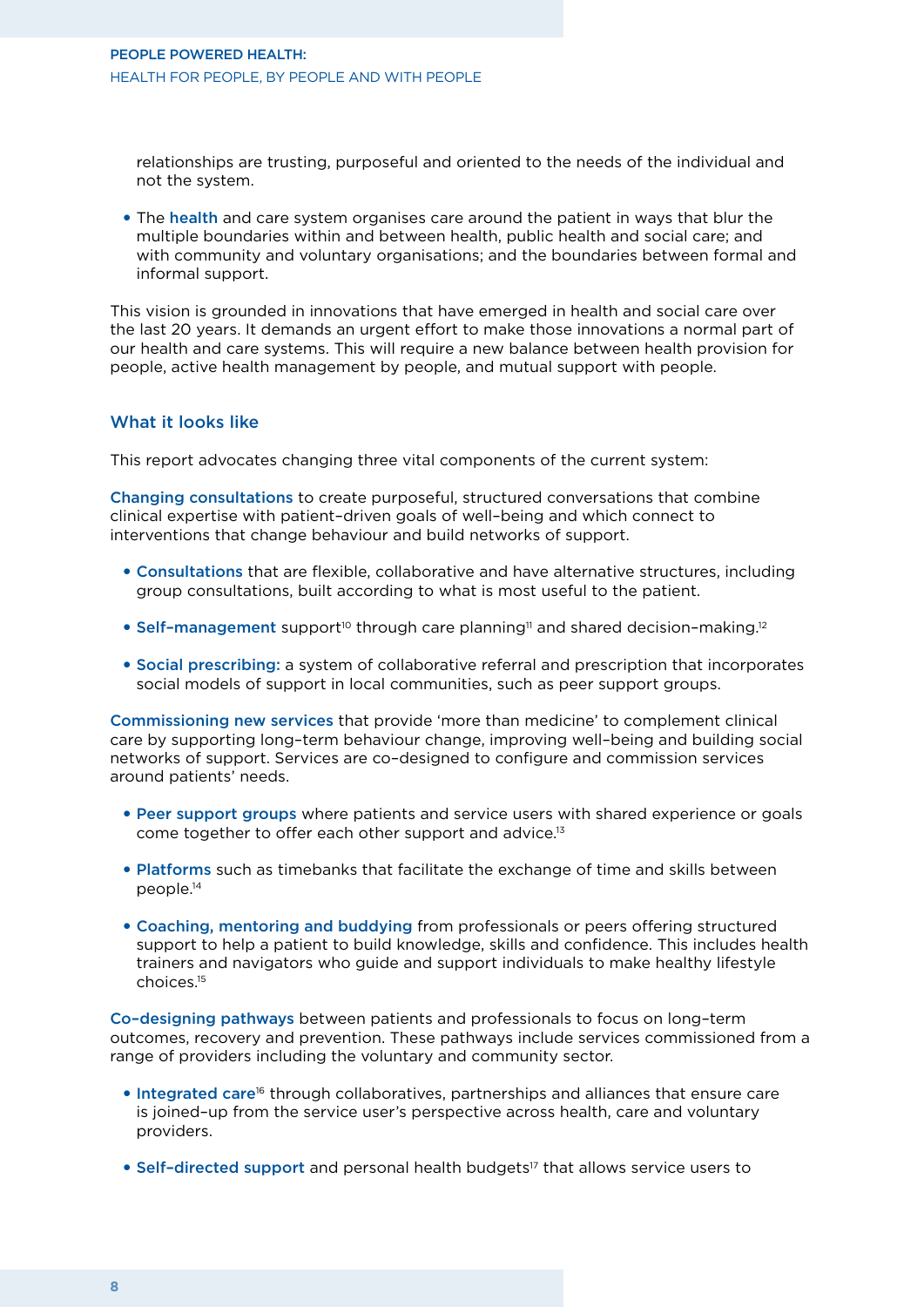

choose, with support, the solutions they need – increasing choice, control and personalisation.

• Collaborative commissioning focused on outcomes, including patient reported outcomes,18 and involving a wide range of people in commissioning, design and delivery of services.19

#### Realising the vision – how to change a whole system

The challenges facing the health and care system mean incremental improvements will be insufficient, instead; the NHS must transform itself through system change. Successful systems change will:

Change the way services are commissioned: to ensure the commissioning process reflects the lived experience of users, leads partnerships and collaborations, and supports market–making.

Make the most of new structures: to involve patients in commissioning; develop effective Health and Wellbeing Boards; and foster a diverse range of providers including the voluntary sector.

Encourage patients to take part in People Powered Health: by creating a social movement for change, including leadership from patient organisations to create grassroots demand.

Mobilise clinical leadership: from the Royal Colleges as well as individual clinicians, rewarding People Powered Health clinical behaviours and incorporating principles into professional standards.

Change financial incentives: towards payment for a 'year of care', longer term budgeting and a range of integration models that enable value to be shared across primary and secondary care.

Change what gets measured: to encourage recovery over treatment and incentivise demand reduction; and to focus on wellbeing and include patient–set goals.

Shift investment in technology: towards technologies that enable collaboration, self– management and effective communication; and to co–designed technologies developed for, with and by patients.

Transform organisational workforce culture: by making a clear case for change, developing staff motivation, embedding incentives throughout, and making the culture real and normal.

Create a cadre of system leaders: who focus on the overall vision of the system, distribute leadership opportunities and act in the interests of the wider system.

Strengthen the business case: by testing, adapting and iterating People Powered Health approaches, generating evidence that addresses user demand and strengthening networks of evidence makers.

These approaches are not only designed to enable patients to become more confident and better able to manage their conditions. They also aim to address the root causes of health problems, shift long–term behaviours and support social networks that improve health. The prize is the potential to improve health outcomes an reduce costs for the health system.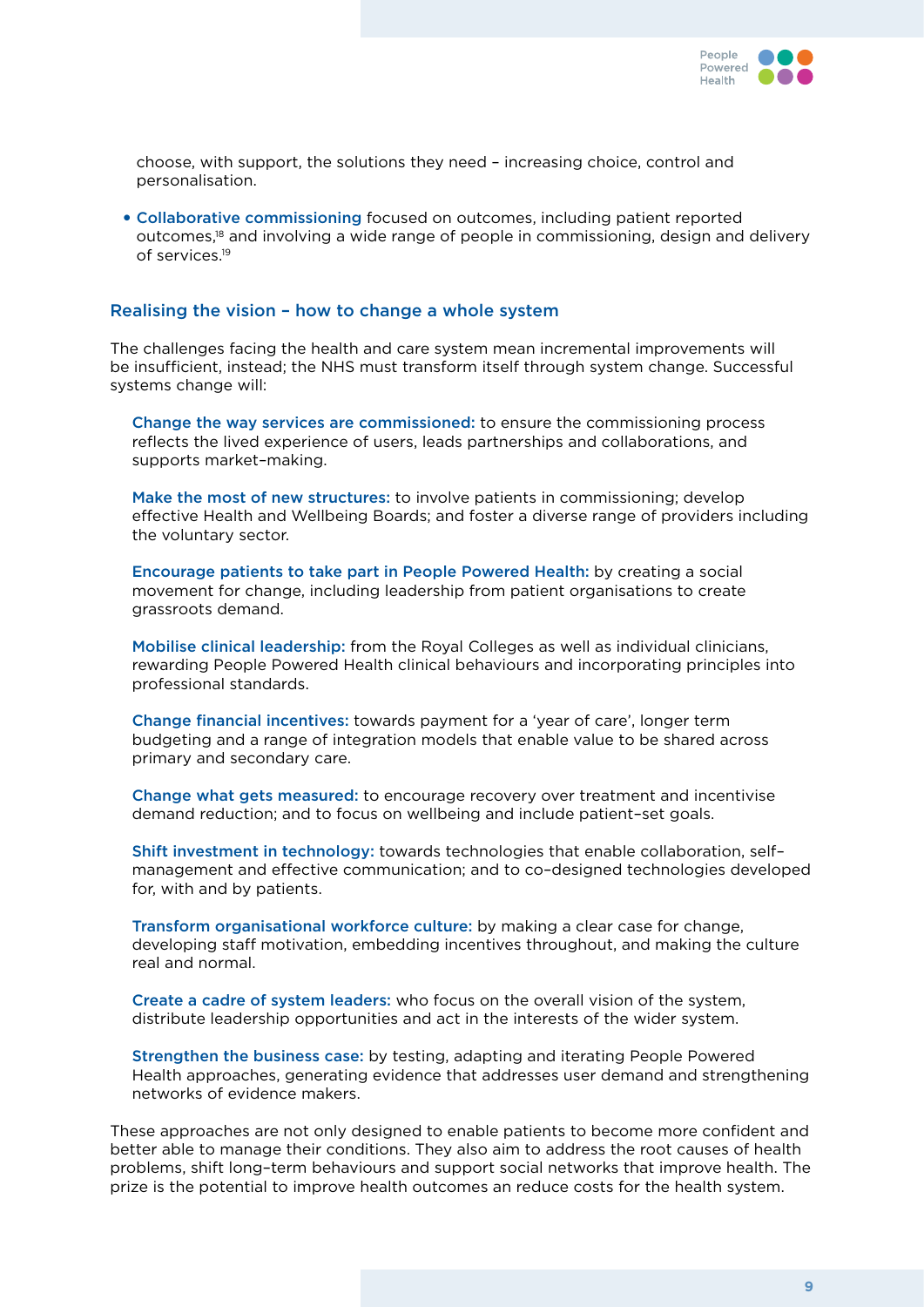#### People Powered Health: Health for people, by people and with people

|                | <b>Traditional Health System</b>                                                                               | <b>People Powered Health</b>                                                                                                                                                                                                   |
|----------------|----------------------------------------------------------------------------------------------------------------|--------------------------------------------------------------------------------------------------------------------------------------------------------------------------------------------------------------------------------|
| <b>Purpose</b> | Main purpose: to diagnose, treat and cure acute<br>conditions and infectious disease.                          | Main purpose: to prevent alleviate and manage<br>long term conditions, as well as treating acute<br>conditions swiftly, safely and effectively.                                                                                |
|                | Medical and physical definition of health dominant.                                                            | Social, psychological and medical definition of<br>health.                                                                                                                                                                     |
| <b>Place</b>   | Health care mainly associated with delivery of services<br>in hospitals and doctors' surgeries.                | Health care mainly produced within communities,<br>workplaces and at home, supported by<br>infrastructure of professional services.                                                                                            |
|                | People go to hospital and other formal health settings<br>to be treated.                                       | Accessible and pervasive health care available in<br>community to provide a range of services.                                                                                                                                 |
|                | Health technologies, for testing, diagnosis, treatment<br>mainly in hospitals, used by professionals.          | Health technologies increasingly portable,<br>distributed in communities, used by people.                                                                                                                                      |
|                | Innovation is mainly medical and technological.                                                                | Innovation is increasingly social and cultural, as<br>well as medical and technological.                                                                                                                                       |
| People         | Health care delivered by doctors, nurses and trained<br>health care professionals.                             | Health care involves collaboration among teams<br>of people with diverse skills, including clinical and<br>health care professionals but also coaches, trainers,<br>counsellors, community workers and other support<br>roles. |
|                | People are patients in receipt of service.                                                                     | People are partners in creating their own health.                                                                                                                                                                              |
|                | Patients are in need and are assumed to lack knowledge<br>and skills.                                          | People are capable of managing their own health<br>issues with the right support.                                                                                                                                              |
|                | Patient motivation and capability secondary.                                                                   | Motivation and capability of people essential.                                                                                                                                                                                 |
|                | Patients treated individually.                                                                                 | Peer to peer support common.                                                                                                                                                                                                   |
| <b>Process</b> | Orderly diagnosis and treatment by professionals along<br>a defined, institutional care pathway.               | Highly collaborative diagnosis and commissioning<br>of solutions, in communities.                                                                                                                                              |
|                | Doctors tell patients what to do after analysing the case.                                                     | Doctors and patients agree what to do through<br>conversational consultation.                                                                                                                                                  |
|                | Growing clinical specialisation.                                                                               | Growing cross disciplinary work.                                                                                                                                                                                               |
|                | Health, social care and public health separate.                                                                | Health inseparable from social care and public<br>health.                                                                                                                                                                      |
|                | People expect doctors to prescribe drugs.                                                                      | Doctors prescribe social solutions as well.                                                                                                                                                                                    |
|                | Health care directed by doctors, patients passive.                                                             | Self directed health care increasingly common,<br>patients active.                                                                                                                                                             |
| Product        | Medical definition of health: treatments that restore the<br>sick to good health.                              | Social and medical definition of health: to promote<br>living well, even with long term conditions.                                                                                                                            |
|                | Public health a marginal, activity added onto medical<br>services.                                             | Medical and social approaches integrated to create<br>new hybrid.                                                                                                                                                              |
| Payment        | Services free at point of use.                                                                                 | Services free at point of use.                                                                                                                                                                                                 |
|                | Episodic care payments (paying by activity and outputs)<br>reward high throughput.                             | 'Year of care' payments to encourage providers<br>to come together to achieve better outcomes for<br>population.                                                                                                               |
|                | Financial systems that account for resources on an<br>annual basis.                                            | Longer-term budgeting that encourages evidence<br>of impact over a longer time span.                                                                                                                                           |
|                | Expenditure supports fragmented care that revolves<br>around institutions and clinical pathways, not patients. | Payments incentivise integration, moving services<br>from acute settings to primary. community and<br>home care.                                                                                                               |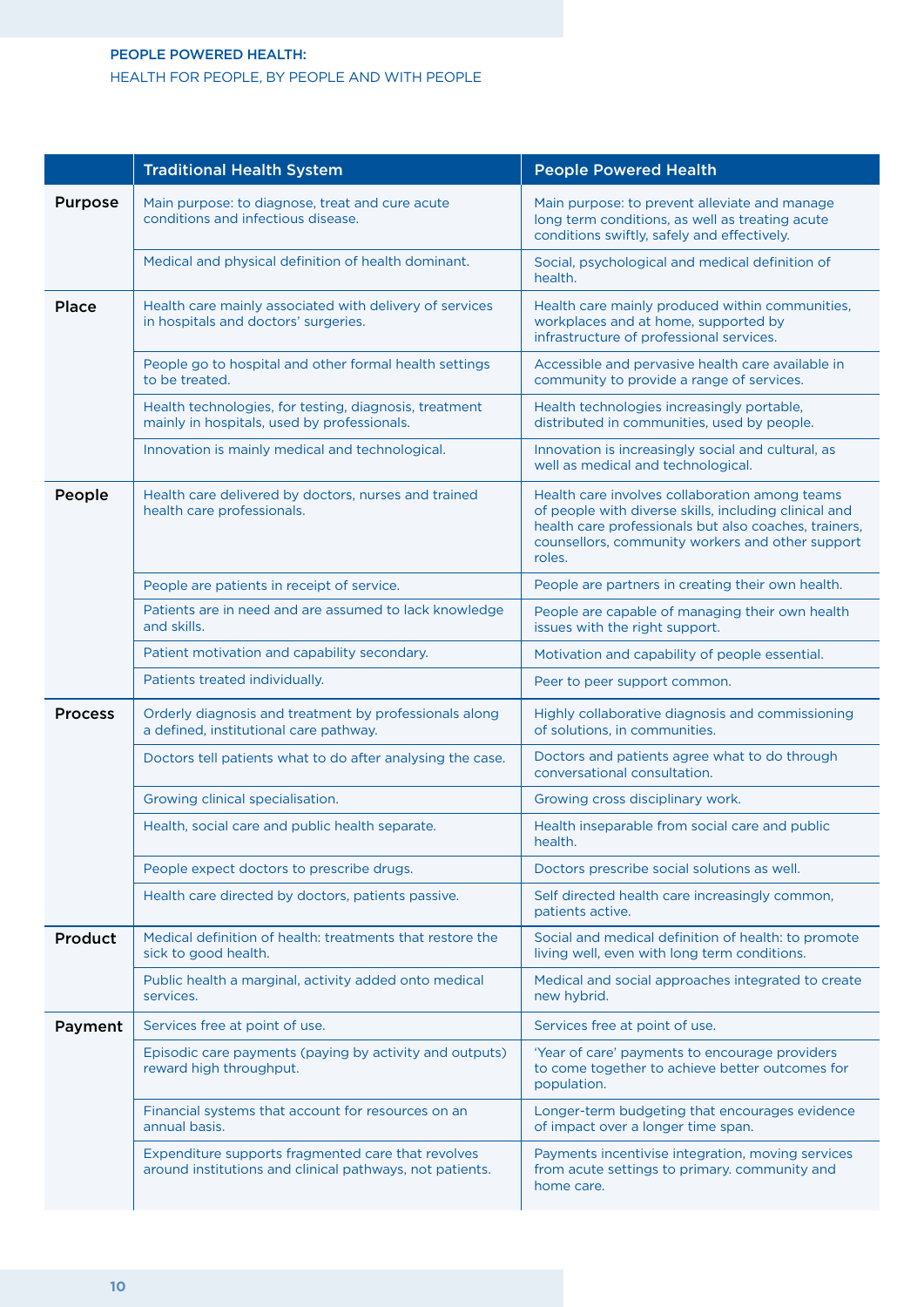

### 2 Introduction

The ambition of People Powered Health is a health and care system powered by the people who work within it and are cared for by it. Health systems need to be powered by scientific and medical knowledge. But they also need to tackle the underlying causes of ill–health. The People Powered Health approach draws on the expertise and commitment of the people it serves, and supports them to change behaviours and create social networks that improve health. That's why we talk about a health system that is run for people, by people and with people.

The biggest challenge facing all health systems is the rise of long–term conditions. Our systems were primarily designed to deliver hospital–based cure, but healthcare is increasingly about managing chronic conditions outside of medical settings. Social factors powerfully influence health in both positive and negative ways – debt and loneliness can cause depression while peer support can help; smoking can cause pulmonary disease while doing exercise can ameliorate it. This means successful strategies to improve health must address the underlying drivers of poor health, not just the symptoms. The People Powered Health approach systematically addresses social drivers in mainstream health, through innovative practice, services and pathways.

The role of the patient in their own care is well recognised in shared decision–making, care planning, supported self–management, peer support and personal health budgets; and these agendas are vital building blocks of the People Powered Health approach. Many staff are working hard to make meaningful change to patient involvement in their own health. However, despite increasing consensus, change still feels patchy, ad hoc and sometimes superficial. For every clinician conducting genuinely collaborative consultations, there are others much earlier in their journey towards collaborative care. Without a clear, ambitious vision well–intentioned practitioners can retreat back to narrow interpretations of health literacy and self–management. People Powered Health sets out a partnership approach to health that tackles the underlying causes of health problems, supports long–term behaviour change and creates social networks that improve health. It does this to improve long–term health outcomes and reduce costs.

The individual elements of the system are already known, the challenge is to effectively spread what works beyond the innovators and early adopters to the mainstream of practice. In a system where innovation has become synonymous with next generation pharmaceuticals, robotics and neurological imaging, ideas like connecting patients to each other to talk or exercise can seem marginal. So perhaps it is not surprising that promising innovations that promote People Powered Health have tended to languish – even when they have the potential to deliver substantial savings.

There has been a failure of similar drives to sufficiently challenge the status quo and this change needs to happen in the midst of financial crisis, structural changes and a rapid increase in people living with long–term conditions, creating the opportunity and the urgency for change. Without this radical change, the health and care system will become rapidly unsustainable; with it, there is the potential to create a system that will sustain and build on the extraordinary achievements of its first 60 years.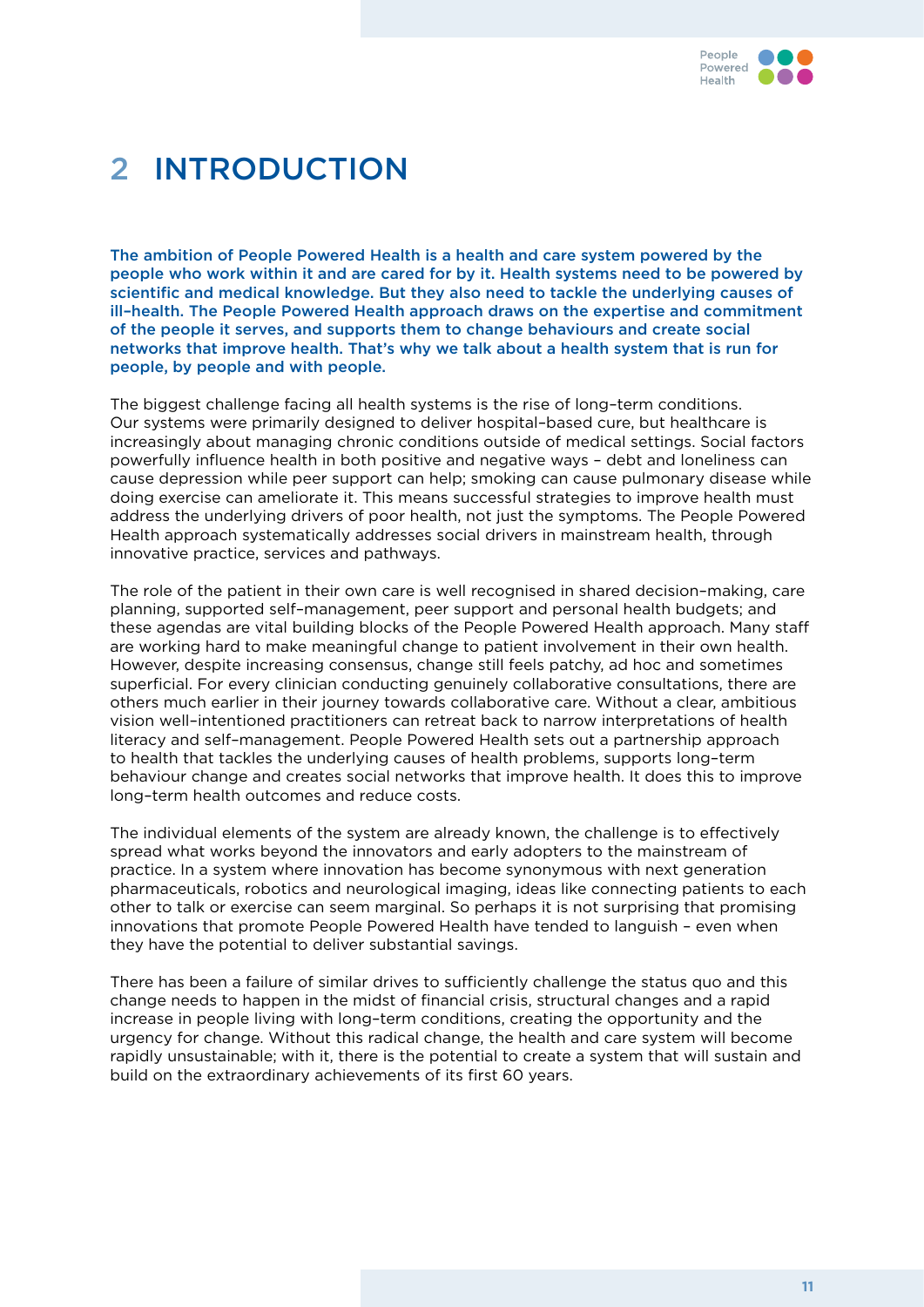### 3 The challenge we face: health by people and with people, not just for people

Dorothy<sup>20</sup> is 82. She lives alone in the council house in which she brought up her family 50 years ago. As a child she cared for her sick mother and brought up her brothers. She left school at 14 and worked hard in physically demanding, low–paid jobs until they said she had to retire at the age of 60. She now has problems with her joints. The doctors call it poly–myalgia rheumatica. She calls it 'being crippled up'. When the weather is cold and damp (or hot and humid) she can't go out because the muscle pain and stiffness are too much. On top of that, she now gets short of breath, even if she just goes up the garden or to the bus stop. The doctors call it chronic obstructive pulmonary disease. She just says she has a bad chest. She has an oxygen tank at home for when it gets bad and is afraid to leave the house in case she has another attack where she cannot breathe. Last year she ended up in hospital after what the doctors called her 'exacerbation'. She was there for nearly a month.

There are lots of people like Dorothy in the UK. Her story is testament to the great 20<sup>th</sup> century successes of healthcare that have saved and prolonged lives.<sup>21</sup> Diseases that were routinely fatal fifty years ago are now being successfully treated, which means many of us are living with conditions that cannot be cured. While sixty years ago, the challenge was to stop Dorothy dying from disease; now the challenge is to support Dorothy to live her life with disease - and for an increasingly long time.<sup>22</sup>

The majority of people aged 65 and over live with a long–term condition such as cancer, hypertension, heart disease, diabetes and lung disease, with a quarter, like Dorothy, having two or more conditions.23 These conditions impact significantly on their wellbeing and the lives of those around them, particularly carers. The consequences of living with disease can be far-reaching: worklessness,<sup>24</sup> poor quality of life,<sup>25</sup> social isolation and deteriorating mental health.26 So, like many great advances, the effective management of acute and infectious disease has led to unforeseen consequences.

Another consequence is the financial cost of managing long–term conditions. Dorothy's month–long stay in hospital cost about £20,000. She has been taking the same drugs for her rheumatism every day for over twenty years. Overall, half of all GP appointments, two–thirds of all outpatient appointments and seventy per cent of all inpatient bed days are attributed to patients living with long-term conditions.<sup>27</sup> This is prohibitively expensive given the expected rise in long-term conditions over the coming years.<sup>28,29</sup>

And, finally, the progress on infectious disease has left us with not just a clinical challenge, but a social–medical challenge. The diseases causing greatest pressure on our health system today are distinctively different from the 'big killers' of sixty years ago.<sup>30</sup> They are socially complex because lifestyles and behaviours are significant risk factors in causing and exacerbating them. These risk factors include smoking, drinking, lack of exercise and inactivity, poor diet and social isolation.31 And long–term conditions are at the heart of the health inequalities challenge because they are strongly affected by socio–economic status, education, employment and social exclusion.32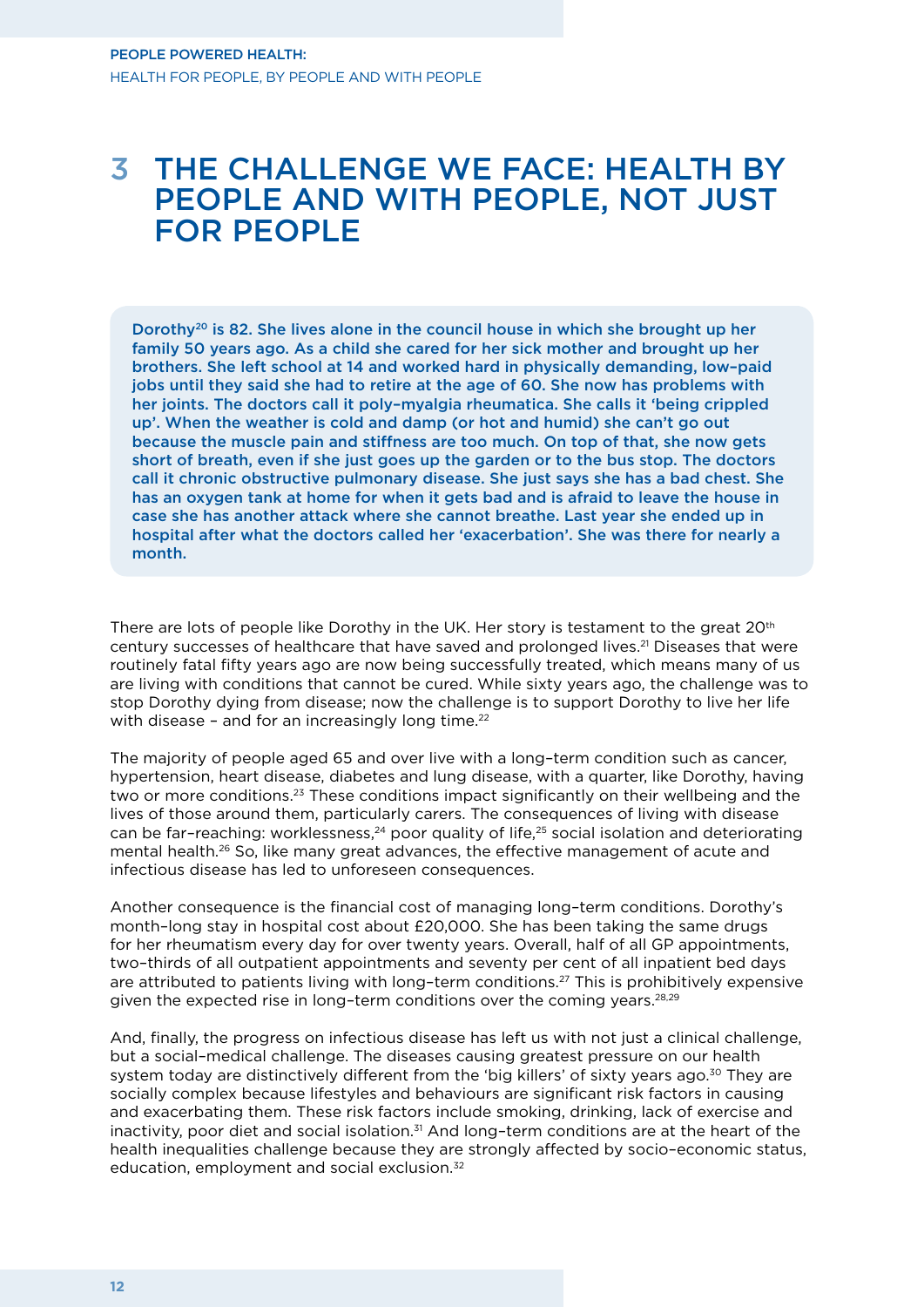

At the same time, social factors can significantly improve long–term conditions. We know exercise improves blood sugar control for people with type II diabetes;<sup>33</sup> that patients with strong networks of social support are more likely to take their medications;<sup>34</sup> and that changing your diet can reduce high blood pressure.35

Lifestyles are influenced by the behaviours of family, friends and neighbours<sup>36, 37, 38</sup> who provide the real–life social context for diet, exercise, smoking and drinking – and for our capacity and confidence in managing our own care.<sup>39</sup> It is hard to change your diet, unless other members of your household change theirs. It is hard to reduce alcohol intake if your social life is centred on the pub. It is easier to quit smoking in a group than on your own.<sup>40, 41</sup> It also means that a GP telling a patient to lose weight may be insufficient without effective social interventions to support long–term weight loss.

Dorothy is fortunate – she has a strong network of informal care and support from friends, family and neighbours; and looks forward to her weekly 'knit and knatter' group. But Dorothy is worried about those friends who don't have family to help, don't get out and feel overwhelmed by their ill health. The social fabric of our lives has changed enormously in the last sixty years and health and care systems have not adapted.42 It is significant for managing long–term conditions that more people live alone; families and friendships are less likely to be local; and communities have been changed by mobility, migration, and employment.43 Where the supportive social fabric has worn thin, the impact on health outcomes and demand for acute care is clear.<sup>44</sup>

The biggest challenge facing all health systems is the rise of long–term conditions. Health systems were primarily designed to deliver hospital–based cures, but healthcare is increasingly about managing chronic conditions outside of medical settings. Social factors like isolation and class play important roles in influencing health outcomes and successful strategies to improve health need to address these underlying drivers of poor health, not just the symptoms.

The shift to a People Powered Health approach requires everyone – patients, health and care professionals, commissioners and policymakers – to change. This shift will not happen without a compelling vision and practical strategy for whole–system change.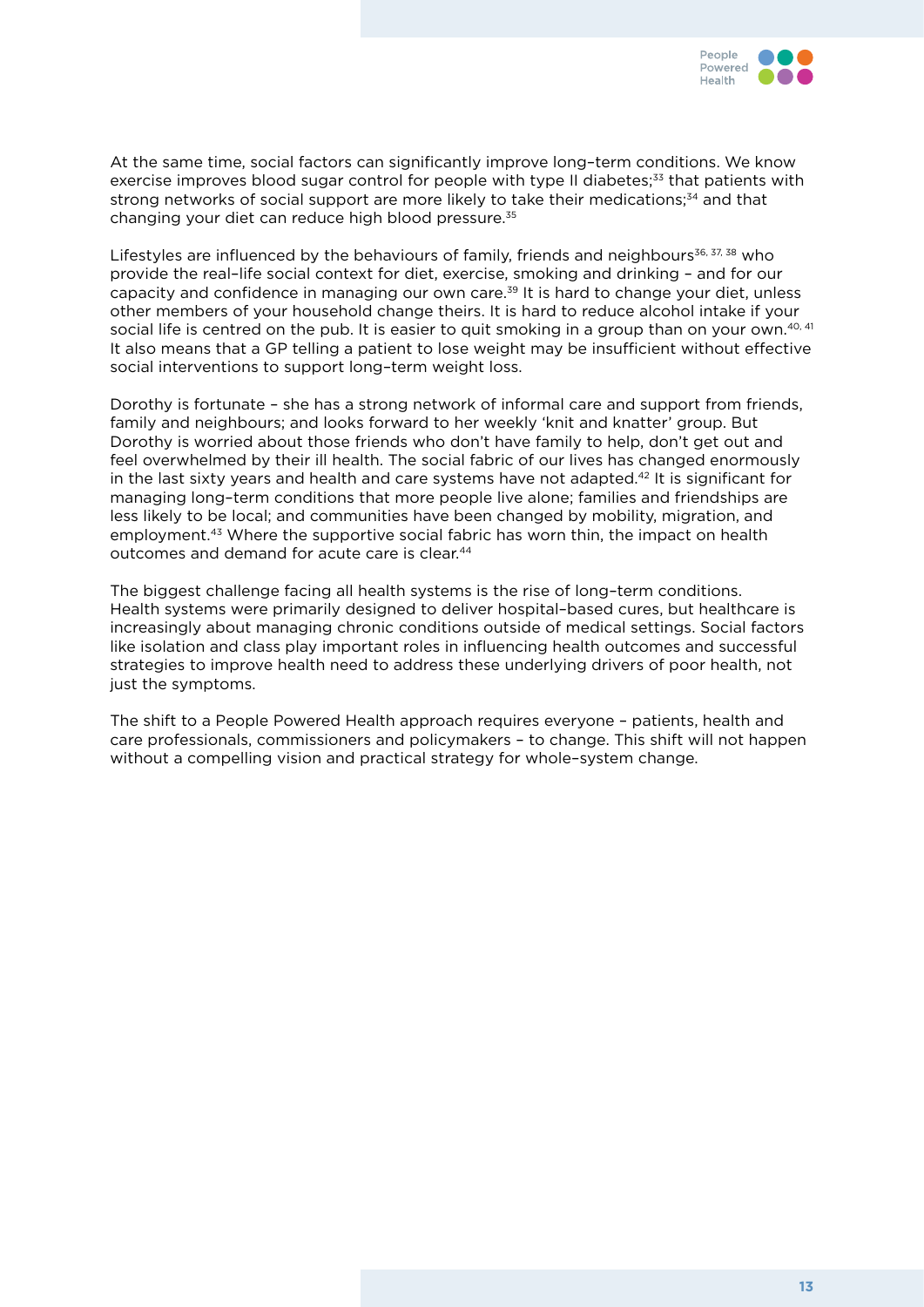### 4 People Powered Health: a fundamental shift in ethos and practice

#### The People Powered Health approach offers a vision for a health service in which:

- The health and social care system mobilises people and recognises their assets personal strengths and abilities as well as family, friends, communities and peer networks that can work alongside healthcare professionals and the community and voluntary sector to support patients to live well with long–term conditions.
- The ability to live well with long-term conditions is **powered** by a redefined relationship, a partnership of equals between people and health care professionals. These relationships are trusting, purposeful and oriented to the needs of the individual and not the system.
- The health and care system organises care around the patient in ways that blur the multiple boundaries within and between health, public health and social care; with community and voluntary organisations; and the boundaries between formal and informal support.

This vision is grounded in innovations that have emerged in health and social care over the last 20 years. It demands an urgent effort to make those innovations a normal part of our health and care systems. This will require a new balance between health provision for people, active health management by people, and mutual support with people.

#### Co–production

Co–production is an approach to public services where solutions are designed and delivered with people rather than 'to' and 'for' them. Co–production sets out an alternative to the dominant model of public services in which professionals design and deliver services for needy users.

Co–production changes the starting question from *"what services do you need?"* to *"how do you want to live your life?"*. The solution often involves professionals enabling people to connect into mainstream life, rather than taxpayer funded services. By doing so it opens up opportunities for long–term recovery, less dependence on formal public services, and more effective ways of combining public resources with the assets of citizens and wider communities.

The underlying principle of co–production is that people's needs are better met when they are involved in equal and reciprocal relationships with professionals and others, working together to get things done. Nesta and **nef** developed some principles of co–production which included recognising that people have existing capabilities, not just needs; the role of mutuality and reciprocity in public services, including peer support networks; and blurring distinctions between professionals and users so that professionals facilitate rather than deliver.

For more information see Public Services Inside Out<sup>45</sup> and the People Powered Health Co–production Catalogue.46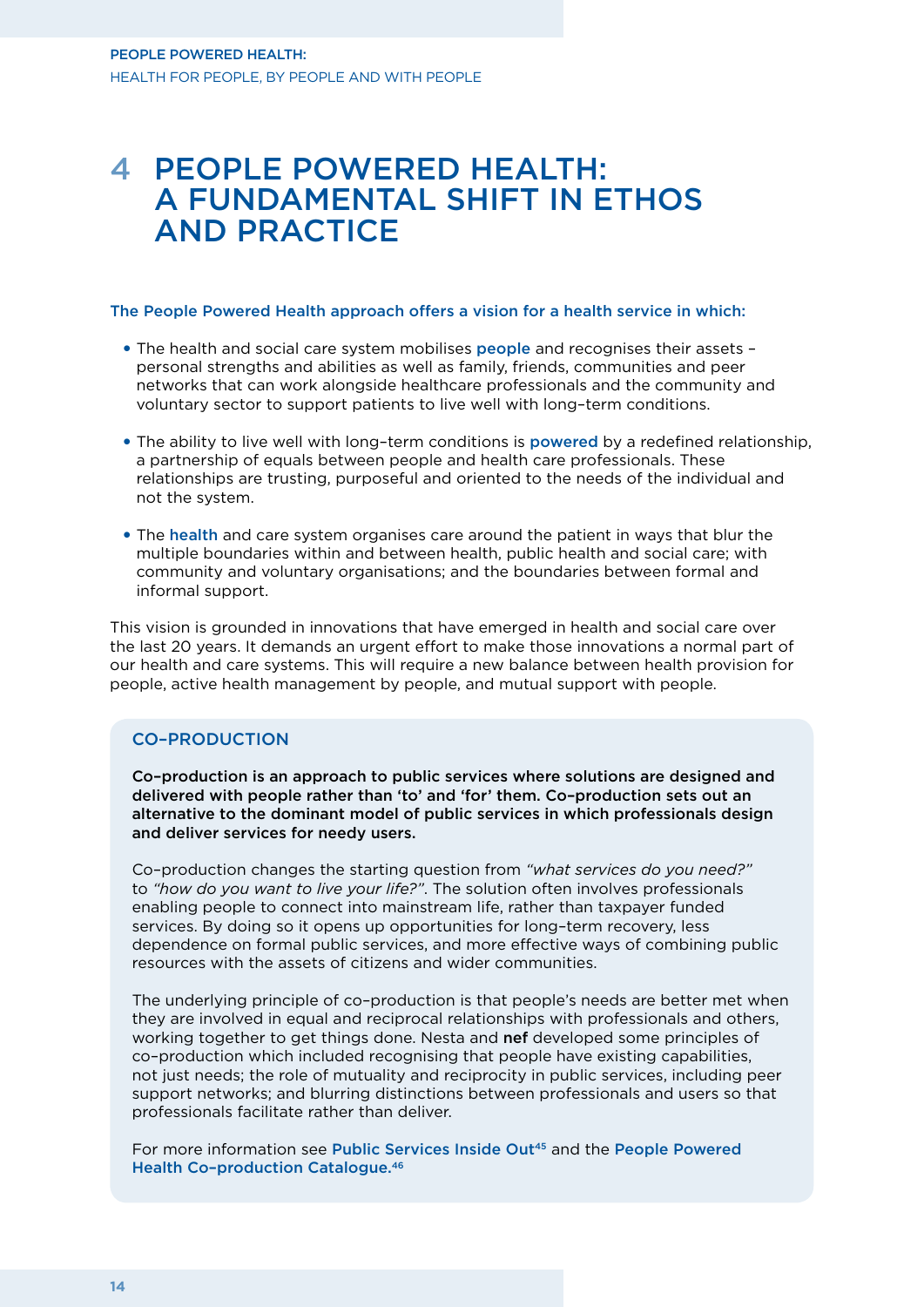

#### People Powered Health: the programme

The vision for a People Powered Health approach has been developed in the context of an 18 month innovation programme on long–term conditions run by Nesta with the Innovation Unit. The People Powered Health programme was launched in England in spring 2011 with a call for ideas for how co–production could be applied at scale to support people to live better lives with long–term conditions. In total 106 teams applied to be part of the programme and after a three–stage selection process, six teams from places across England took part in the programme.

The local teams were each awarded a £100k grant and provided with a range of non– financial support to develop their capacity in fields such as co–production, service design, business case development and commissioning. We established a peer network between the teams to enable them to learn from one another as well as from external experts.

The teams represented different parts of the health system: secondary care and primary care, mental health and cross–condition, individual primary care centre and whole city transformation. We followed their journey in detail, offering support and challenge, and capturing their learning through a series of practical learning products which will be published following this report. Each has been endorsed by an organisation that shares our commitment to the People Powered Health approach, reflecting the wider coalition of support:

- The Business Case for People Powered Health, foreword by the NHS Confederation.
- More than Medicine: new services for People Powered Health, foreword by Macmillan.
- People Helping People: peer support that changes lives, foreword by MIND.
- Redefining Consultations: changing relationships at the heart of health, foreword by the Royal College of GPs.
- • By us, For us: the power of co–design and co–delivery, foreword by National Voices.
- • Networks that Work: partnerships for integrated care services, foreword by ACEVO.
- People Powered Commissioning: embedding innovation in practice, foreword by NAPC.

This report advocates change to three vital components of the current system – consultations, services and pathways – that hold the key to wholesale transformation.

Changing consultations to create purposeful, structured conversations that combine clinical expertise with patient–driven goals of well–being and which connect to interventions that change behaviour and build networks of support.

- • Consultations that are flexible, collaborative and have alternative structures, including group consultations, built according to what is most useful to the patient.
- Self-management support<sup>47</sup> through care planning<sup>48</sup> and shared decision-making.<sup>49</sup>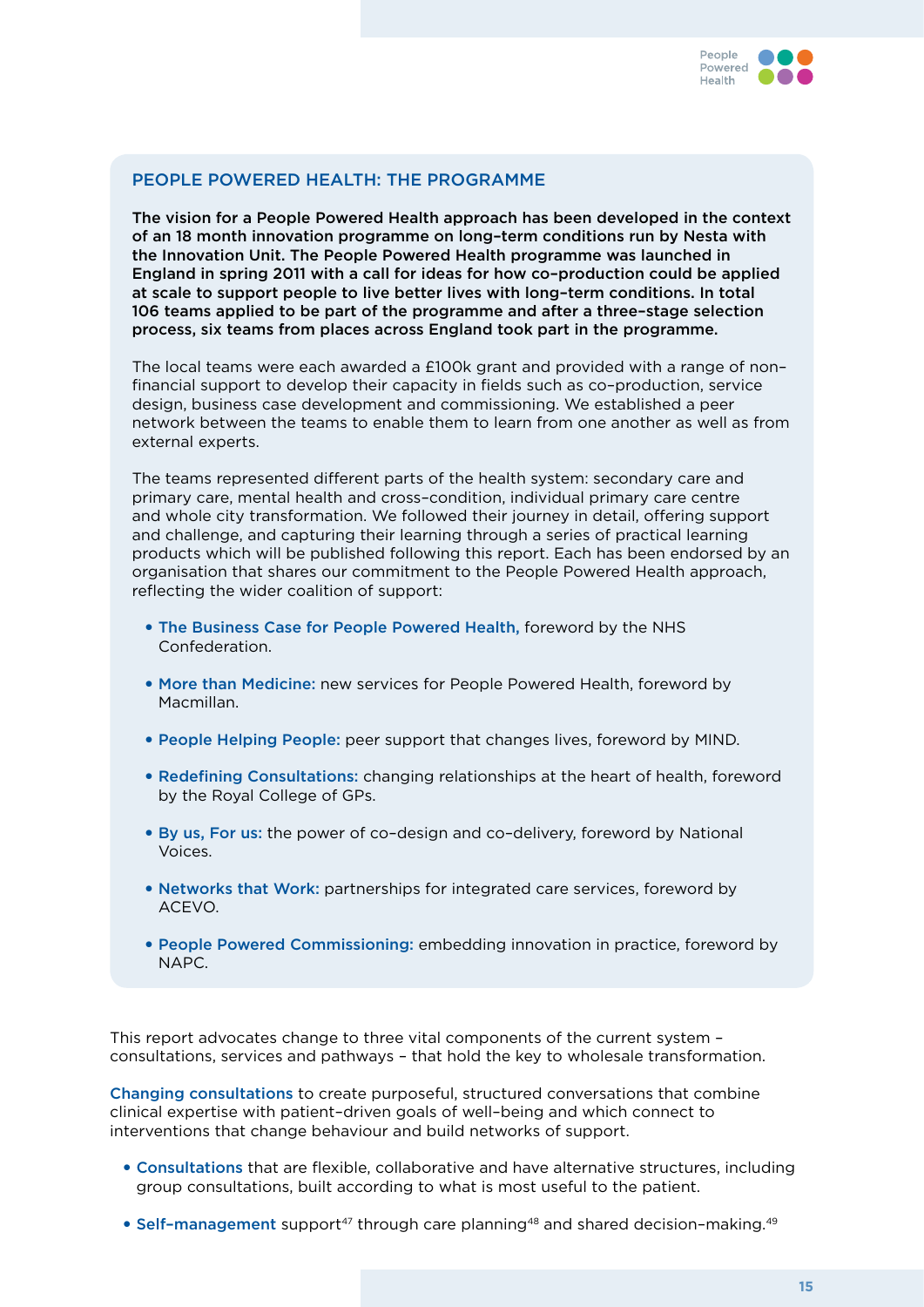#### People Powered Health: Health for people, by people and with people

• Social prescribing: a system of collaborative referral and prescription that incorporates social models of support in local communities, such as peer support groups.

Commissioning new services that provide 'more than medicine' to complement clinical care by supporting long term behaviour change, improving well–being and building social networks of support. Services are co–designed to configure and commission services around patients' needs.

- Peer support groups where patients and service users with shared experience or goals come together to offer each other support and advice.<sup>50</sup>
- Platforms such as timebanks that facilitate the exchange of time and skills between people.51
- • Coaching, mentoring and buddying from professionals or peers offering structured support to help a patient to build knowledge, skills and confidence. This includes health trainers and navigators who guide and support individuals to make healthy lifestyle choices.52

Co–designing pathways between patients and professionals to focus on long–term outcomes, recovery and prevention. These pathways include services commissioned from a range of providers including the voluntary and community sector.

- Integrated care<sup>53</sup> through collaboratives, partnerships and alliances that ensure care is joined–up from the service user's perspective across health, care and voluntary providers.
- Self-directed support and personal health budgets<sup>54</sup> that allows service users to choose, with support, the solutions they need – increasing choice, control and personalisation.
- Collaborative commissioning focused on outcomes.<sup>55</sup> including patient reported outcomes, and involving a wide range of people in commissioning, design and delivery of services.56

The People Powered Health approach draws on the work of many people working in health and social care who have pioneered these approaches over many years. They understand the importance of families, communities and peers;<sup>57</sup> of working in equal partnerships with patients;<sup>58</sup> of overcoming the boundaries that fragment care;<sup>59</sup> and the impact of the social determinants of health.<sup>60</sup> The challenge, therefore, is less one of new ideas and more of large–scale adoption and adaptation of principles and practice.

Systemic innovation is the most ambitious and difficult route to take but it is needed if the People Powered Health approach is to become a reality.

**[Systemic or transformative innovations] require fundamental changes in organisational, social and cultural arrangements... They entail constructing relationships between users and services, new institutions and relations** *organisational, social and cultural arrangements… They entail constructing different relationships between users and services, new institutions and relationships between institutions, new funding regimes, major alterations in governance and accountability, and, not infrequently, a redistribution of rights and responsibilities among the public, managers and professionals."61*

There are a number of structural barriers that have prevented the People Powered Health approach being adopted at scale. Most notably:

• What we measure and value. The current system struggles to measure outcomes, especially outcomes that patients care about it. Instead, its default is to measure activities, inputs and outputs.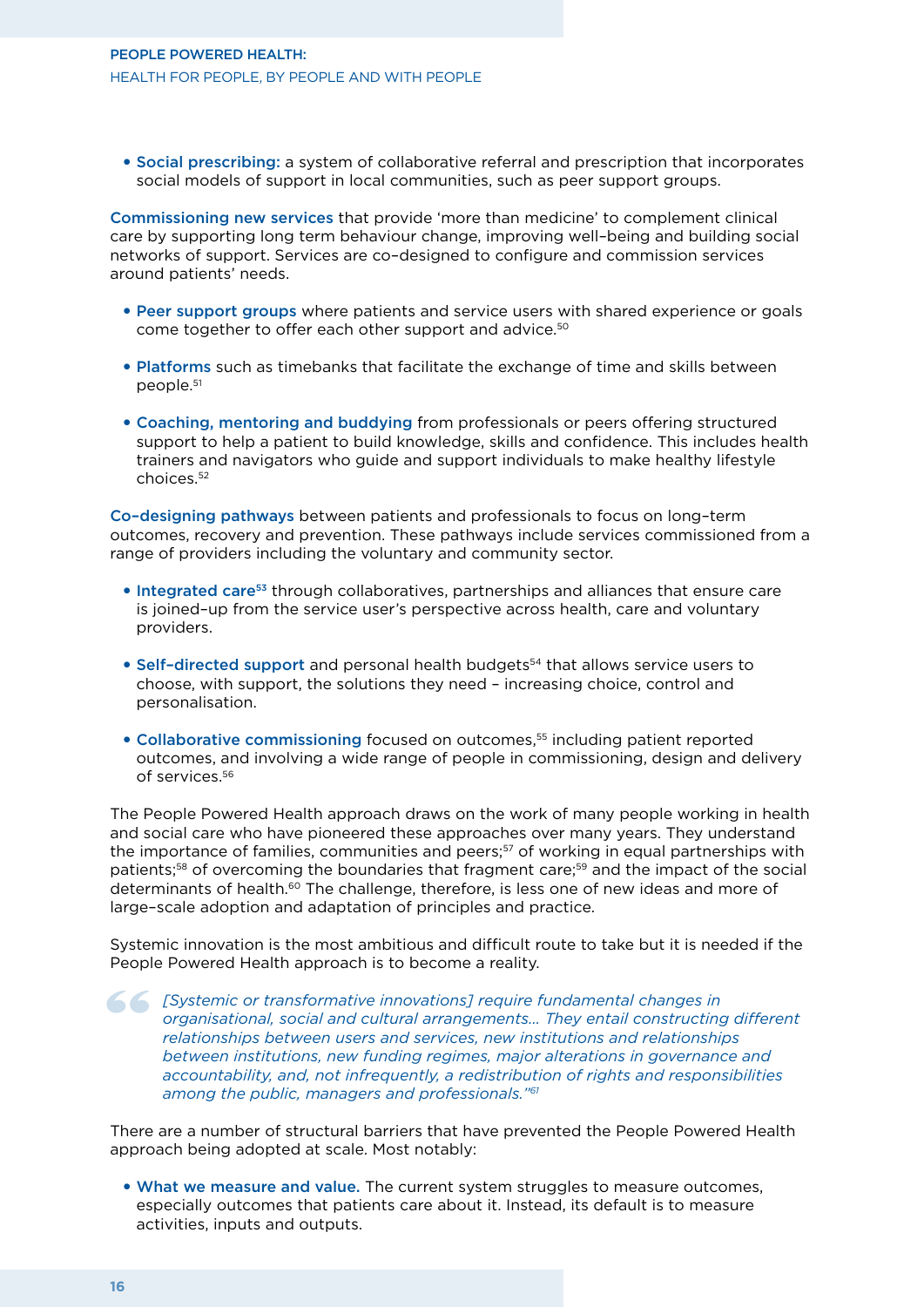

- How we commission and pay for services. The commissioning and payment of episodic care undermines the development of the People Powered Health approach by disincentivising long–term approaches to integrate care or reduce demand.
- The dominant culture of the workforce. NHS workforce culture is strong and, at its best, focuses relentlessly on clinical excellence. However, it has traditionally shown resistance to more equal working relationships between management, clinicians, patients, non– clinical practitioners and communities. It is also dominated by an approach that focuses on individual body parts rather than the wider determinants of health.

Strong leadership is needed to drive the creative re–shaping of the system. The status quo has proven resistant to equivalent challenges and it is difficult to change a system that was built on a different set of assumptions. The changes advocated in this report will transform professional identities and roles, as well as challenge the expectations of patients to be cured by professionals. There will be discomfort on both sides although the shift will, ultimately, be more rewarding for both professionals and patients, and more financially sustainable.

Changes to NHS frameworks, including the NHS England mandate, provide a window of opportunity for radical, systemic innovation. The second half of this paper looks at how the barriers to change can be overcome. First, we look in more detail about what this vision means in practice for three familiar elements of the current system: consultations, services and care pathways.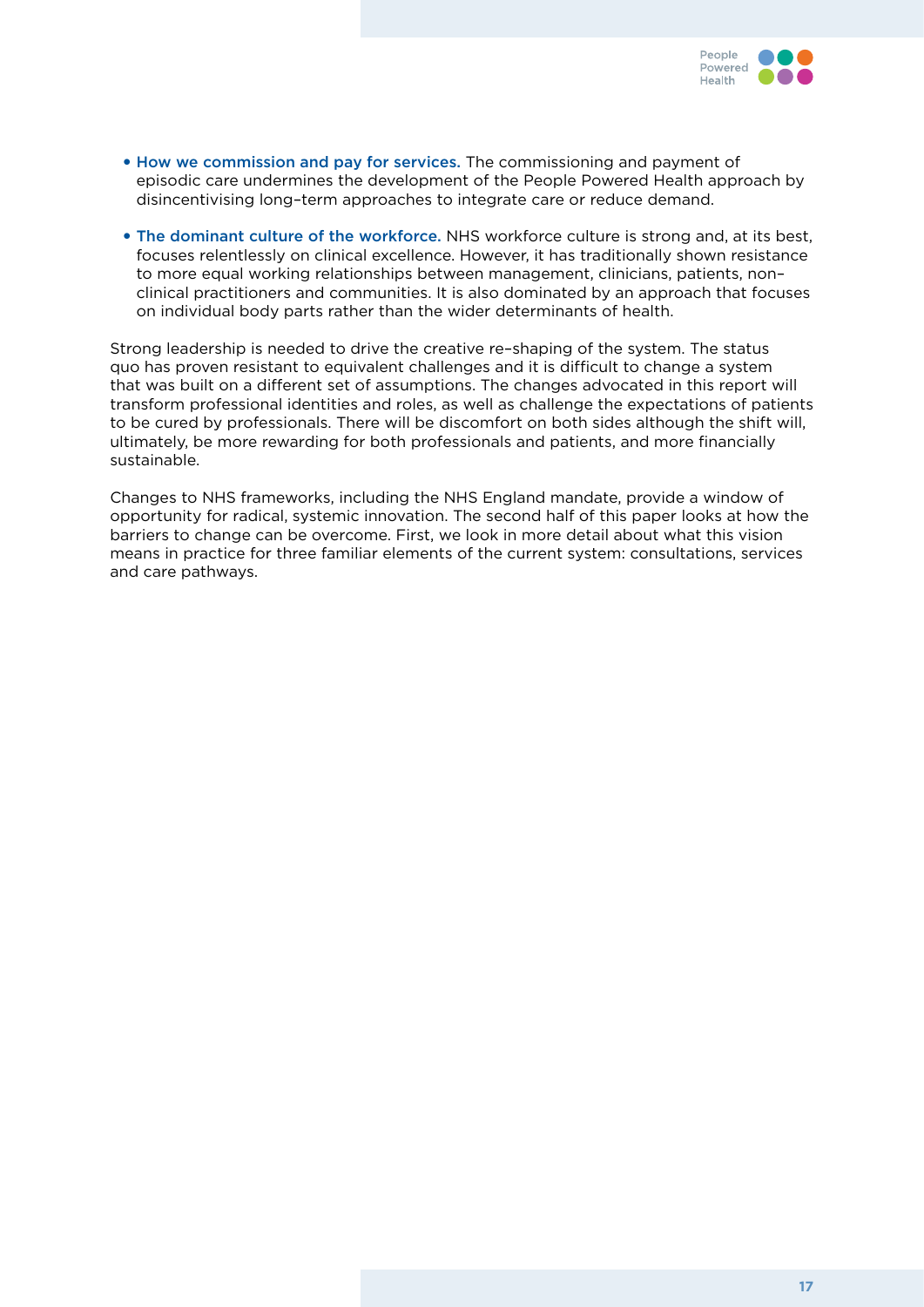#### 4.1 People Powered Practice: redefining consultations

### The relationship between doctors and patients is at the heart of our health system. If<br>
we want a different health system, we need a different type of relationship."<sup>62</sup><br>
There are aver a million consultations hald in the *we want a different health system, we need a different type of relationship."62*

There are over a million consultations held in the NHS every 36 hours – about 300 million every year.63 They happen in GP consulting rooms, in outpatient clinics, at hospital bedsides, at home and on the phone, with countless different health and social care professionals. The vast majority of these interactions follow a set pattern, the rules of engagement, which governs how patients are examined, histories established, symptoms described, test results discussed, progress monitored, treatment options given and decisions made.

This top–down, directive model is both economically unsustainable and inadequate in achieving long–term health outcomes. Face–to–face consultations represent a massive investment in time, buildings, facilities and training; yet they often remain a relatively blunt use of time – underutilising data (e.g. when test results are not fed in beforehand), underutilising the learning moment (e.g. instructing patients in a pressured environment) and underutilising the patient (e.g. reinforcing expectations that the clinician solves the health problem).

The potential for consultations to be a site of innovation is, however, being increasingly recognised. Across the UK services, providers and projects are changing the game, moving towards new models of interactions between patients, service users and the health service that focus on outcomes, not outputs. They are creating purposeful, structured conversations that drive towards patient–driven goals of wellbeing. This new partnership is being demonstrated in settings ranging from acute mental health to musculoskeletal support groups. All rely on a core set of interventions: changing the format of consultations; widening the conversations that take place within them; and rebalancing the relationships of those who take part.

The relationship between patients and healthcare professionals is a key element of the People Powered Health approach; a dynamic built on trust where power, expertise and agency are shared.64 Consultations take place in this context of collaboration – a meeting of equal partners with a common purpose. One brings professional expertise, clinical excellence, technical experience, support and navigation. The other brings personalised information on their illness and its effects; knowledge about their lifestyle; their willpower, motivations, goals and aspirations.

The traditional model of consultations reinforces a power imbalance between clinician and patient. It can create paternalistic relationships that reduce patients' control, risking what the Health Foundation terms the 'systematic disempowerment'65 of patients. There is a widening disconnect between how patients and clinicians view these transactions:

#### One key issue is that many doctors already feel that they are delivering patient centred care - unfortunately that is not what patients report."<br>Dr Nigel Mathers, Vice Chair, Royal College of General Practice *centred care – unfortunately that is not what patients report."*  Dr Nigel Mathers, Vice Chair, Royal College of General Practice

The nature of the patient–doctor dynamic plays out and is reflected elsewhere – what happens in that enclosed space between clinicians and patients sets the tone for interactions throughout the system. The Health Foundation states that *"not only is the quality of the direct interaction reduced by the current dynamic, but also that the adaptive capacity (ability to innovate) of the NHS is handicapped by the current dynamic (protected doctor and disempowered patient)."66*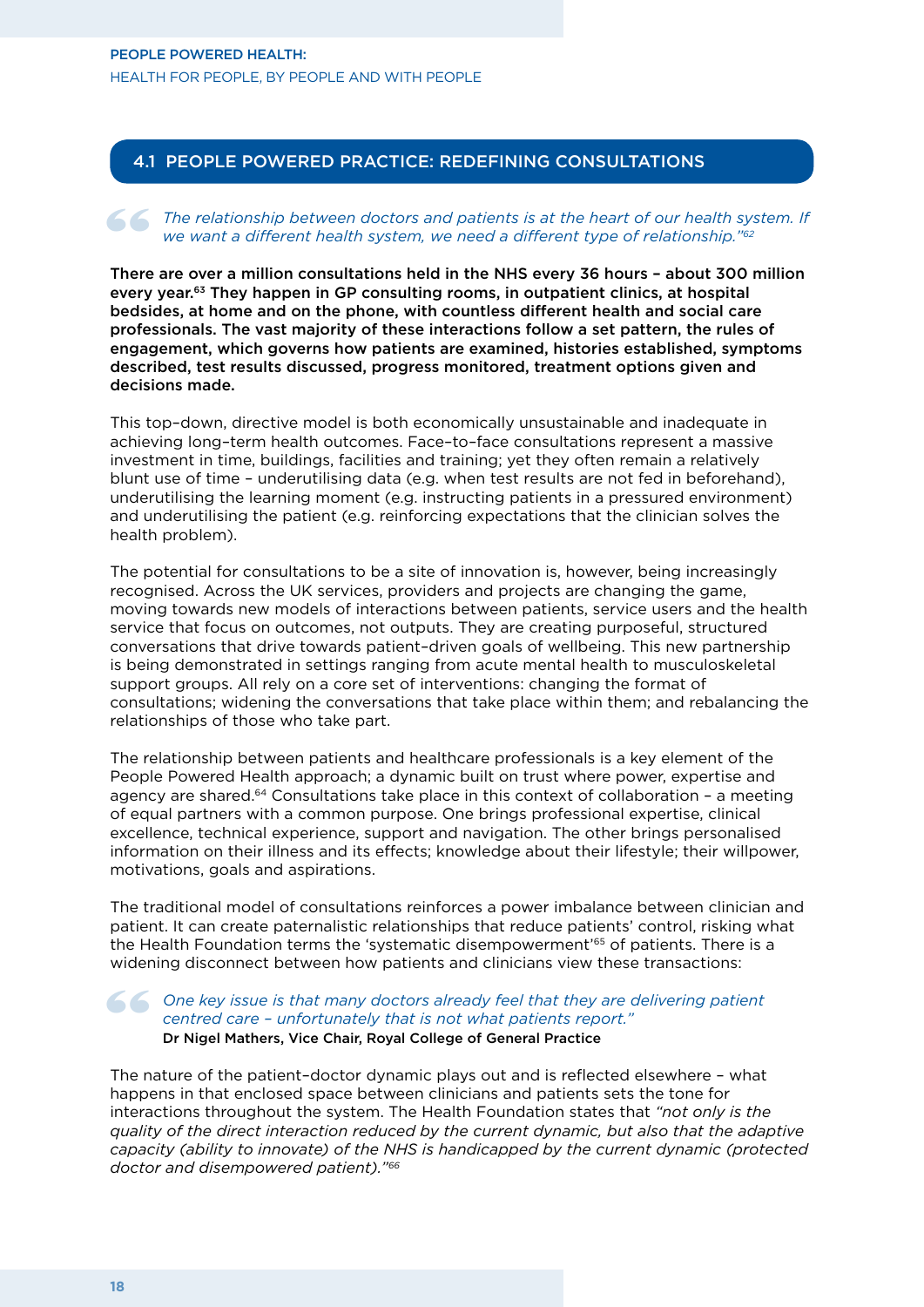

#### Changing the format

It is possible to completely transform the dynamic of consultations by altering how they happen. The format of consultations is restricted only by current norms of practice; in reality, they can take a number of different forms. They can be for individuals or groups, delivered in a variety of formats – with more than one patient; with more than one clinician;<sup>67</sup> over email or Skype;<sup>68</sup> or with more flexible lengths of appointment according to a patient's needs.

Evidence from Calderdale<sup>69</sup> and research from the Health Foundation<sup>70</sup> suggests that one–on–one consultations can be ineffective, with patients failing to take in much of the information that is given to them due to the lack of time for reflection and a pressured environment. In contrast, group consultations create a context of open discussion and collaborative problem–solving, facilitated by a practitioner but centred around learning from peers, with space for in–depth discussion about treatment, behaviour, decisions and next steps.<sup>71</sup> Patients build stronger relationships with staff and with other members of the group, creating networks that extend beyond the clinical setting, and progress can be benchmarked against that of others.

While nascent in the UK, group consultations have been trialled in a range of settings in the USA including in maternity<sup>72</sup> and diabetes care.<sup>73</sup> A systematic review of shared appointments for long–term conditions in 2012 showed that group consultations improved intermediate clinical outcomes for type 2 diabetes.74 They are also efficient – groups in Calderdale and in the Service User Network (SUN) in Croydon number up to 15 patients at a time and involve one or two clinicians. The SUN programme, which uses group consultations for people with personality disorders, has demonstrated that this model results in people being better able to manage their crises, helping them to avoid harmful situations and reducing admittances to A&E by 30 per cent.<sup>75</sup>

#### People Powered Health in Calderdale: group consultations in a pain clinic

As part of the People Powered Health programme, Calderdale piloted group consultations for patients with musculoskeletal pain. The new model supported patients in self–management, created more equal partnerships between professionals and patients, and ensured that the skills and capabilities of service users played an instrumental role in service improvement and delivery.

Consultations were led by an advanced practitioner and physiotherapist. Instead of a follow–up clinic, patients who have recently had a spinal injection were invited to come to a group consultation for two and half hours. The new model provided a supportive space for patients to motivate one another and rebalanced the consultation dynamic by putting patients in control of the agenda, with the clinician as facilitator.

*We set an agenda for people to go round the room asking one after another*  what was the most important thing they could talk about. It happened that *by the time they'd got to the end of the group most of the agenda had formed itself… The bond that formed in the group through agenda setting was significant and helpful."*

Dimple Vyas, Consultant Anaesthetist

The focus of the consultations was on the issues patients faced, both collectively and individually, and on setting goals and agendas for future group and individual appointments with clinicians. Follow–up groups happened two weeks after the first session, to give patients time to reflect and progress towards their goals.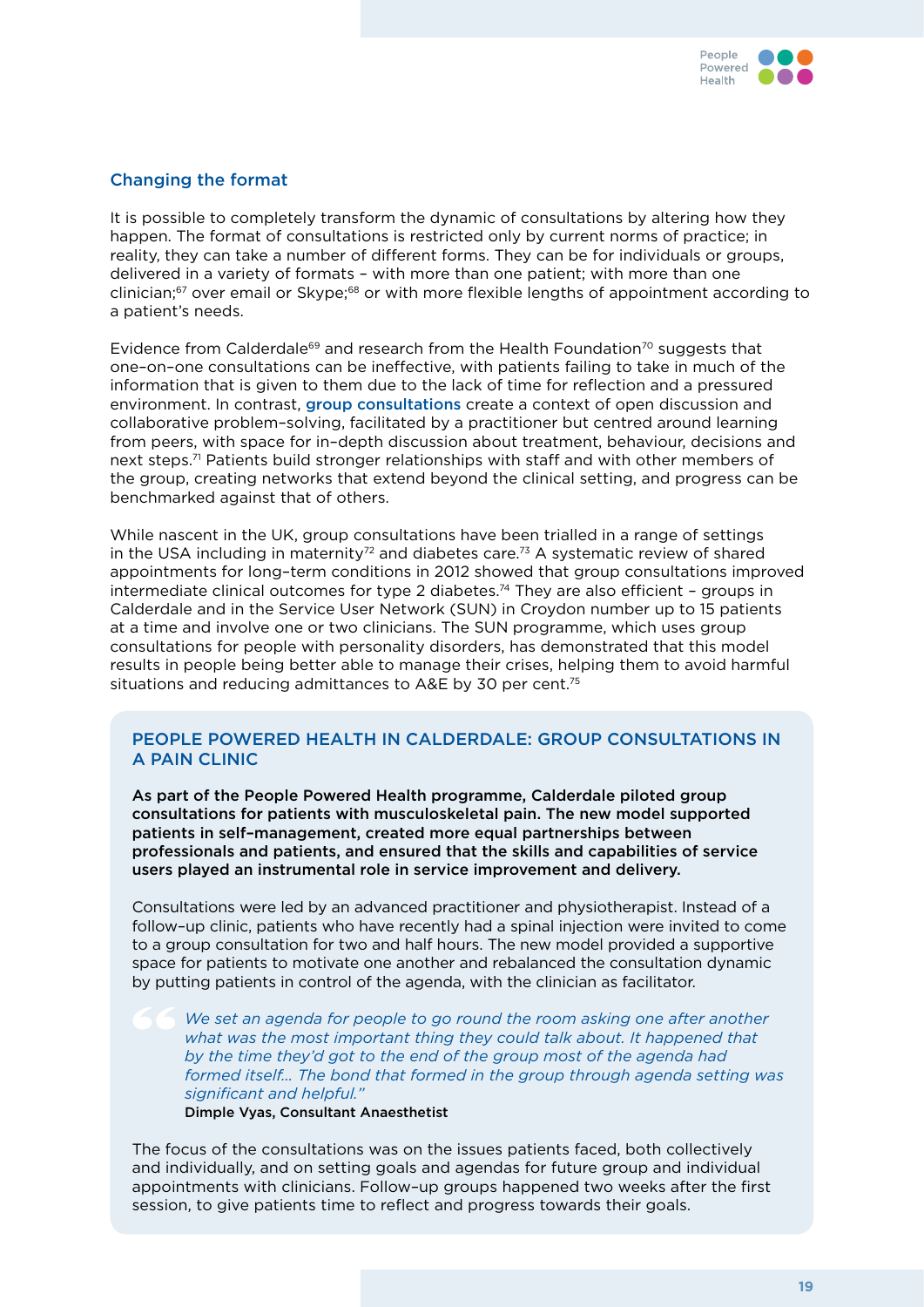#### Changing the conversation

Consultations as the basic building blocks of interactions between patients and practitioners carry enormous potential as a space in which to jointly assess needs and capabilities; identify health and wellbeing goals; develop and design a plan for treatment; review progress and evaluate success. The role of the professional is to facilitate and advise, not dictate.

There's been a cultural and professional change in attitude, mindset and behavior, and I can say that having come originally from a clinical background. Certainly when I did my training as a clinician some years ago, it wa and I can say that having come originally from a clinical background. Certainly when *I did my training as a clinician some years ago, it was very much the professional or the clinician who knew best, knew most – led the conversation. What we're talking about is a change in circumstances where in many cases the person, patient, service user knows best and they lead that relationship and that conversation."* Paul Morrin, Director of Integration, Adult Health and Social Care Leeds Community Healthcare Trust

Care planning and pathway planning are both structures for managing this process. Both methods aim for the same target – giving patients control over their care, its direction and goals, the knowledge of what to do in moments of crisis, the confidence to take charge of their own health where they are able and a structure of support for when they are not.

Care planning stems from clinical practice and follows a recommended structure, for example that outlined in the NHS Diabetes Year of Care programme. This approach has a built–in aim of supporting patients to better manage their condition through an engaged and informed patient, a healthcare professional committed to partnership working and supported by organisational processes and effective commissioning.<sup>76</sup>

In the People Powered Health approach, care planning is part of wider pathway planning, which encompasses any service that may help with a patient's overall wellbeing. This could range from peer support, to advocacy or assistance with housing, to exercise classes, to volunteering opportunities – with clinical care, self–management and crisis plans included alongside. Those working alongside the patient may be clinicians or different roles, such as peers, health trainers, volunteers or advisors.

#### PEOPLE POWERED HEALTH IN LEEDS: CARE PLANNING IN PRACTICE

The Leeds Transformation Programme is a city–wide agreement to work towards a new model for health and social care. It has implemented a three–step model of system change for supporting those with long–term conditions: risk stratification; integrated teams; and systematic self–management. A core part of the project is focused on systemising self–management across the city, working jointly with service users, carers, the voluntary sector and local communities to co–design, co–deliver and embed a network of support across health and social care.

The model rests on patients and carers being supported through a care planning process to identify and achieve their own goals, including education programmes in shared working for professionals and patients. The emphasis is on professionals' facilitation and guidance role, helping patients through an evidence–based appraisal of the options available to them.

Care planning is expected to reduce reliance on acute health services, reducing the number of GP visits, length of hospital stays and long–term social care placements, bringing significant financial benefits. It will also improve the health and quality of life of patients by helping them to be more independent, more active in their communities, and expanding their networks of support.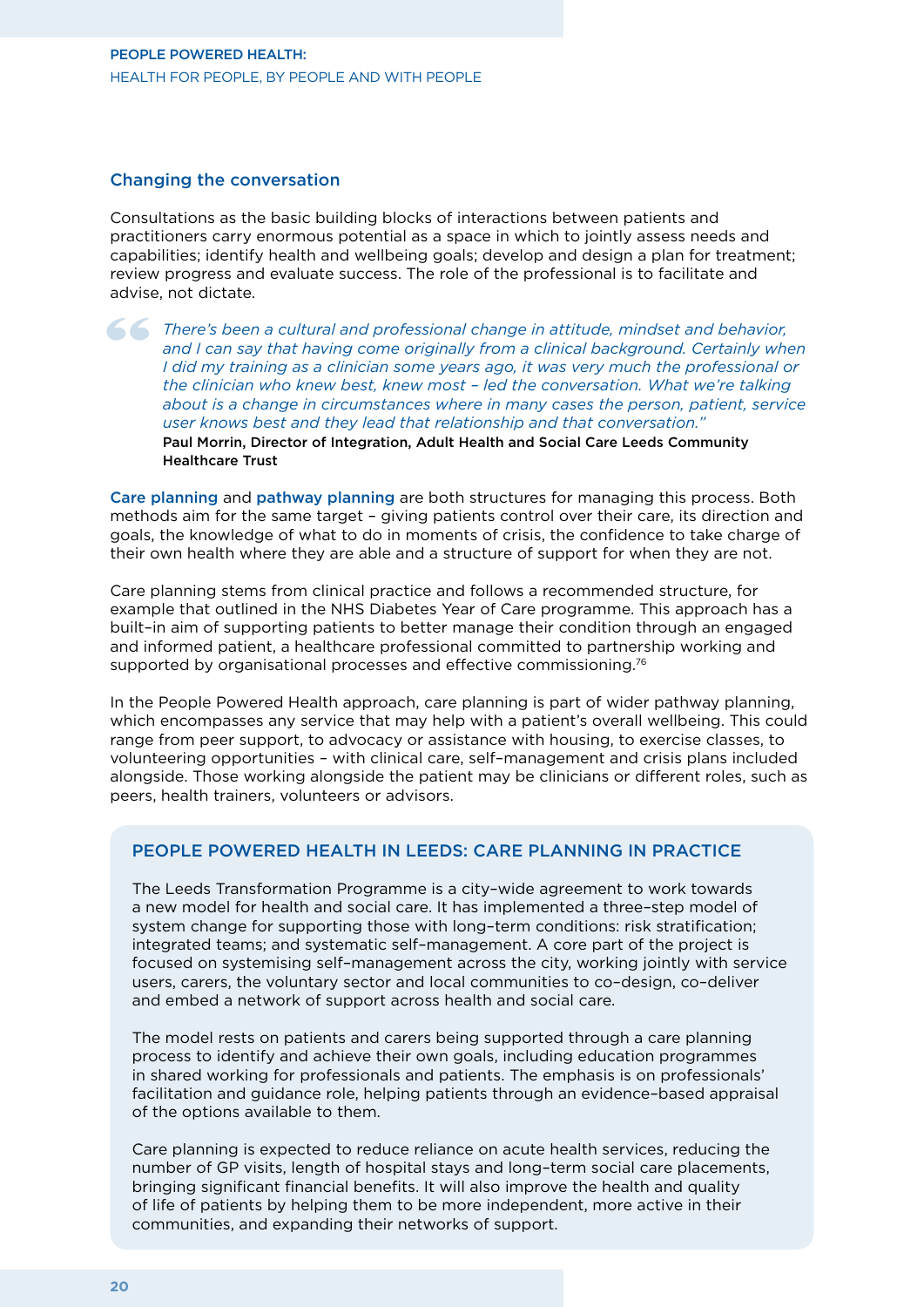

The process can (and often does) result in a written plan (and is better when it does so), but it is the act of collaborative working that is most important, enabling the patient or service user to:

- Set the agenda of the consultation around what they would like to achieve. This might be clarity around what their goals are; compiling a list of questions; or constructing a fully formed plan.
- Set their own goals. While the medical goal of a hip replacement might be to be able to walk a certain distance unaided, the patient's goals are more likely to include activities such as playing sport, gardening or getting out and about on the bus. The practitioner's role is to assist in choosing achievable goals, and developing a plan to achieve them and identifying potential barriers.
- Develop a care plan to map out how these goals will be met, building these into a 'contract of responsibilities', with commitments on action from both sides,77 that identifies barriers to progression and builds a package of care that describes where, how often and from whom care and support can be provided.
- Review progress according to their own metrics of success. Have any further barriers been identified? Are they ready for the next step? Are these still the right goals?

#### Changing roles and relationships

Patients' expertise in their own care and condition is becoming more valued by the health service. Just as important is valuing the expertise of non–clinical professionals, volunteers and peers as core, not supplementary, providers of care – and allowing these people to work under the consultations banner. There are a range of possible roles – navigators, health trainers, pathway planners, wellbeing coaches, community matrons and advisors – to offer different viewpoints, contexts and methods of care alongside doctors, nurses and consultants.

The culture change required for collaborative working can be difficult for patients as well as professionals. Both have become accustomed to the current dynamic, even if they are frustrated by it. Successful consultations require engaged, informed patients; practitioners committed to partnership working;<sup>78</sup> and an atmosphere of trust. Wider culture change is needed, including education and re–training for clinicians; leadership and standards–setting from professional bodies; the fostering of new practices by policymakers and regulators; contexts for new ways of working; and patients and their groups experimenting with how they can best contribute.79 In turn, this relies on a referrals system that is robust at both ends: clinicians knowledgeable and willing to refer patients to more than medical provision; and a flexible, agile commissioning process that is responsive to community needs. $80^\circ$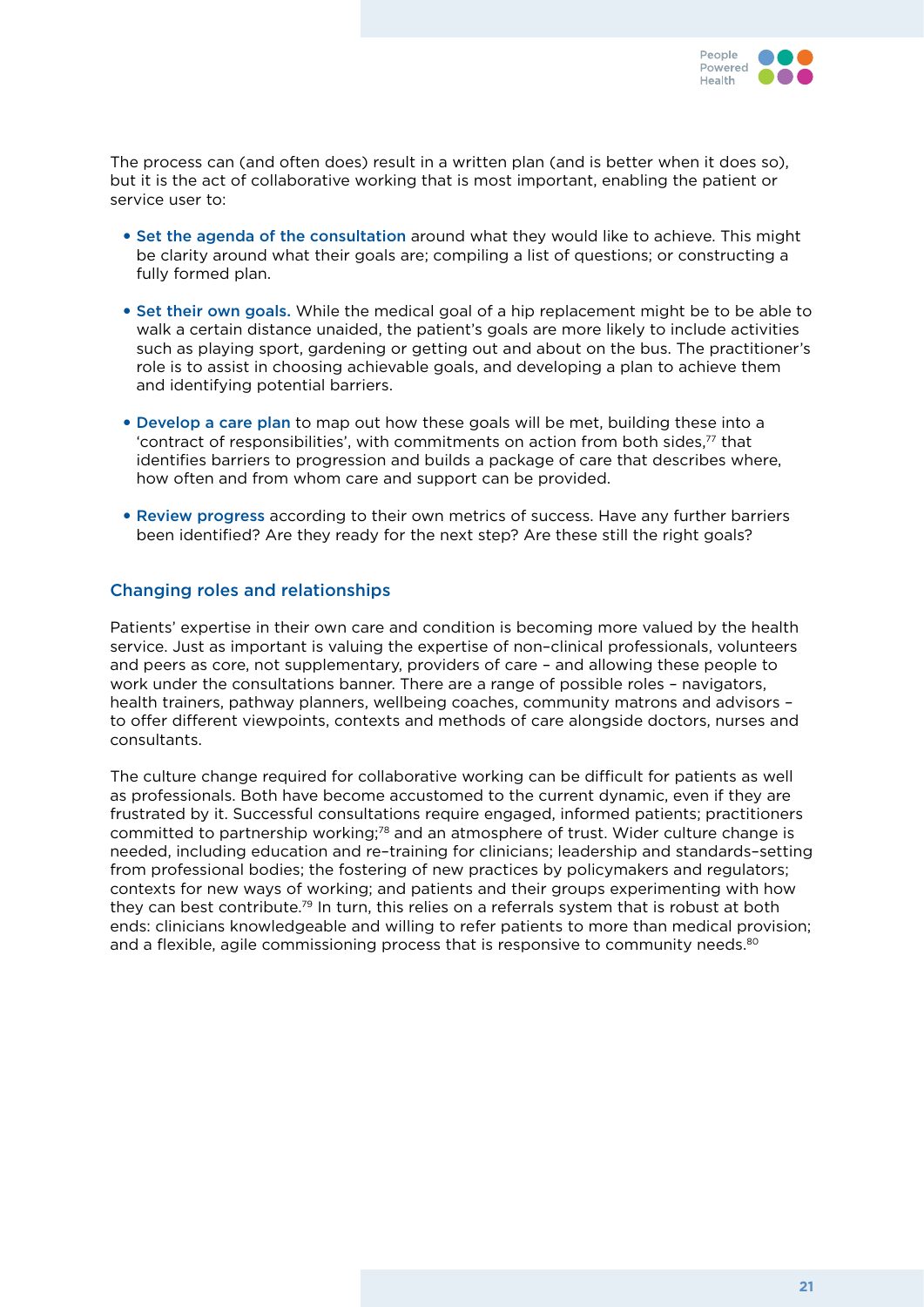#### 4.2 People Powered Services: more than medicine

*Medication doesn't help with your relationship concerns; your inability to get a job; not being able to manage on the finances that you've got. Very often these situations can escalate until people get very poorly and are job; not being able to manage on the finances that you've got. Very often these situations can escalate until people get very poorly and aren't able to deal with them on their own… The services here put people back in control, choosing what pace they travel down different pathways. The choice and control are back with the individual, which often means managing without medication. That's very helpful, to have the option of a social solution rather than a medical solution."* Shirley Dean, Co–Director, All Together Positive, Stockport

In a People Powered Health approach consultations result in social prescribing:<sup>81</sup> referrals, resulting from collaborative consultations, to services that provide more than medicine. That could include prescriptions to non–clinical interventions such as exercise and activity, diet and nutrition, arts–based therapies, peer support, coaching and mentoring, and employment and welfare $82$  support as well as medical interventions. $83$ 

Alternative provision is not intended to replace traditional planned medical care, but to complement it by supporting long–term behaviour change, tackling the root causes of health problems, improving confidence and wellbeing, providing social networks of support and reducing demand for unplanned medical care. This means developing an infrastructure to reliably and consistently deliver social models of support to enable people to live healthier lives, to manage their conditions better, and to tackle underlying issues such as debt.

This infrastructure needs to be as reliable and accessible as pharmacies to provide a cost– effective source of long–term behavioural change using both peers and professionals. This alternative provision is significantly less expensive than unplanned and emergency care, $84$ utilising existing but untapped resources in communities, peers, families and patients themselves. It requires:

- • A range of alternative services to which GPs refer, both formal and informal. Commissioning bodies should be engaging with non–clinical providers, community groups and patient organisations to proactively commission provision that supports patients to build confidence, manage their conditions better, support others and sustain long–term behaviour change.
- • A more collaborative relationship between commissioners, practitioners, patients, secondary and primary care providers and non–typical provision. Building stronger relationships between all parts of the system results in GPs who are knowledgeable about the alternative provision on offer; consultants being more informed about the patients they are receiving; and the system better able to anticipate need.
- The ability for patients to self-refer through more open-access services and better local awareness of available options.
- Platforms or systems that make the process as straightforward as possible, including procedures within practices and clinics that systematically prompt referrals to non– medical interventions and alternative provision for patients and carers and service users who meet particular criteria for example based on an analysis of risk factors linked to a demographic profile. This would include referrals to patient and carer organisations, user–led organisations, support groups and other peer networks. Crucially, these systems would not rely on clinicians having a detailed knowledge of all the alternative provision in the local community.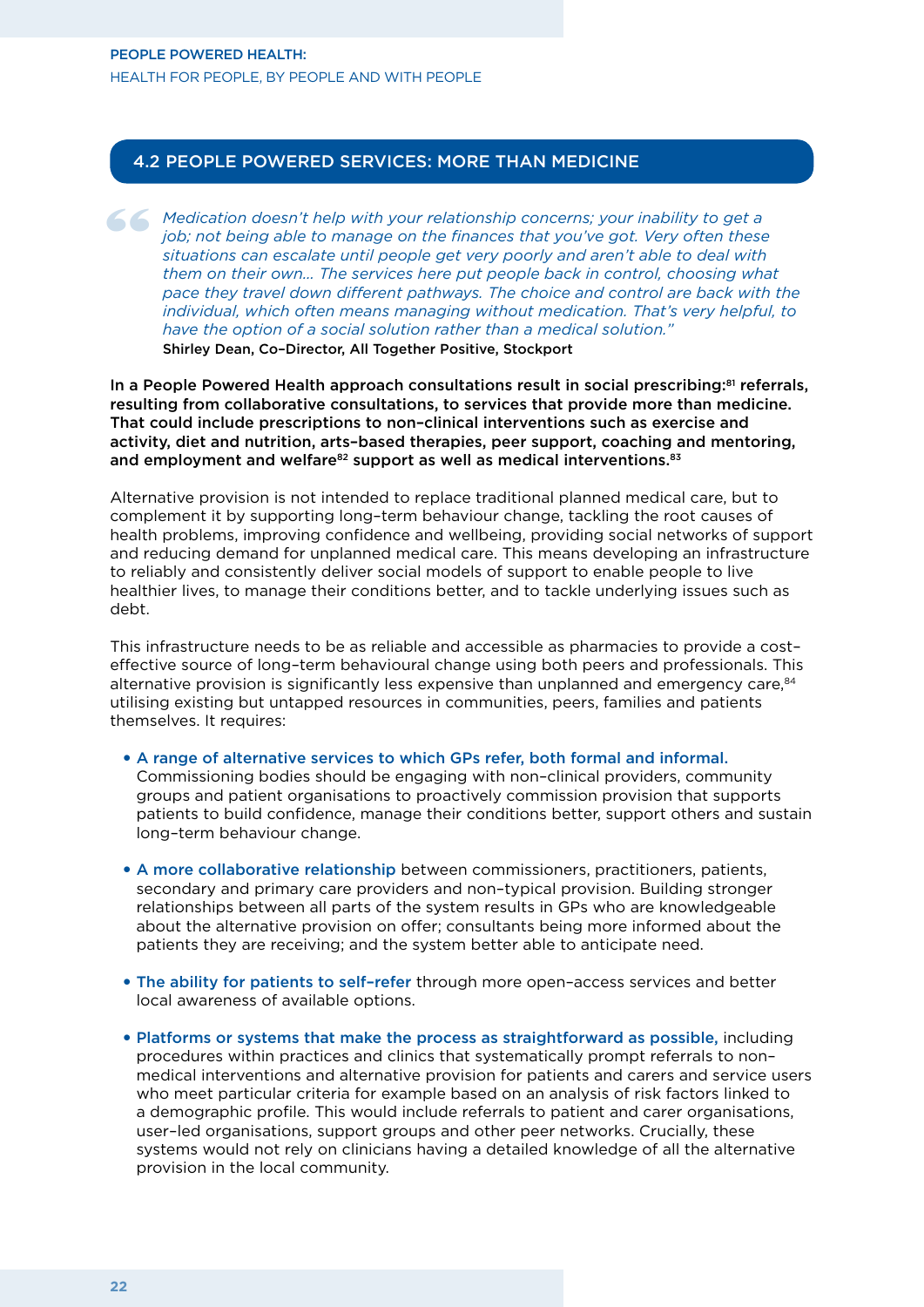

#### Services that provide more than medicine

Services operating in a People Powered Health approach engage with patients and service users as assets and contributors to care, not just recipients of it. They mobilise communities and networks to support people on their terms – whether it's Bengali men cooking together or a 'knit and knatter' group run by people recovering from mental health problems. These services are co–designed and co–delivered by patients, enabling them to meet not only medical needs but wider social, physical and mental wellbeing goals. They complement medical care in primary and community care settings, and are often built around those services.

#### Voluntary and community groups

Voluntary and community groups have a vital role to play, providing services that can address the isolation and loneliness associated with long–term conditions as diverse as arthritis, stroke and depression, ranging from healthy eating courses, to art therapy, to yoga and gardening. These opportunities improve health and wellbeing by promoting healthy eating, exercise and activity, as well as providing therapeutic experiences. Crucially, they also provide social relationships – friendships, connections and conversations that are in themselves beneficial to health and wellbeing.85

In Tower Hamlets, Bengali men with diabetes can take part in a cooking course organised by Social Action for Health. This course enables men to learn about healthy eating by learning a new skill and creating meals together. Platforms like the Greenwich Healthy Living website<sup>86</sup> help improve access by collating the services available in an area from a wide variety of providers.

#### Self–directed support and personal budgets

Personal budgets and self–directed support enable patients and service–users to determine what care and support they need. In Lambeth, mental health service users are taking part in a trial of personal health budgets. Users work with staff to set goals and develop a care plan, and are allocated a personal budget and the decision–making power on how to spend it. They might decide to sort out their accommodation, to pay for a training course to build their confidence and help get back into work, or for respite care twice a year. The budgets help increase service users' choice, flexibility and control over their care.

#### Peer support groups, peer mentoring and buddying<sup>87</sup>

People who are living with a long–term condition build up a huge amount of expertise in how to navigate the care system and manage their own condition. Peer support groups, peer mentoring and buddying all capitalise on this expertise by linking those with similar conditions so that they can learn from one another and by encouraging patients to build social networks that will support them.

Peer support is not just for patients who are moderately ill. Hospitals have run peer mentoring programmes, or peer support groups with seriously ill patients for many years<sup>88</sup> to reduce dependency and length of stay and to enable discharge to primary care. Peer support has been shown to reduce the likelihood of psychiatric hospitalisation and demand for other costly services.<sup>89</sup> Users of peer support in mental health services consistently report high levels of satisfaction and recommend that more opportunities be made available as part of service improvement efforts.90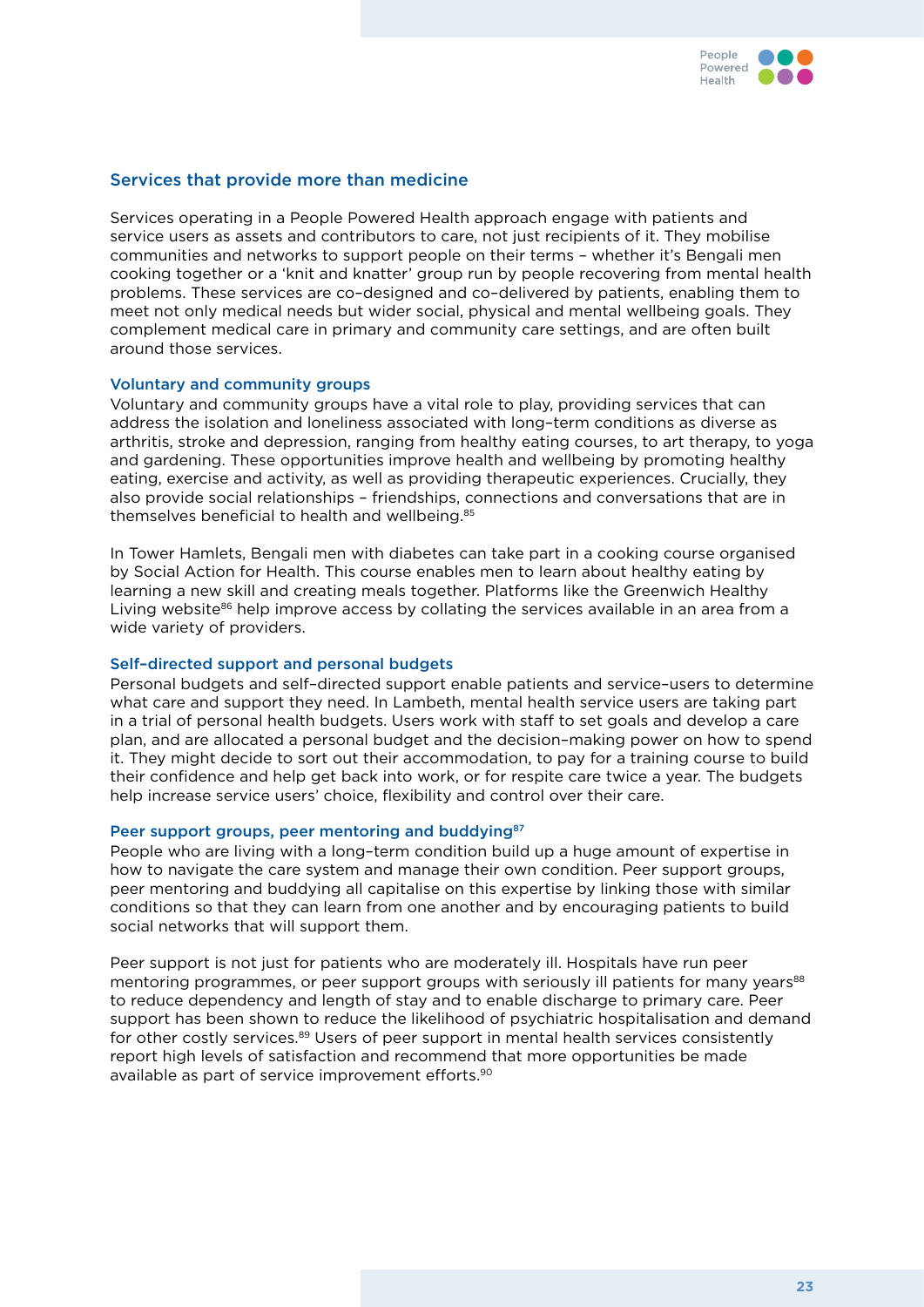#### Crafty Needles: peer support in Stockport

Social isolation and loneliness, often linked to old age or a dramatic change in personal circumstances such as bereavement, redundancy or ill health, can be both a cause and a symptom of mental health problems. Crafty Needles, based at the Wellbeing Centre in the heart of Stockport, is just one example of how an activity– focused peer support group can help reconnect people with their community, helping them to get well and stay well.

Essentially a knitting circle for people with mental health issues, Crafty Needles has some important features which help to explain its popularity and success. The group is led by Penny and Cindy, volunteers who are themselves recovering from long–term mental health problems. The group has a purpose: they knit blankets for homeless people and tiny garments for preterm babies in the local neonatal unit. The group is inclusive, helping a range of people – some referred by health professionals, family or friends and some who pop in out of curiosity. This creates such a positive atmosphere that a chess group now meets at the same time to chat too.

#### Navigators<sup>91</sup>

One of the key features of a People Powered Health approach is patient–centred, designed and delivered systems to help people find their way around the health system. These systems could be online guides and directories, or peer or professional navigators whose role it is to guide others.

In social care, navigators often live within the community and work to support local service users to live independently. Local Area Co-ordination<sup>92</sup> teams support 50-60 families by acting as their first port of call and helping to build informal support networks.

#### Patient education groups

DESMOND93 (Diabetes Education and Self Management for Ongoing and Newly Diagnosed) is a series of structured group education programmes to help people manage their diabetes. Available to newly diagnosed individuals, teenagers and those with pre– diabetes, the programmes provide learning through story–telling and group discussion rather than traditional didactic health education techniques. The programmes cover medication, healthy eating for diabetes and physical activity.

The Experts Patient Programme is a series of classes for people who have had a long–term condition for over a year. Being taught by expert patients with similar conditions helps members cope with common problems such as depression, exercising and communicating with friends, family and doctors.

#### Coaches and health trainers

Often, patients need a little help in building their knowledge, skills, motivation or confidence. Coaching can be done by healthcare professionals or other patients and is analogous to the existing role that Health Trainers play in the NHS, enabling patients to help themselves.

In the Earl's Court Health and Wellbeing Centre a nurse has retrained as a wellbeing coach and is supporting patients with long–term conditions and mental health problems. The coach's role is to encourage patients to recognise the changes they want to make and to advise them on how to achieve these changes.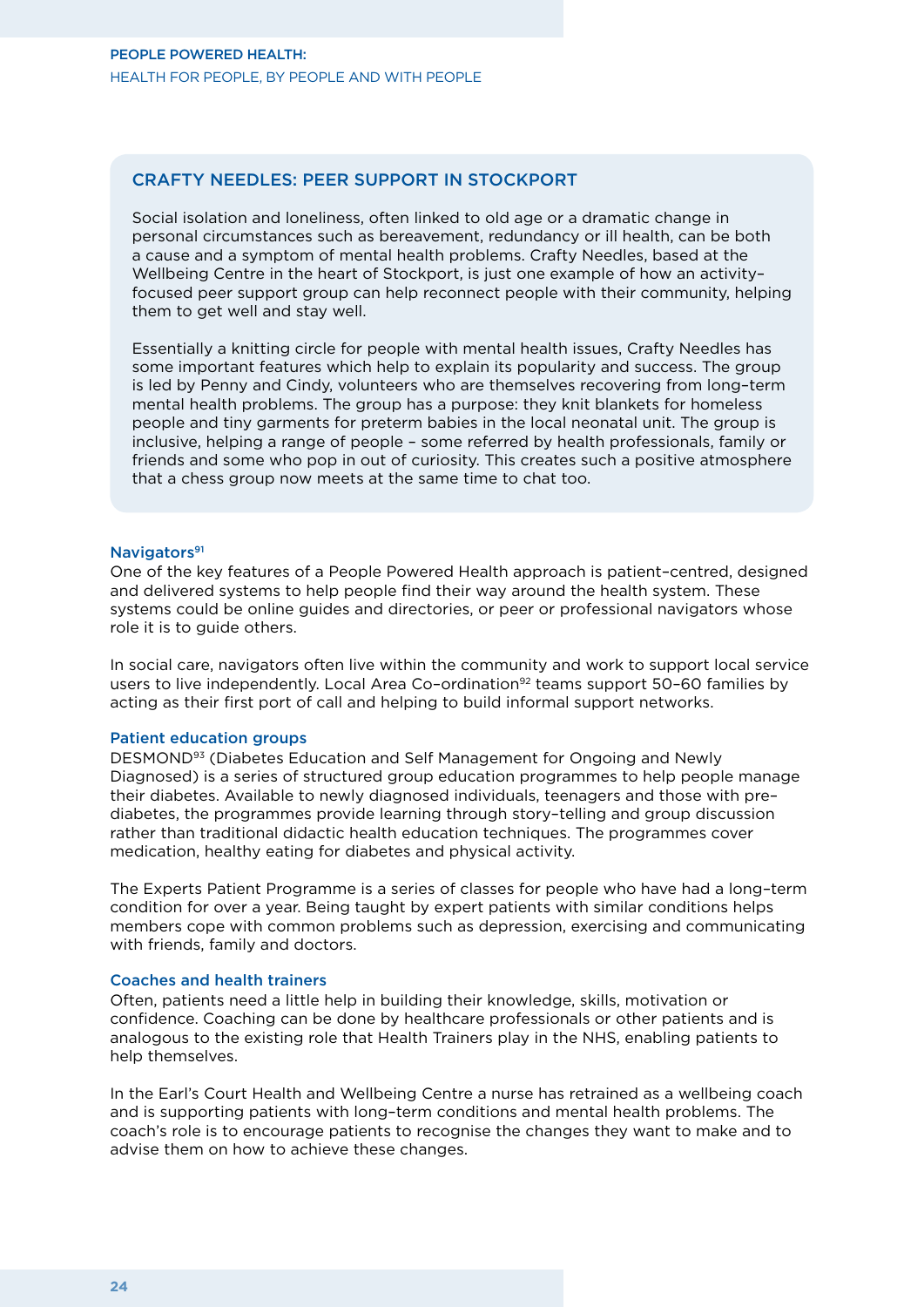

#### Health trainers in Newcastle: working towards integration

*The role of the health trainers in the centre itself is one of motivation and inspiration. They ask you how you are feeling, how you are moving, how you are doing. I can now walk 100 yards without stopping, it might not sound like much but at one point I couldn't walk one yard without stopping."*  Albert, patient with COPD from Newcastle

Newcastle has a long history of social prescribing and health trainers are fundamental to the success of their approach. The health trainer programme has specific suitability criteria, with primary criteria that patients are over 50s with a long–term condition, and secondary criteria that they are a smoker, have a BMI over 30 or are from a deprived ward.

Healthworks, which runs the programme, has 20 paid health trainers who work with clients to develop and work towards achievable goals. This could involve helping them to get started in a local gym, joining them on their weekly shop to choose healthy food or linking them with community–based activities.

#### Platforms for giving and participating<sup>94</sup>

Timebanking is often used as a platform to enable people to give their time, effort and skills to the community. There is evidence that timebanks can improve health outcomes – an evaluation of the Rushey Green Timebank, based in a primary care centre in South London, found that there was an association between involvement in timebanks and reduced levels of medication and hospitalization.95 Research by a health maintenance organisation in Richmond, Virginia (USA) found that involvement in their timebank reduced hospital admissions and visits to casualty and asthma services to the extent that \$217,000 was saved over two years.<sup>96</sup>

Headway East London, which supports people with long–term brain injuries, runs a timebank and other platforms that allow patients, friends, family and carers to contribute their time and skills to the running of the centre. This creates real opportunities for people who find the job market difficult to get into or unsuitable for their condition.

#### Earl's Court Health and Wellbeing Centre: Setting up a **TIMEBANK**

At the Earl's Court Health and Wellbeing Centre, Timebanking UK has set up a timebank alongside the GP practice, dentist and sexual health clinic. The timebank originally focused on health and wellbeing (e.g. physiotherapy, Indian head massage, yoga) but was expanded to acknowledge that many members have skills that are not directly health–related but nonetheless have an impact on wellbeing. Community researchers and navigators offer and promote the timebank to the local community; prospective members are asked to apply formally and their applications are added to a web–based system by navigators, who have an important role matching people who could exchange skills.

Having the timebank embedded in the centre improves access and referrals, with the involvement of everyone who works at the centre in the timebank, including GPs, receptionists and staff, adding credibility and weight.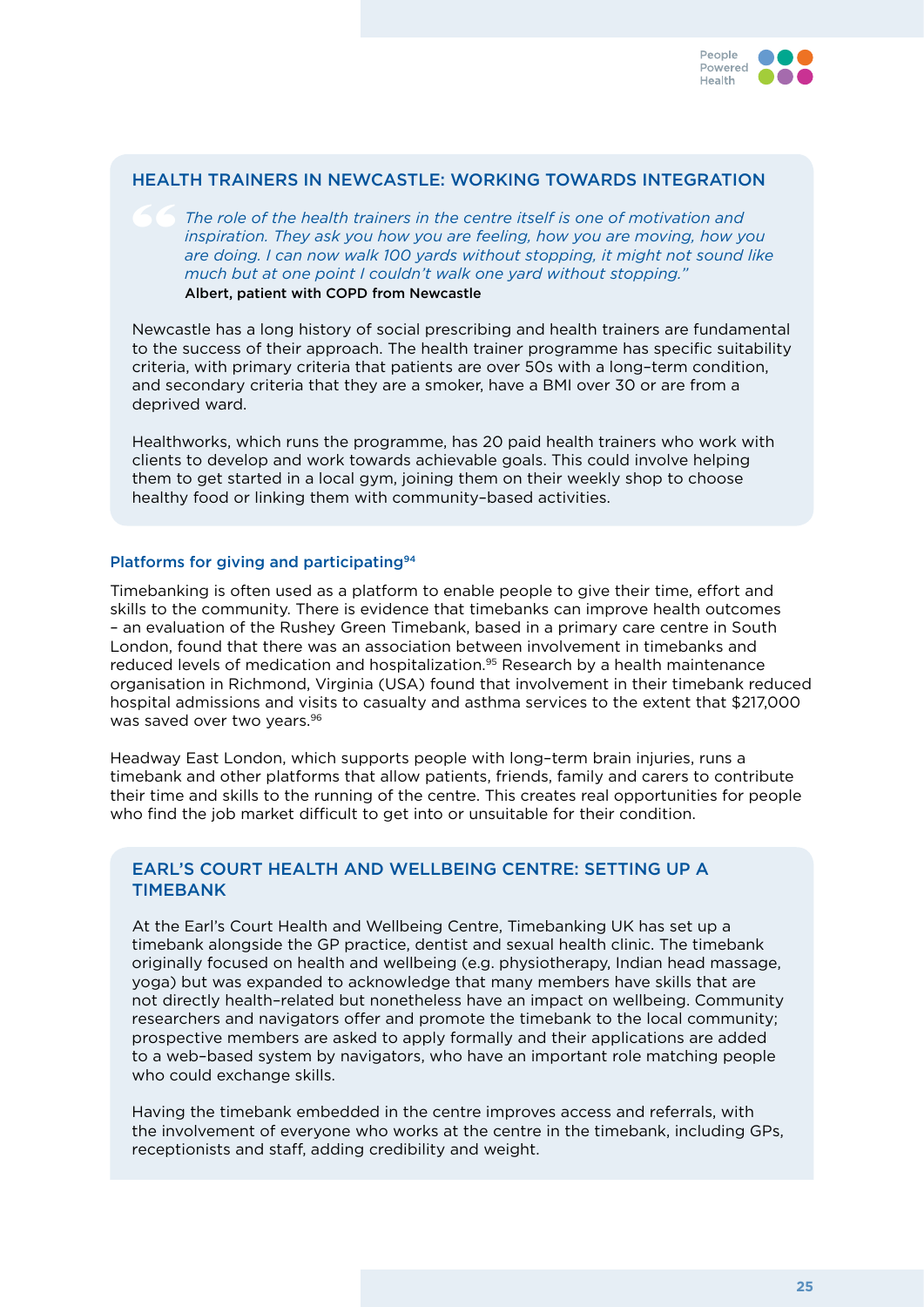*They can ask anyone in the centre about timebanking – they could be sat in the dentist's chair and the dentist would be able to tell them about it."*  Sarah Bird, Timebanking UK

#### Putting it into practice

The 'more than medicine' services described here are not an exhaustive list, and there is no standard model of services that represents a People Powered Health approach – the particular combination of services depends on local circumstances, assets and priorities. A crucial way of ensuring that services really provide what patients need, and in the ways they need it, is for health and care professionals to design services with patients rather than for them. This requires going beyond 'engagement', 'involvement' and 'person– centred' towards real co–design and co–delivery at every level of the health service – design, provision, delivery, commissioning and strategy.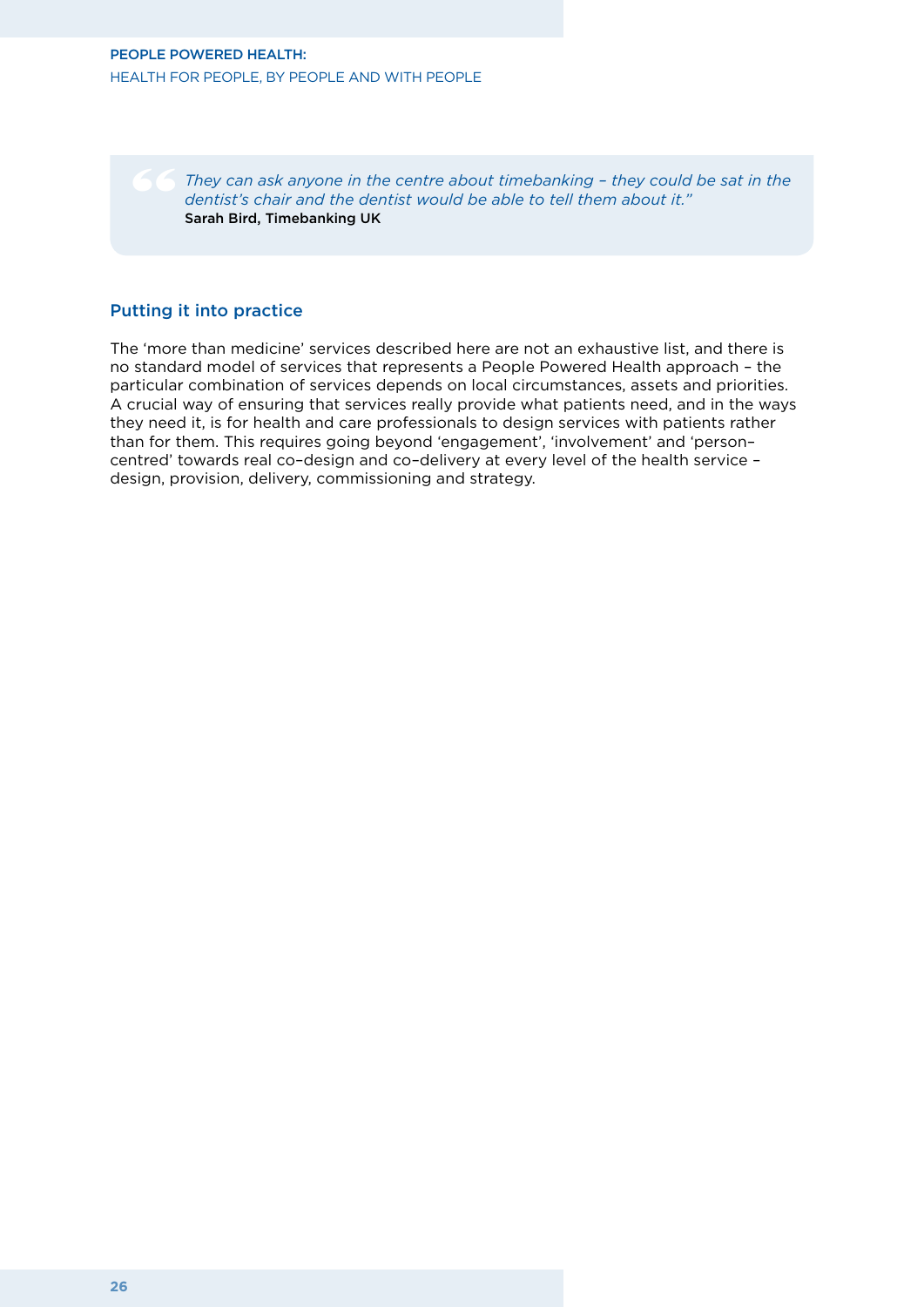

#### 4.3 People Powered Pathways: co–designing routes through care

*For me I just see it as a pathway through woods, a forest, and there are different routes off that path. There's got to be a starting point on that pathway of where y are and it's about taking those steps on that pathway. routes off that path. There's got to be a starting point on that pathway of where you are and it's about taking those steps on that pathway. At some points you will walk alone and at other points people will walk along with you. And you set your journey, your stepping stones of how you are going to get through the woods."* Barry Tildsley, Prevention and Personalisation Coordinator, Stockport

#### The People Powered Health approach requires more than different consultations and services. It needs to be backed up by a coherent set of systems and structures that join– up care through an unwavering focus on the patient's perspective – building webs of care, collaboration and communication around patient–centred outcomes and goals.

There is consensus within the NHS that more collaboration around care is needed<sup>97</sup> and widespread commitment to integrated care. But, from the point of view of patients (and, indeed, many practitioners), standard episodic care creates fragmented and complicated pathways.98 Too often, pathways are specific to primary or secondary care, and built around services and institutions – creating discontinuity for patients and ever–shifting system responsibilities. They rarely integrate well with social care or take into account voluntary organisations, informal care networks99 or the support services commissioned by local authorities.100 Pathways are disease–specific, not combining easily for patients with more than one condition, and can result in frustrating services with a risk of patients falling between them.101

What is required is care that is flexible enough to allow real personalisation, including points of entry and exit. This does not necessarily mean a highly complex programme of top–down integration – often it is as much about regular conversations between services and one key point of contact for patients. The route each patient constructs should be determined not by their condition but by their goals, supported by a system that can adapt over time as these progress or change. So, in Lambeth, people with mental health problems can, with support of a Community Options worker, choose between the home treatment team, peer retreat house, crisis house, psychiatrist, peer supporter and therapeutic services. The particular route through these services will differ for individuals depending on the nature and severity of their condition and exacerbations, their wider social support networks and so on. The goal is to enable people to access services that best fit their needs and enable them to recover as effectively as possible to live the life they want.

While standardisation is helpful in achieving some minimum requirements and can create efficiencies, it is not good at exceeding these baselines. Patients living well with long–term conditions should not only be able to understand the pathway they are on but be able to construct it with support from health and care professionals. They should be able to take control of their own journey as a means to taking control of their own health. In a People Powered Health approach pathways:

- Are co-designed by patients, service users, practitioners, carers and peers.
- • Focus on long–term outcomes, recovery and prevention according to patients' own measures of success.
- Cover multiple health conditions by treating each patient as a whole person and tackling barriers to achieving health and wellbeing outcomes rather than (just) symptoms of disease.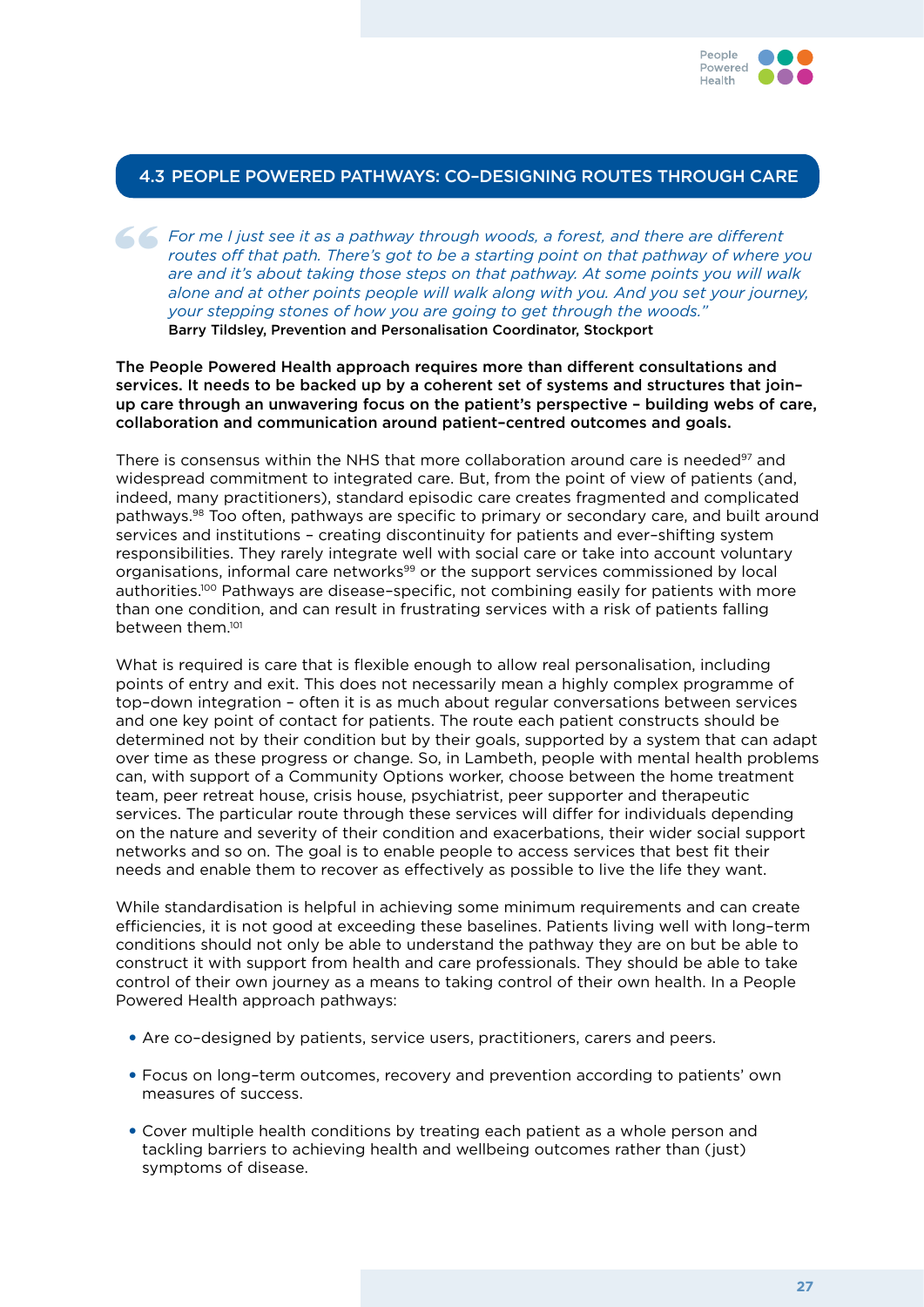#### People Powered Health: Health for people, by people and with people

- • Include treatment, care and support from health, social care and public health.
- Enable collaboration between providers, including voluntary and community organisations and informal care networks.

#### Systems that support integrated pathways

A conventional pathway is driven by other people dictating what they think should happen. We want to get away from dictating what services are like and put users in charge of what services could be like. There is a wealth *happen. We want to get away from dictating what services are like and put users in charge of what services could be like. There is a wealth of knowledge and resources within the community of service users and carers. They know what works best for them and their peers."*

Jessica Agudelo, Project Co–Ordinator for Solidarity in a Crisis, Lambeth

At the commissioning level, pathway planning is used to collate individuals' needs to better plan community services. Consistent, collaborative and clear pathways help place these discrete interactions in the context of a wider conversation between the patient and the health service. This requires changes at the system level, to transform the way services are funded, measured, commissioned and work together.

Integrated care,102 collaboratives and alliances. Care which is joined–up and consistent from the service user or patient's perspective – this often involves different NHS, social care and voluntary sector providers working together in a collaborative or alliance.

Self–directed support and personal health budgets.103 A sum of money from health or social care providers given to people with health and/or social care needs that allows them to purchase directly the services or care that they feel they need. The aim is to increase service users' choice, flexibility and control and move away from a top–down, directive approach to healthcare.

Patient reported outcomes and experience measures.104 Measures of the quality of care that go beyond traditional clinical measures and take into account the patient's appraisal of quality; these include patient reported outcomes measures (PROMs) and experience measures.

Co–produced commissioning and outcomes–based commissioning.105 New approaches to commissioning include: co–produced commissioning, where a diverse range of people including patients, service–users and carers are involved in the commissioning process; and outcomes–based commissioning, where providers have the flexibility to use innovative processes and service models as long as the outcomes are achieved.

#### Redesigned mental health pathways in Stockport

#### *We talk about people's hope and dreams and then give them the means to get there."*

#### Nick Dixon, Joint Commissioning Manager (Mental Health), Stockport Council

A collaborative approach to commissioning and a strong consortium of providers underpin the new Prevention and Personalisation Service run by Stockport Mind and All Together Positive, a user–led social enterprise. The service supports users of mental health services to co–create care pathways, guided by a Wellbeing Pathway Planner and supported by access to a wide range of services from networked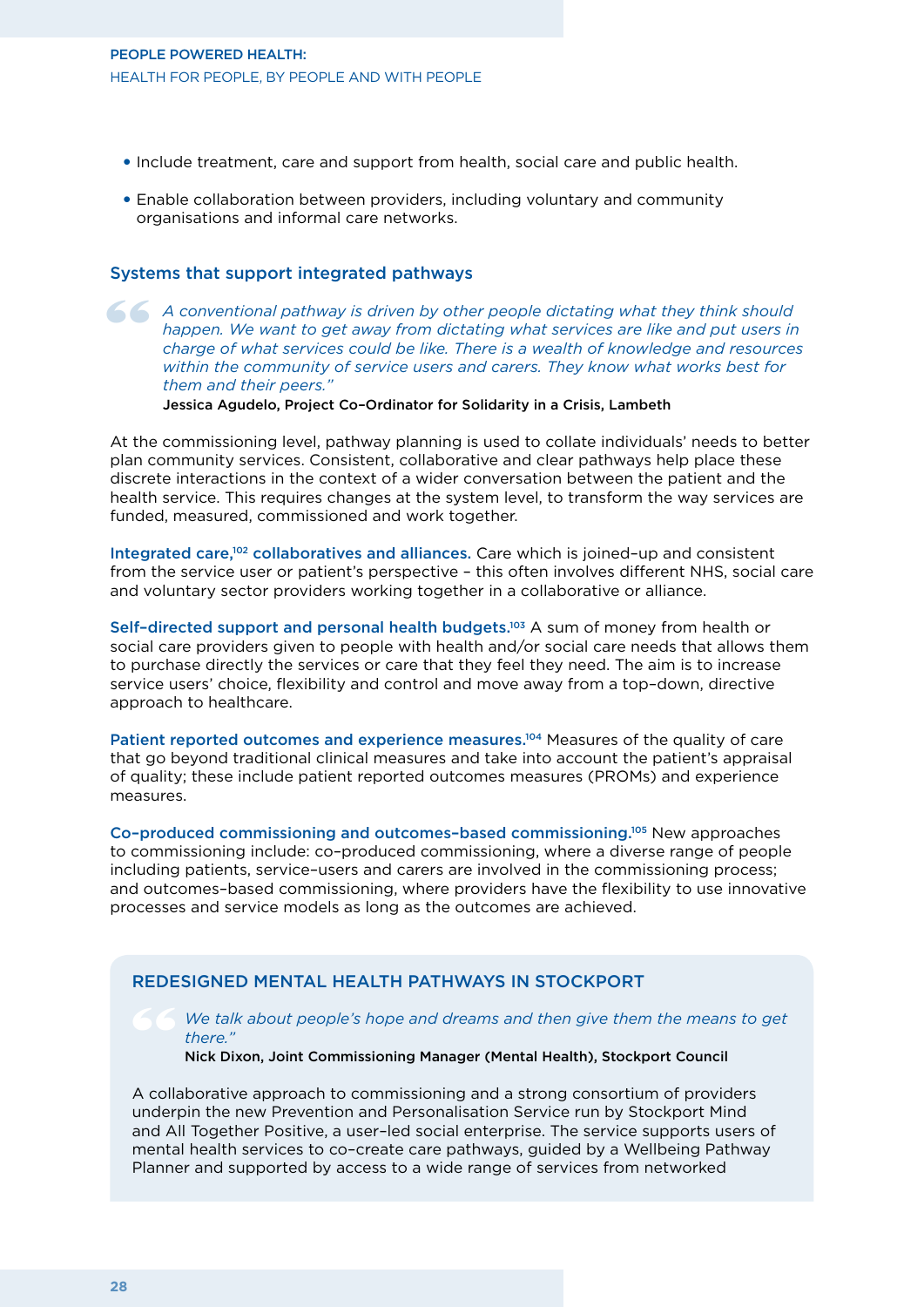

providers including peer groups, debt and housing advice and clinical support. The three steps of the pathway planning process take place over a timeframe that works best for each individual:

- Initial emotional support, talking through why the service user is there and how they feel about themselves and their life in general, including but beyond their mental health.
- Identifying aspirations what they would like their lives to look in a week, month or year's time which is the basis for the outcomes to achieve.
- Identifying barriers preventing them from moving forward or that are keeping them in secondary care (from medication to social isolation), and putting together a plan to remove or overcome these.

#### Webs of care

For patients with multiple long–term conditions, multiple pathways will be integrated to create a connected, collaborative web of care. This goes beyond integrating primary and secondary care, to connect and co–ordinate all services and people that patients have a relationship with – community, primary, secondary and tertiary care; health and social care; the NHS and voluntary sector; informal care from the community, friends, family and neighbours; and, where appropriate, other public services such as employment, housing and education. For those with multiple long–term conditions, this means unified rather than disease–specific pathways.

There is no right or wrong way to create these integrated webs of care and they do not always require formal service integration, but rather effective connections and alignments. They will need to be supported by funding (such as pooled budgets, personal budgets, sharing value across the supply chain); new approaches to commissioning (co–produced commissioning, joint commissioning); digital technology (patient–held medical records); and outcomes measures that look at a patients' whole journey rather than fragmented point–in–time interactions.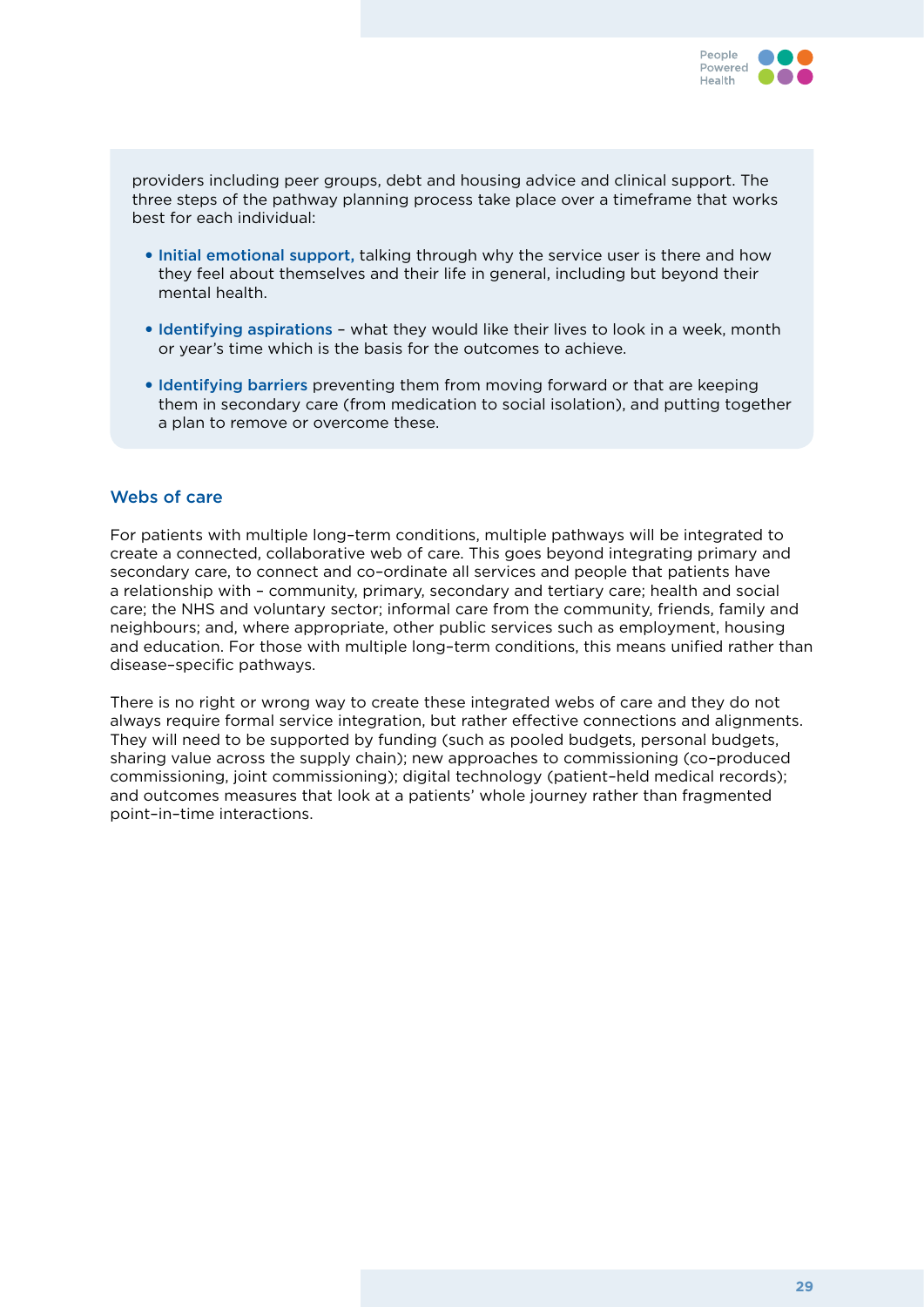### 5 Realising the vision – how to change a whole system

After a period of structural reform and successive improvement, productivity and efficiency drives, there is an understandable sense that the NHS is weary of change. Managers and clinicians yearn for a period of stability. However, the challenges facing the system mean that this is not possible –incremental improvements will be insufficient. To fend off the pressures of economics and demographics, the NHS must transform itself by adapting and scaling the building blocks that combine to shift the whole system.

Over the last 15 years, the NHS has done more of everything – more procedures, new procedures, and at times and in places more convenient to the patient. The system does not need more pressure, but it does need to rethink not just the solutions the NHS provides but the problems it is seeking to tackle. The People Powered Health approach seeks to recognise the biggest challenge facing clinicians and managers – that they cannot keep us healthy on their own and provide a way through the bind of 'more for less' by helping patients to do more for themselves and each other.

The evidence shows that service providers best respond to disruptive innovations when they engage with their customers to help create them and build new business models around them. To grasp the potential of the People Powered Health approach, the NHS needs to engage with patients and citizens, clinicians and managers from across the system. It also needs to build new business models – new ways of producing value – that focus less exclusively on the contributions of clinicians.

This will not be easy. The NHS cannot innovate without working collaboratively with patients, and it cannot work with patients without significant innovation. It will require investment in changing the culture as well as new practices and technologies. The latter is relatively easy: as described in previous chapters, there is an abundance of innovative and well endorsed practice that can be brought into the mainstream. Embedding the underlying principles into NHS culture will be harder.

Concerted work is needed to change the social norms, workforce culture, business models and institutional architecture that surround the NHS to realise the full value of these new practices and technologies.

We need to shift the incentives, measures and choices facing patients and other stakeholders within and beyond the NHS. Below we describe ten important ways in which local system leaders can build a People Powered Health system. These have been drawn from the experiences of the teams that took part in the People Powered Health programme, the contributions and insights from a wide range of experts that participated in the programme and our wider work to understand how systemic innovation takes place.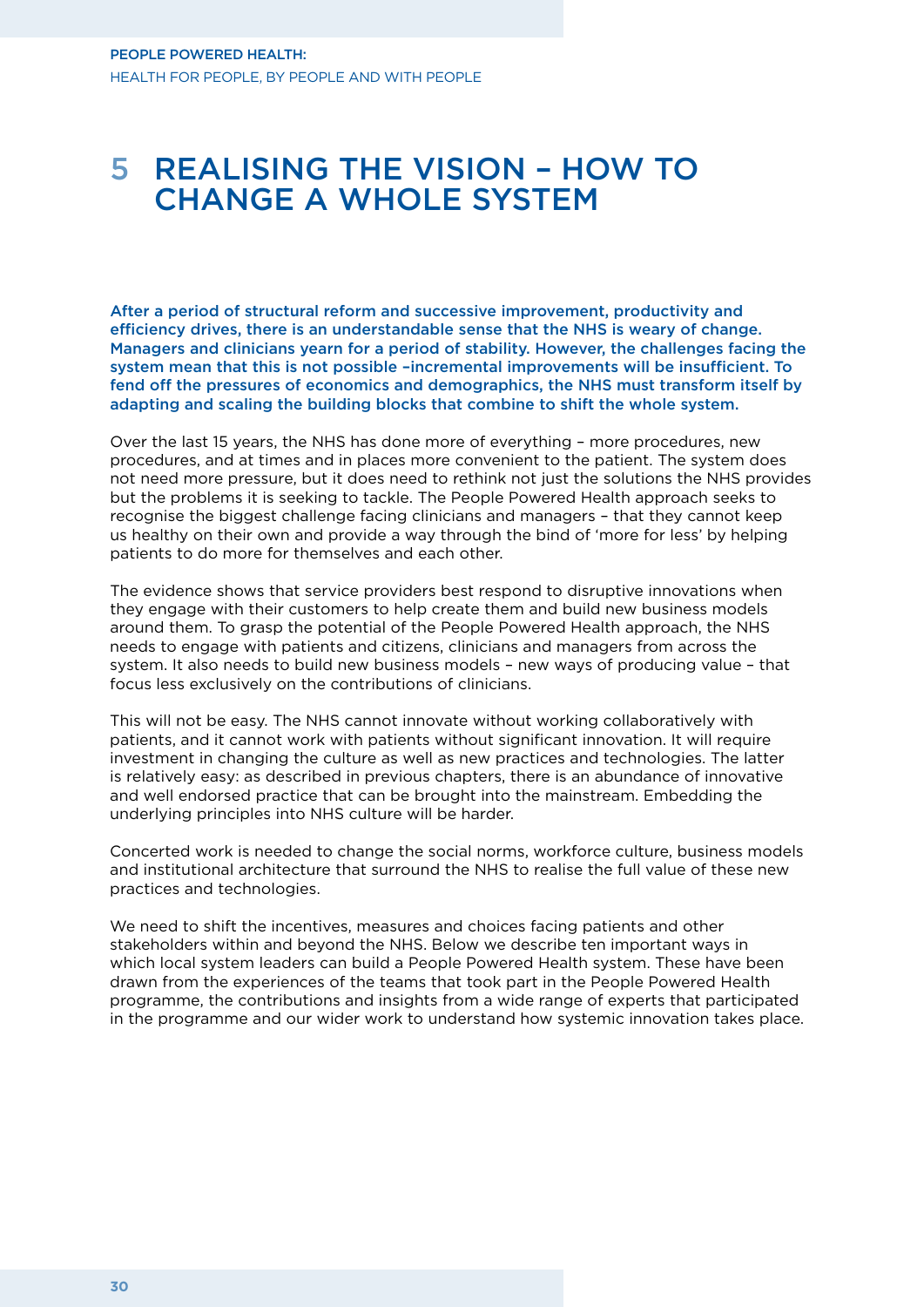

#### 5.1 Change the way services are commissioned

**Commissioning is about enabling an effective dynamic with communities and individuals to understand their needs, their assets and their aspirations in order fund and guarantee effective, meaningful and efficient support."** *individuals to understand their needs, their assets and their aspirations in order to fund and guarantee effective, meaningful and efficient support."* Lambeth Living Well Collaborative

Commissioners are rising to the challenge of structural reform and budget cuts by working ever harder and deploying tried and tested procurement approaches to reduce costs. But the broader challenges facing the NHS require radically new models. Conventional approaches to achieving efficiencies through better procurement will not be sufficient to meet the needs, obstacles and opportunities ahead. The traditional structures of the NHS have produced systemic biases towards cost–effective procurement rather than the types of smart, agile commissioning for long–term outcomes that commissioners themselves have been pushing for.

Changes to NHS frameworks, including the Commissioning Board mandate, provide a window of opportunity. There is renewed support for commissioners to take radical steps towards not just the commissioning of new kinds of services but entirely new models of commissioning that:

- Ensure the commissioning process reflects the lived experience of users.
- Re-frame the commissioner as the leader of partnerships and collaboratives.
- Move away from commissioning as procurement to commissioning as market-making.

#### The role of commissioners

People Powered Health reframes the role of the commissioner as one of leadership of partnerships and collaboratives – working with those from every part of health and social care, including patients, practitioners and providers. Commissioning shouldn't be a top–down process, but a dynamic one that understands the needs and aspirations of its population and wraps services and support around individuals. In Lambeth and Stockport, commissioners have forged collaborative commissioning vehicles – alliances of providers and communities of people working together to assess local need and assets, co–design the services required, produce tenders and, in some cases, co–deliver services. These approaches require transparency about budgets and close working with the health, mental health and social care sectors, primary and secondary care, the voluntary sector and local authorities.

Market–making is a core commissioning task. For those seeking to drive a People Powered Health approach service design, maintaining dialogue, and nurturing and developing current and potential providers, are key. It requires a preventative infrastructure of community–based provision to complement clinical input – a range of services as reliable as a pharmacy is at dispensing drugs through which people can access inteventions and services to improve their health. Commissioners and system leaders do not design services directly, instead they create and safeguard the conditions in which they can be designed by those who know what's needed.

There are a range of methods and ways of working that can ensure that the commissioning process reflects the lived experience of users. These processes include co–designing services and systems with users, both in commissioning specific services and fostering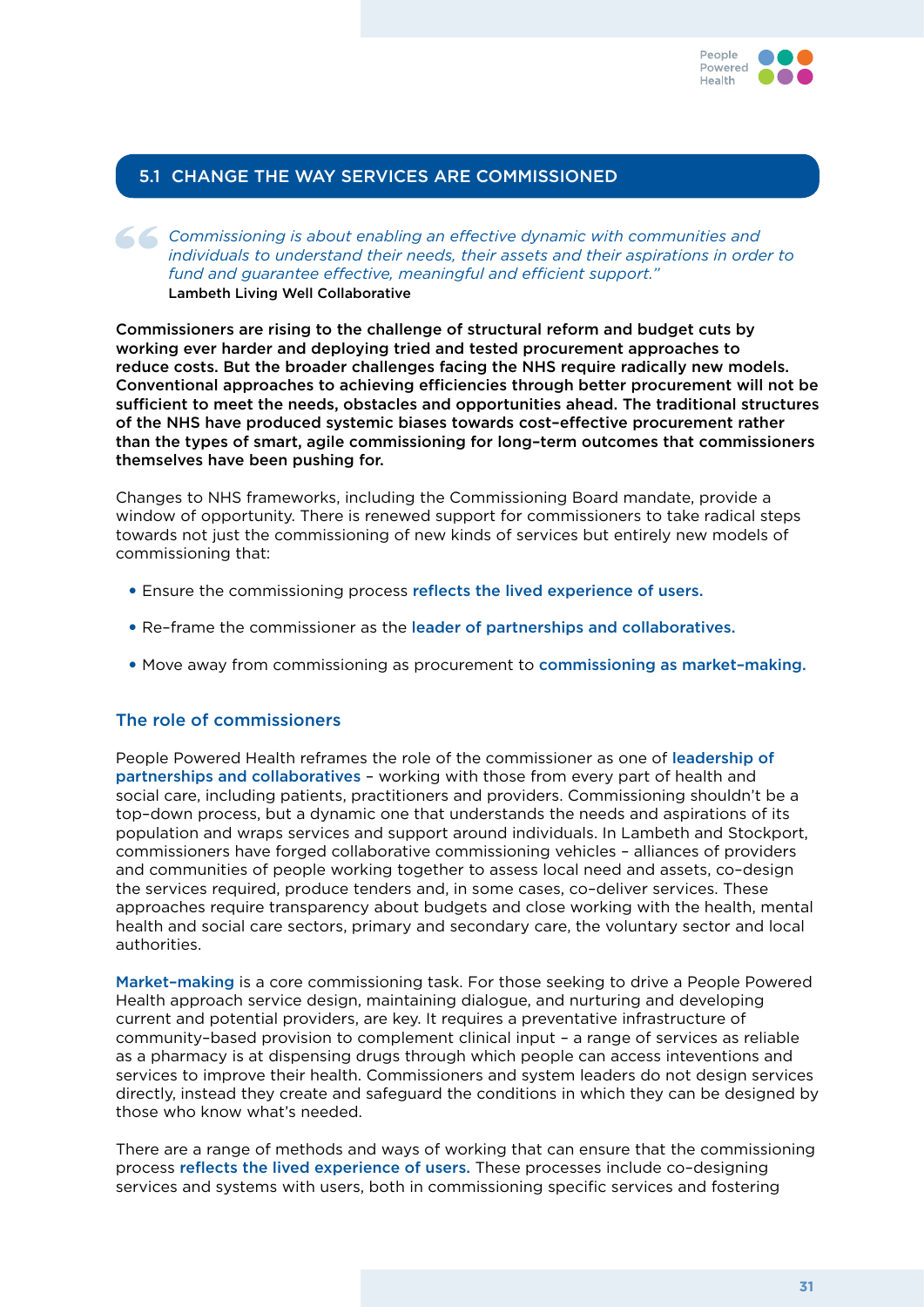communities to decide which services they would like provided; and using community researchers as a link between commissioners, patients and the wider community by researching local need, identifying gaps in provision, gathering feedback and disseminating information.

Using the commissioning process to support and engage citizens and communities unlocks resources and strengthens local resilience. Communities must be viewed not just as end users of services but as partners in deciding what these should look like and what should be commissioned.

This is an emerging vision of commissioning that could transform the health service. New processes and services are being tested in sites around the country, with the evidence base growing and becoming more detailed by the day. Some of the examples from the People Powered Health programme have been straightforward to implement; many have taken time, energy and significant culture change. All have been driven or supported by strong commissioning leadership.

I think it's really important the clinical commissioners are bold and brave and broader in their thinking about commissioning services that integrate health, care, co-production and social values. That is not difficult; in *broader in their thinking about commissioning services that integrate health, social care, co–production and social values. That is not difficult; in fact, it's much more simple than you think."* 

Frankie Lynch, Chief Operating Office, North West London commissioning support unit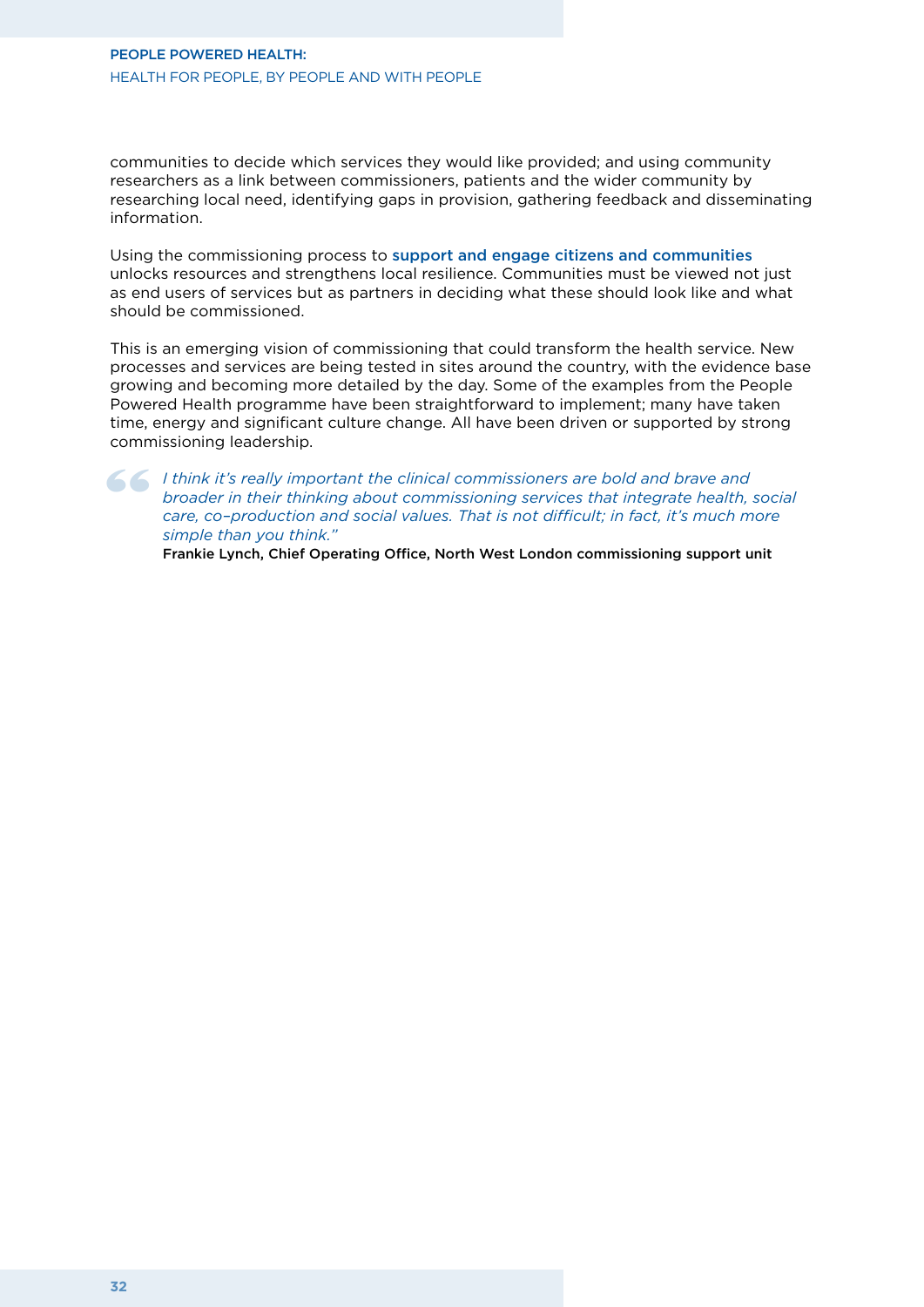

#### 5.2 Make the most of new structures

NHS reforms in England have created a new landscape of structures and systems with new institutions and organisations whose roles and functions are still being defined. This presents an opportunity to embed the principles of a People Powered Health approach in the new structures.

- • Clinically led commissioning will put commissioning decisions into the hands of clinicians who can engage with their local population. Newly created clinical commissioning groups are now commissioning community, mental health and acute care. NHS England has authorised these clinical commissioning groups, is producing guidance, allocating resources and commissioning primary and specialist care.
- • Health and Wellbeing Boards will include representatives from health and social care and elected public representatives to improve local provision and ensure integrated care. The National Institute for Clinical Excellence will cover social care, ensuring more holistic guidance. The disparate elements of public health are being brought together to form Public Health England, with the bulk of responsibility shifting to local authorities.
- There is a more explicit emphasis on the importance of the patient voice and involvement. The Care Quality Commission's HealthWatch will be responsible for championing patient views and reporting to the Secretary of State, NHS England, Monitor and local authorities. Local subsidiaries of HealthWatch will work with clinical commissioning groups and Health and Wellbeing Boards.
- The NHS provider market is opening up to support plurality and patient choice. Charity and independent providers that match the NHS on price will be able to provide services if licensed by Monitor, whose role it is to promote efficiency and ensure competition.

In principle, these changes are part of a longer–term movement towards a more decentralised, flexible, outcome–focused and patient–centred health and social care system. Its rapid implementation creates both challenges and opportunities.

#### The opportunities for embedding the People Powered Health approach

Clinical commissioners and NHS England support changes to the way services are commissioned locally. They systematically involve patients and communities in the whole commissioning process, resulting in new types of services being commissioned across primary and secondary care. Services are commissioned based on outcomes, with long– term payment models for providers. For clinical commissioners this could involve directly commissioning more non–clinical services that have in the past been maintained by grants to third sector organisations.

NHS England ensures it involves patients and carers at every level, including designing, commissioning, delivering and evaluating services. Listening to patients – through real– time patient feedback and the friend and family test – is important, but patient and public involvement should aim not just to collect and analyse feedback but to actively involve service–users in design and decision–making processes. At the macro level this means grounding NHS England's decision–making in patient perspectives. This goes beyond representation of small numbers of 'users' and includes systematic harnessing of user perspectives as an integral part of how priorities and decisions are made. On a micro level this should include progress on the shared decision–making programme.106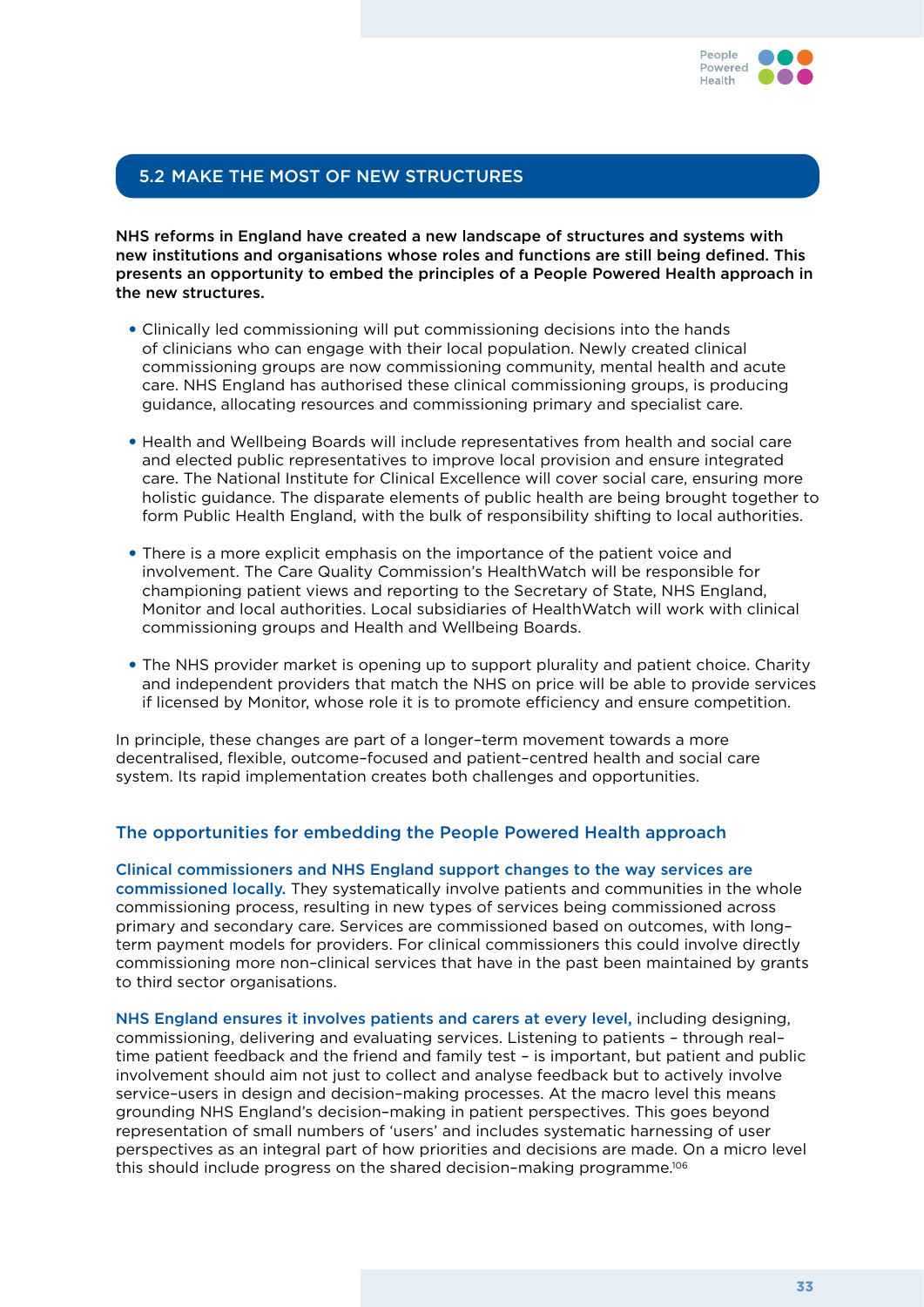In some ways that encouragement is already coming from system leaders. In November 2012 the Secretary of State for Health published a Mandate which defined a set of outcomes that NHS England needs to work towards. One of the 19 objectives in that Mandate concerns the increased empowerment of patients:

#### From the Mandate between the Secretary of State and the NCB published on Nov 13 2012

- 2.1 We want to empower and support the increasing number of people living with long–term conditions. One in three people are living with at least one chronic disease. By 2018 nearly 3 million people, mainly older people, will have three or more conditions all at once.
- 2.5 The NHS Commissioning Board's objective is to ensure the NHS becomes dramatically better at involving patients and their carers and empowering them to manage and make decisions about their own healthcare and treatment. For all the hours that most people spend with a doctor or nurse, they spend thousands more looking after themselves or a loved one.

This Mandate ensures that the organisation responsible for nearly all of the commissioning in the country is mandated to become *"dramatically better at involving patients and the carers".* The whole architecture of commissioning is brand new and we do not know how the Mandate will impact upon the work of local clinical commissioning groups. However the importance given to increased empowerment is an important signal about the Government's ambition to see a People Powered Health approach implemented.

Health and Wellbeing Boards push the integration agenda beyond health and social care. These boards have the potential to be a driver of integration. At their best they will align public health and other local authority responsibilities including social care and housing, and the different parts of the NHS, and look across and beyond these sectors to improve local health and wellbeing and put the People Powered Health approach into practice.

A diverse range of providers is fostered and maintained. The voluntary and community sector has a unique and long history of advocating for People Powered Health approaches. However, it often lacks the risk capital or business development skills to put together large bids to provide services, making it difficult for these providers to compete with NHS or private sector providers. Voluntary sector providers need to be supported to enter and compete in this new diversified market. One way of achieving this is by encouraging provider consortia.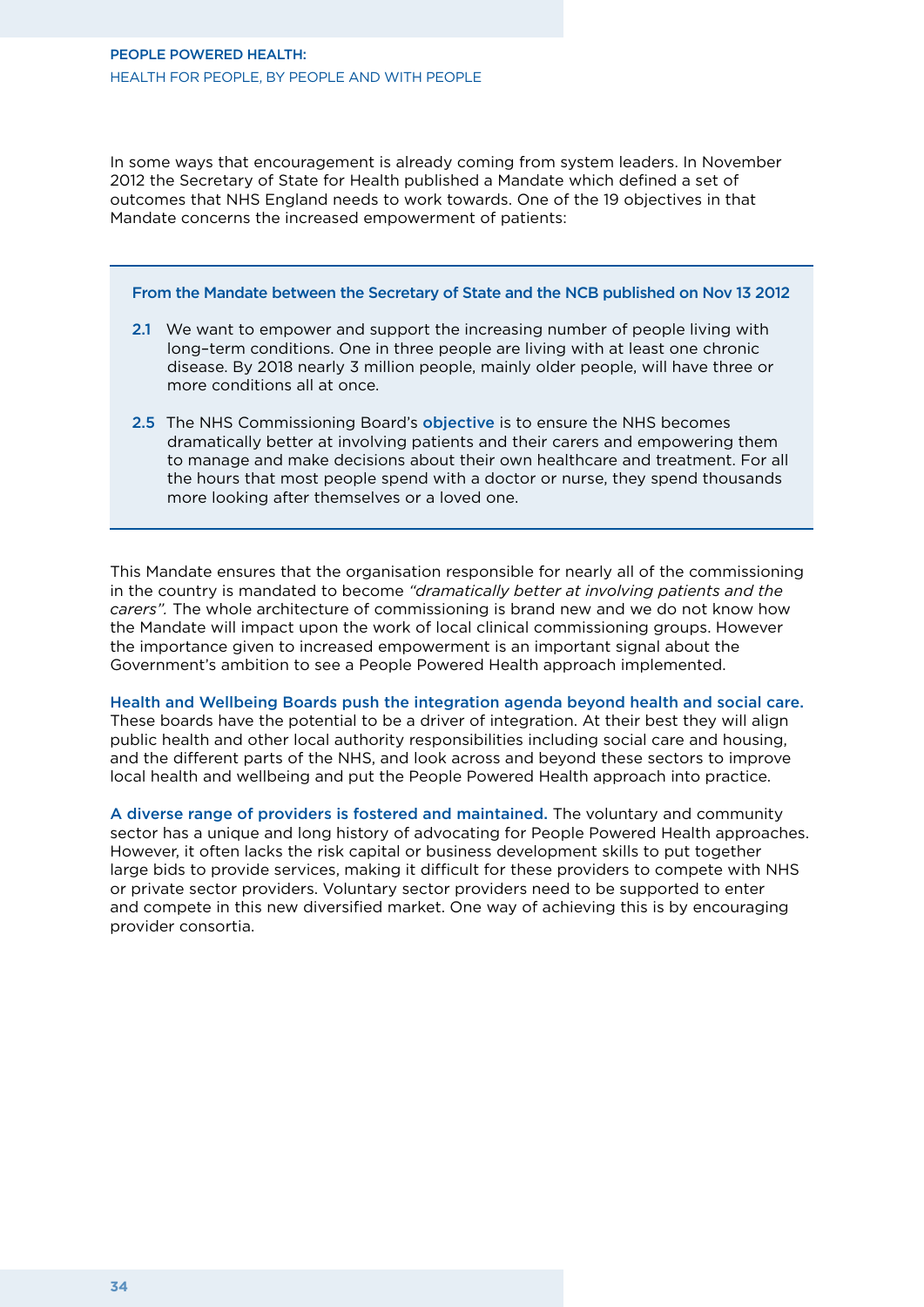

#### 5.3 Encourage patients to take part in People Powered Health

The People Powered Health approach requires a change in culture for patients as much as for professionals. This includes a change in their expectations of where 'health' is created and by whom. It means a shift away from being a patient 'consuming' services and being 'cured' by professionals. It can involve a managed discharge process from hospital– based care and into community–based care which can generate fear and uncertainty. Understandably, patient attachment to conventional models of care and current services can be strong. We have built up expectations over 60 years of what a good health service should look like and what constitutes good care. Letting go of these attachments can be difficult and unsettling and requires faith that the system will respond appropriately if acute needs arise.

#### The role of patient organisations

The trend in healthcare over the last 20 years has been towards a more devolved and decentralised system. But to generate change at scale, demand is required from the grassroots – the patients, service–users and carers – to pull innovation through the system. In this decentralised system, a social movement approach becomes a more powerful way of effecting change at scale. Local patients demanding change is becoming as important as convincing the Secretary of State. National regulators, agencies and NHS England will follow.

The major patient organisations already argue that patients need to be equal partners in their care. The Richmond Group's report on patient-centred care<sup>107</sup> demonstrates a consensus for people powered approaches to care.

Patient organisations now need to mobilise local networks of patients and carers to actively build a social movement in support of a People Powered Health approach. These groups put patients first and foremost, and they are trusted. They can explain to patients why change is necessary and how a more equal and collaborative partnership with staff and a stronger focus on patients' own contributions will benefit them. Without this, there is a danger that the People Powered Health approach and its emphasis on self–management support, different types of provision, reduced dependency on unplanned and emergency care and peer support are seen as only a route to save money rather than improving patient outcomes.

Patient organisations also need to continue to actively engage commissioners. They should lobby to ensure that commissioners involve patients and the community much more fully in the commissioning process. They are also a route by which commissioners can identify patients and service users to involve in the commissioning process.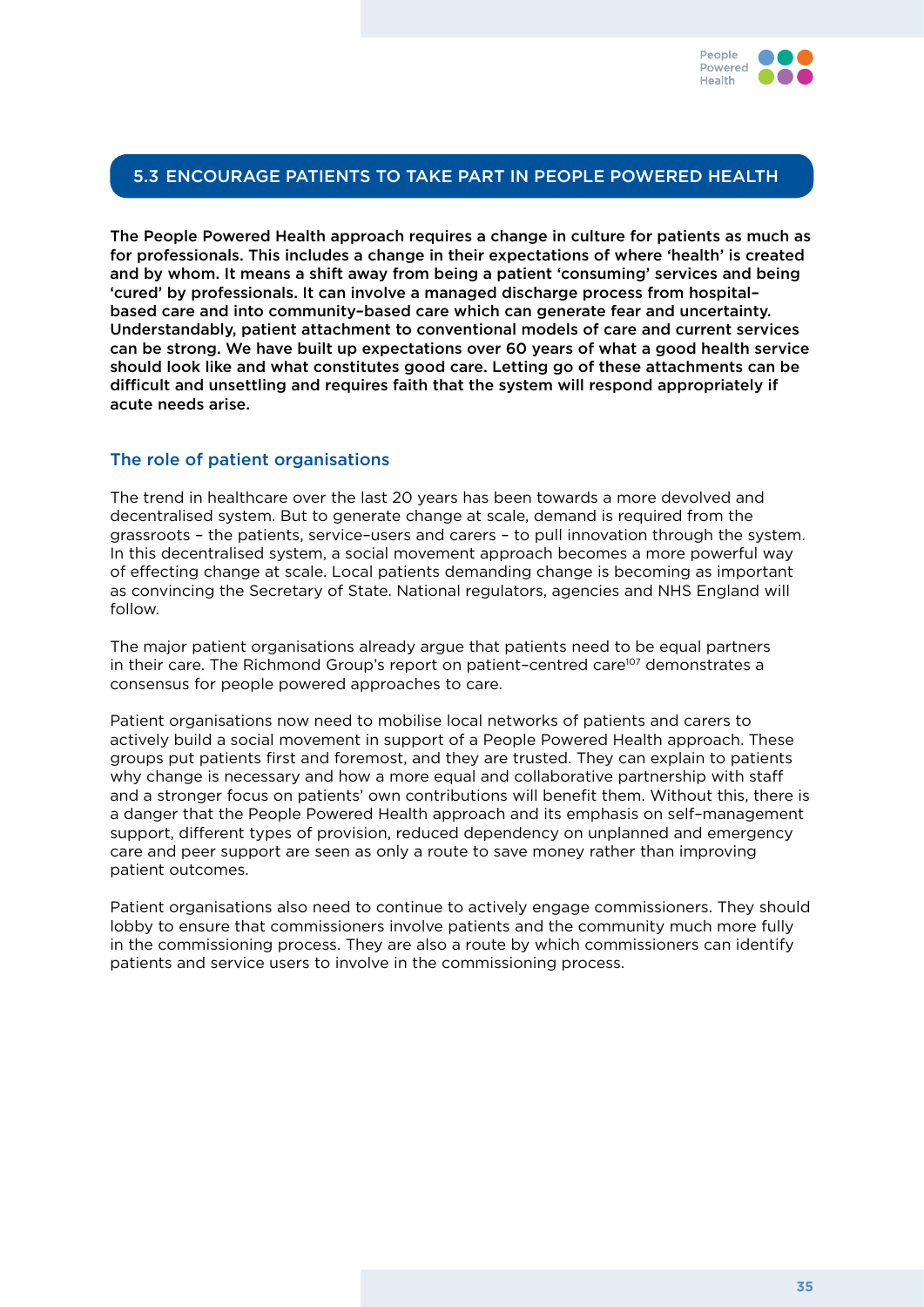#### People Powered Health: Health for people, by people and with people

#### 5.4 Build clinical leadership

In the People Powered Health programme patients and clinicians have shown that working together makes both sides more powerful. In the process, clinicians have had to re–interpret their role as facilitators of better health, not just curers of disease. There are already many clinicians who are pioneering People Powered Health approaches at the margins, but new ways of encouraging, rewarding and embedding this new kind of professionalism are needed. It needs the active support and engagement of professional organisations, the Royal Colleges in particular.

The Royal Colleges have a core commonality: their Royal Charters put the interests of patients first. This is a strong platform from which to advocate for the People Powered Health approach, and it unites these diverse organisations behind a common cause.

It also provides a basis for a shared agenda between the professions and Government: the long–term economic challenges facing health, tackling the rise of long–term conditions, improving quality and reducing demand for emergency and unplanned care.

#### The role of the Royal Colleges

Royal Colleges should encourage their members to engage and tackle the long–term economic issues of the NHS. Some clinicians still assume current efficiency savings are a short–term matter. However, it is already becoming apparent that the current Quality, Innovation, Productivity and Prevention programme and other attempts to reduce costs are here for the long term.<sup>108</sup>

The Colleges also need to build a case for patient value. The default position for some clinicians remains that patients with long–term conditions are recipients of care, who need more clinical time, equipment or drugs. Royal Colleges need to demonstrate to their members that treating patients as equal partners and supporting them to manage their own care with confidence and control will lead to better health outcomes and reduce demand for acute medical resources.

Once the case for patient value has been made and accepted, the principles of the People Powered Health approach need to be incorporated into existing professional standards. Ideally, standards would be rewritten to incorporate the shift in role of both patients and clinicians. These standards define what best practice is and what constitutes good care; it is essential, therefore, that they reflect the shift towards more equal and collaborative partnerships between clinicians and patients.

Even with professional standards that reflect the vision of People Powered Health, front– line clinicians will find it challenging to change their practice and the way in which care is organised. The Royal Colleges should help them to do this – whether by providing additional professional development and training or making the case to change the way services are commissioned. The Royal College of GPs is leading the way through its take– up of care planning.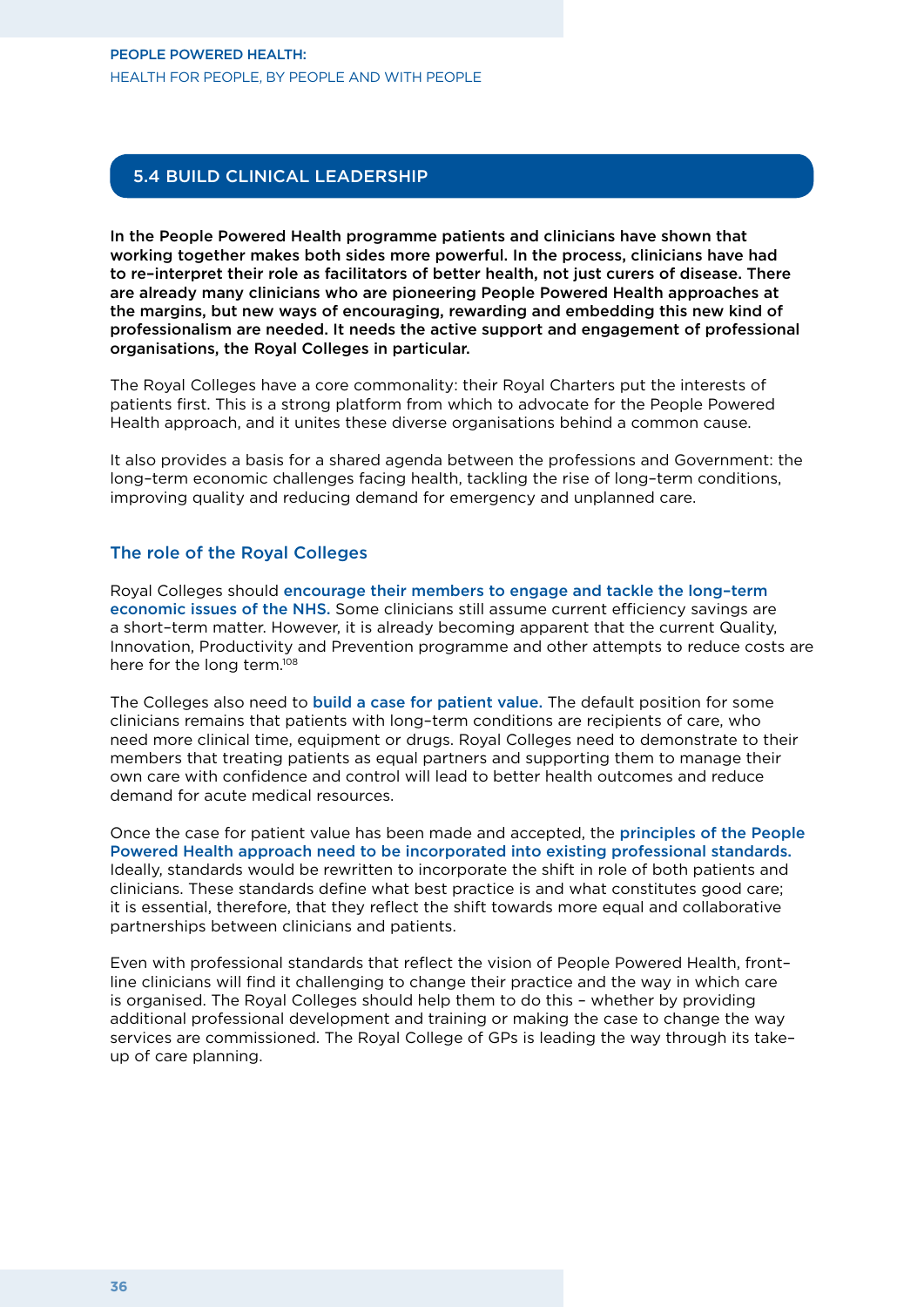

#### 5.5 Change financial incentives

The current system of financial incentives in the NHS represents significant barriers to the implementation of the People Powered Health approach. Annual budgeting, the dominance of payments for episodic care and the current patterns of expenditure across primary and secondary care support fragmented care that revolves around institutions and clinical pathways, not patients.

#### How health and social care invests the funding it receives

Resources are currently accounted for on an annual basis, which makes it difficult to invest in an activity that takes more than a year to show a financial benefit. The economics of the health system are largely measured over the short term, while the changing nature of long– term illness demands investment that is measured over the long term.

#### The way in which providers are paid<sup>109</sup>

Providers are paid for episodes of care which encourages the fragmentation of care rather than prevention and recovery. Episodic care payments (paying for each treatment, intervention or stay in hospital separately) do not incentivise a more long–term approach that integrates different types of care. They do not incentivise pursuit of long–term outcomes and are a disincentive to reducing demand.

For patients with long–term conditions, payment methods should be developed for a 'year of care' that better reflect the long–term relationships between patients and the system that are at the heart of the People Powered Health approach. As the costs of unplanned and emergency acute care would be taken from the 'year of care' fee, it would be possible to develop incentives to encourage providers to improve longer–term patient outcomes.

#### Patterns of expenditure across different types of care

This approach to financial incentives and investment needs to result in more coherent expenditure across sectors. Ultimately, the goal must be a drop in expenditure on acute hospital and residential care and an increase in expenditure on primary, community and home care.

Unless reduction in demand for hospital care can realise real cash savings (pounds sterling not spent), the idea of investment and return on that investment across different parts of the NHS cannot become real. There have been a large number of schemes within the NHS that have promised savings to hospitals from investment elsewhere, but these have not materialised.110 Vertical integration of services and integration of primary and secondary care can help realise these savings.

The pressure on finances is already intense and likely to increase in the next few years. The most common reaction is incremental, staying within the existing paradigm while finding small reductions from every cost area, every year. However, there is an emerging movement away from short–term financial incentives to longer–term models, as seen in the use of social impact bonds.<sup>111</sup> the work of QIPP to move away from annualised budgeting<sup>112</sup> and the 'year of care' model.<sup>113</sup>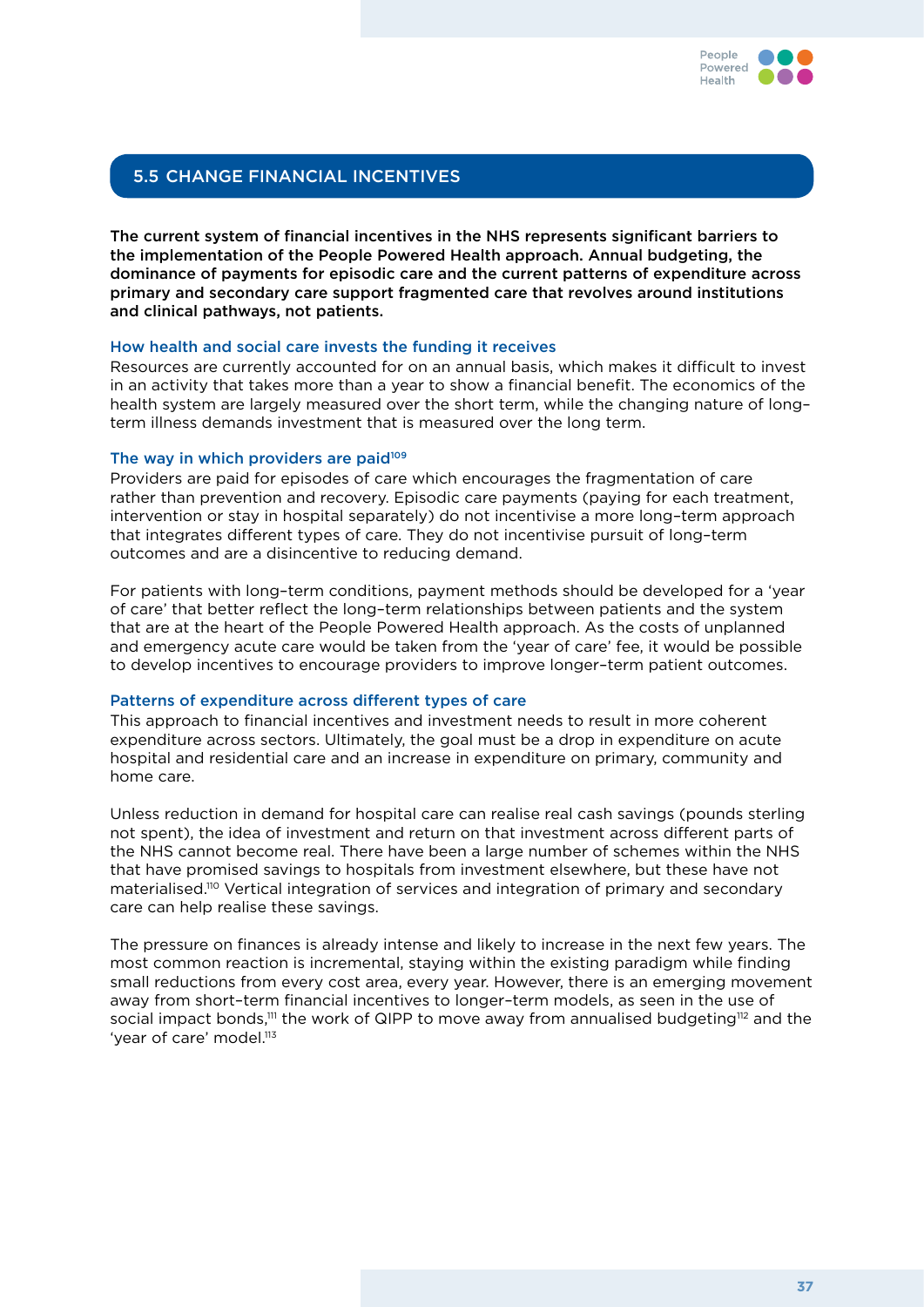#### People Powered Health: Health for people, by people and with people

#### 5.6 Change what gets measured

Seeing services as a delivery mechanism rather than a transformative experience has led to a particular form of information gathering and system measurement. Existing targets have tended to focus energy on underperformance *led to a particular form of information gathering and system measurement. Existing targets have tended to focus energy on underperformance in operational efficiency, at the expense of underperformance in the transformation of people's lives."114*

The People Powered Health approach focuses on patient–centred and designed outcomes, measured against the progress and goals that patients define. In contrast, the prevailing system focuses on disease rather than people, encouraging specialisation rather than caring for the whole person – leading to separation rather than integration of services. It encourages treatment over recovery, and recovery from disease over wellbeing. It incentivises more, not less, activity by providers, disincentivising demand reduction. And it privileges professional– over patient–set goals.

In December 2011 the Department of Health published the NHS Outcomes Framework,<sup>115</sup> marking a move towards prioritising population outcomes over clinical activity.116 Local commissioning groups and providers will have increasing power to measure what matters in their communities. The Framework sets out five key outcome areas:

- 1. Preventing people from dying prematurely.
- 2. Treating and caring for people in a safe environment and protecting them from harm.
- 3. Enhancing quality of life for people with long–term conditions.
- 4.Helping people recover.
- 5. Ensuring that people have a positive experience of care.

Alongside the Framework, there is renewed interest in payment by results. A large amount of what currently falls into this category is actually payment for activity, but this is changing. The proportion of the NHS budget linked to improved outcomes will rise, and the proportion linked to inputs and activity will fall, over the next five to ten years.

Patients are increasingly involved in measuring outcomes, both in terms of their health and their experience of care. Patient reported outcome and experience measures (PROMs and PREMs) are established in many areas and are moving away from surface patient satisfaction to more meaningful measures of patient confidence, control and activation.

In the short and long term, steps must be made towards a system of measurement that supports commissioners, practitioners and patients to assess progress and evaluate need. The priorities from the perspective of the People Powered Health approaches are:

#### Measure health outcomes that matter to patients

Too many of the measures that drive accountability are designed by professionals for professionals. Measuring just some of the outcomes that patients care about would result in changes to both provision and bio–medical indicators. In terms of the Outcomes Framework, these measures include.

Enhancing quality of life of patients living with long–term conditions:

- Patient wellbeing, confidence and control over their own health.
- Behaviour change, improvements in lifestyle and motivation to improve health.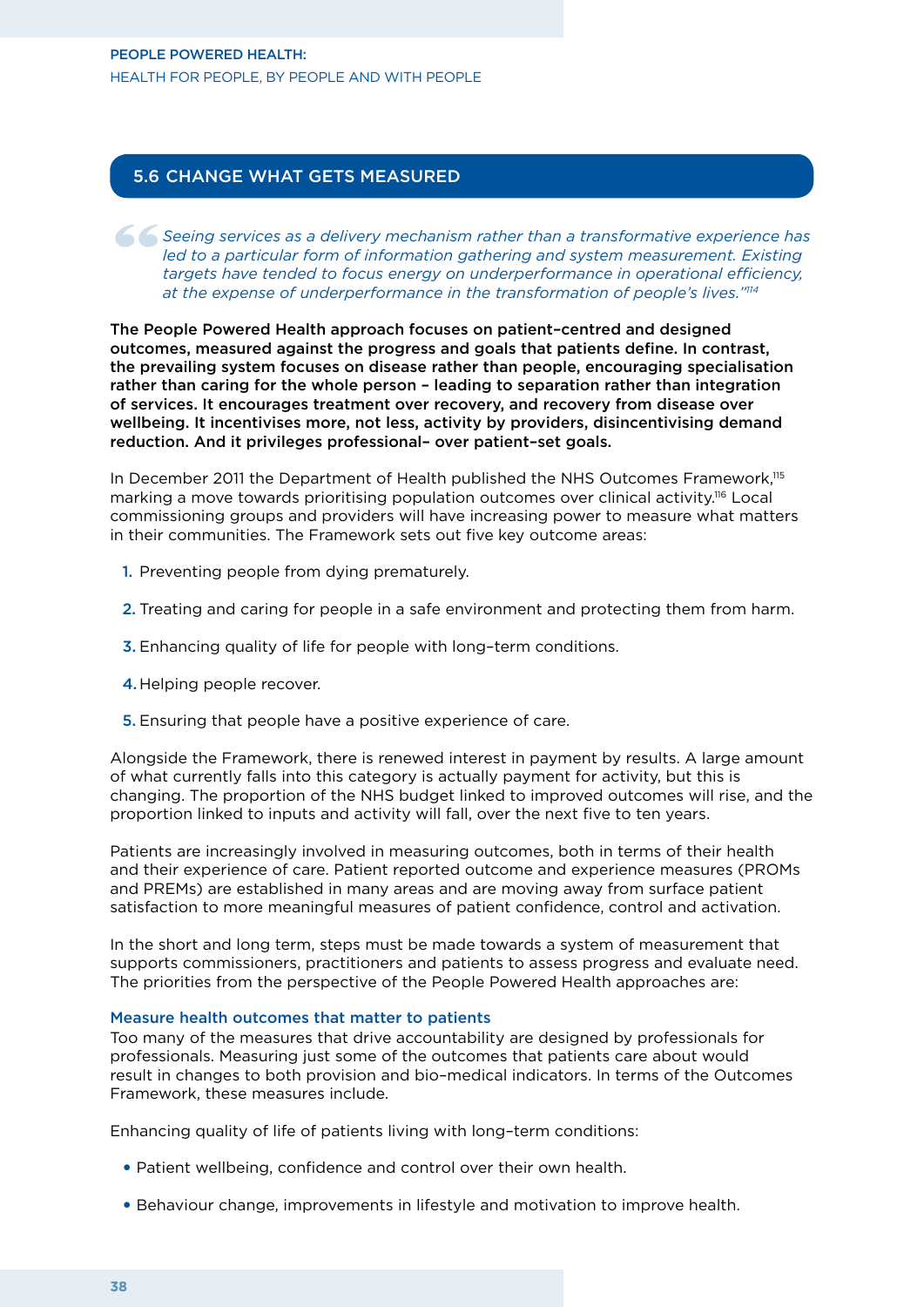

- Healthy social networks of support and care, reducing social isolation.
- Patient perception of progress made towards wellbeing goals.

Helping people recover:

- Reduced demand for unplanned or emergency care and reduced reliance on medication.
- Recovery from mental health problems and addictions.

Having a positive experience of care:

- More equal and effective relationships between patients and staff.
- More activated patients engaged in their own care with increased participation in services, including volunteering, peer support and service co–design and delivery.

#### Stockport's Prevention and Personalisation service: measuring what matters

Stockport's Prevention and Personalisation service for people with mental health issues measures progress against an individual's desired outcomes, supported by frameworks that look at headway made in categories such as volunteering, employment, finances and wellbeing. Individuals' mental and emotional health are measured through WEMWBS, the Warwick–Edinburgh Mental Well–Being Scale. Service users are asked to complete this as early as possible in the process to have an accurate baseline and again around three months later. The tool includes questions such as 'how often do you feel loved?', and talking these through can be a valuable emotional process in itself.

#### Involve patient and carers in measurement

Patient measurement needs to go further and deeper than PROMs and PREMs. Patients should be involved in measuring the distance they have personally travelled as part of an ongoing approach to reviewing their progress and care. These measurements should be relevant and valuable to patients and carers, not just to practitioners and institutions. And they should enable clinicians to see the consequences (intended and unintended) of their actions on patients' behaviour, understanding and outcomes.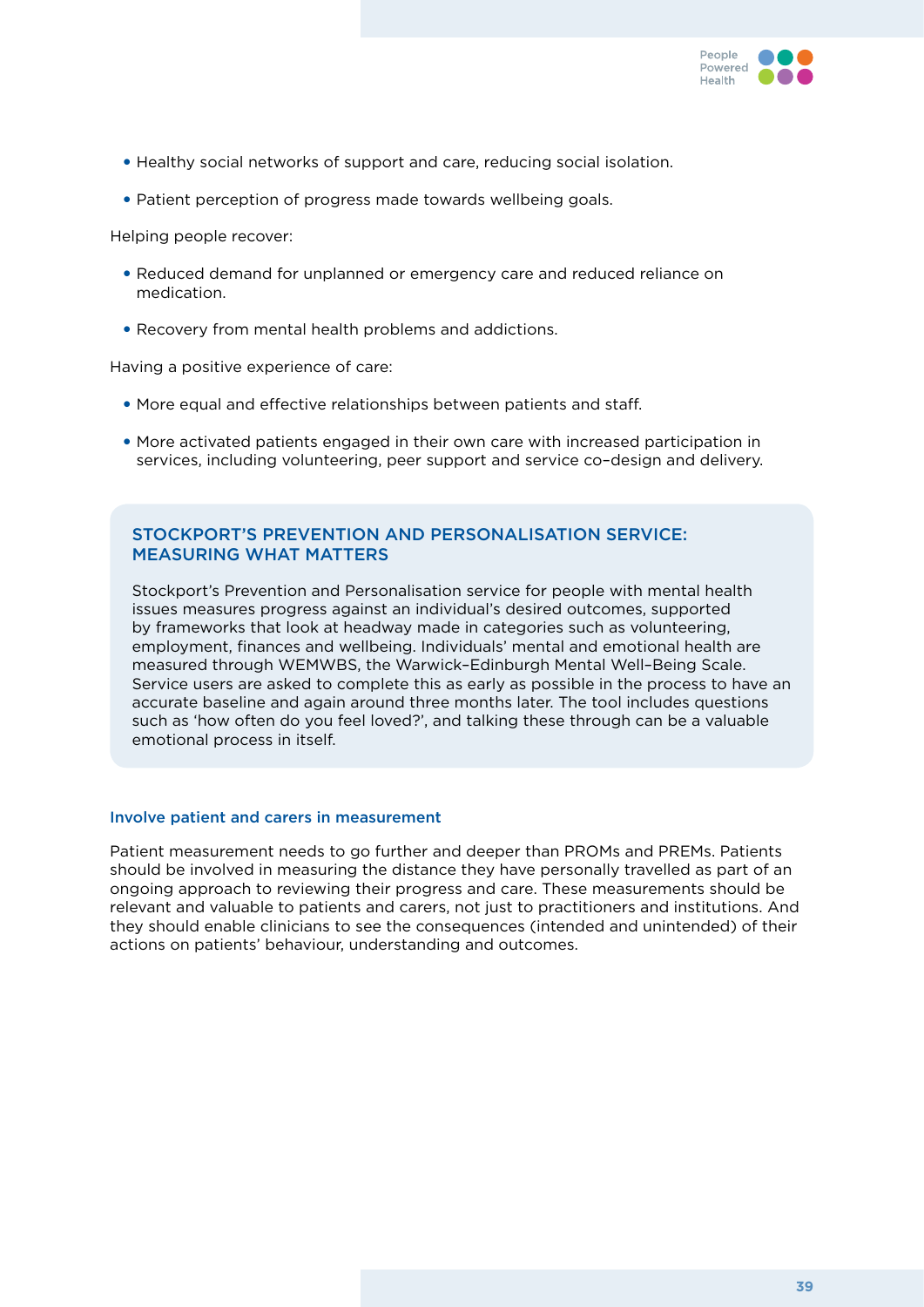#### People Powered Health: Health for people, by people and with people

#### 5.7 Shift investment in technology

Despite the huge investment in the past decade, the use of technology in the NHS does not enable a People Powered Health approach. Technology is developed in a centralised way, it is purchased by disease– or provider–specific silos, and it is rarely co–designed with patients. Three types of technology underpin the People Powered Health approach.

Communication technologies provide alternative ways for patients to communicate with health and care professionals and to communicate with each other in patient networks. At Newham University Hospital diabetes clinic follow–up appointments take place over Skype.117 Sites like PatientsLikeMe and Patients Know Best have become a powerful way for patients with similar conditions to support one another.118

Assistive medical technologies allow individuals to monitor and manage their health at home by tracking patterns and monitoring deteriorations in their vital statistics. This self– management support enables patients to care for themselves and avoids unnecessary admissions. The 3millionlives project aims to roll out such tools to 3 million people who are frail or have a long-term condition.<sup>119</sup>

Connecting data and information systems is crucial for integrating care and empowering patients – connecting not only different providers to each other but allowing patients to access and control their own health records and information. Technological improvements also mean we can analyse bigger datasets, pooling data from across institutions and from different sources, including patients themselves, and using it in intelligent ways, but this needs to be accompanied by a culture shift towards collaboration and transparency.120

Some of these issues have been recognised by the Department of Health's recent information strategy,<sup>121</sup> but there is much further to go to fully realise the power of data and information to inform health decision–making by both clinicians and patients.

#### Shifting from centralised to distributed solutions

Commissioners and providers have the flexibility to buy and develop systems that are appropriate for local circumstances. These local systems should meet common standards so they can connect with one another. However, this decentralised approach is not a fully distributed approach.

Patients Know Best<sup>122</sup> is an example of a distributed model. The patient holds their own health information and they invite professionals to join their trusted circle and add information to their health record. Systems such as this are powerful as they invert the traditional information asymmetry in health and social care. They are a simple way of allowing the patient to share their record with medical professionals, social care professionals and their informal support network. The potential of cloud–based services such as Cloud4Health,<sup>123</sup> which allows different providers to share information and interact with patients, should also be developed.

#### Shifting to collaborative technologies

Technologies have the potential to change the relationship between patients and professionals by enabling them to work together more effectively. The Government has pledged that all patients will have access to their GP records by 2015, but access to static information is not enough – patients should be able to share their record with whomever they want, add up–to–date information that is relevant, post queries, make suggestions and use the record as a platform to plan their future care. Innovations like Tyze, which enable people to engage their family and community networks alongside professionals to support their care, will become increasingly important.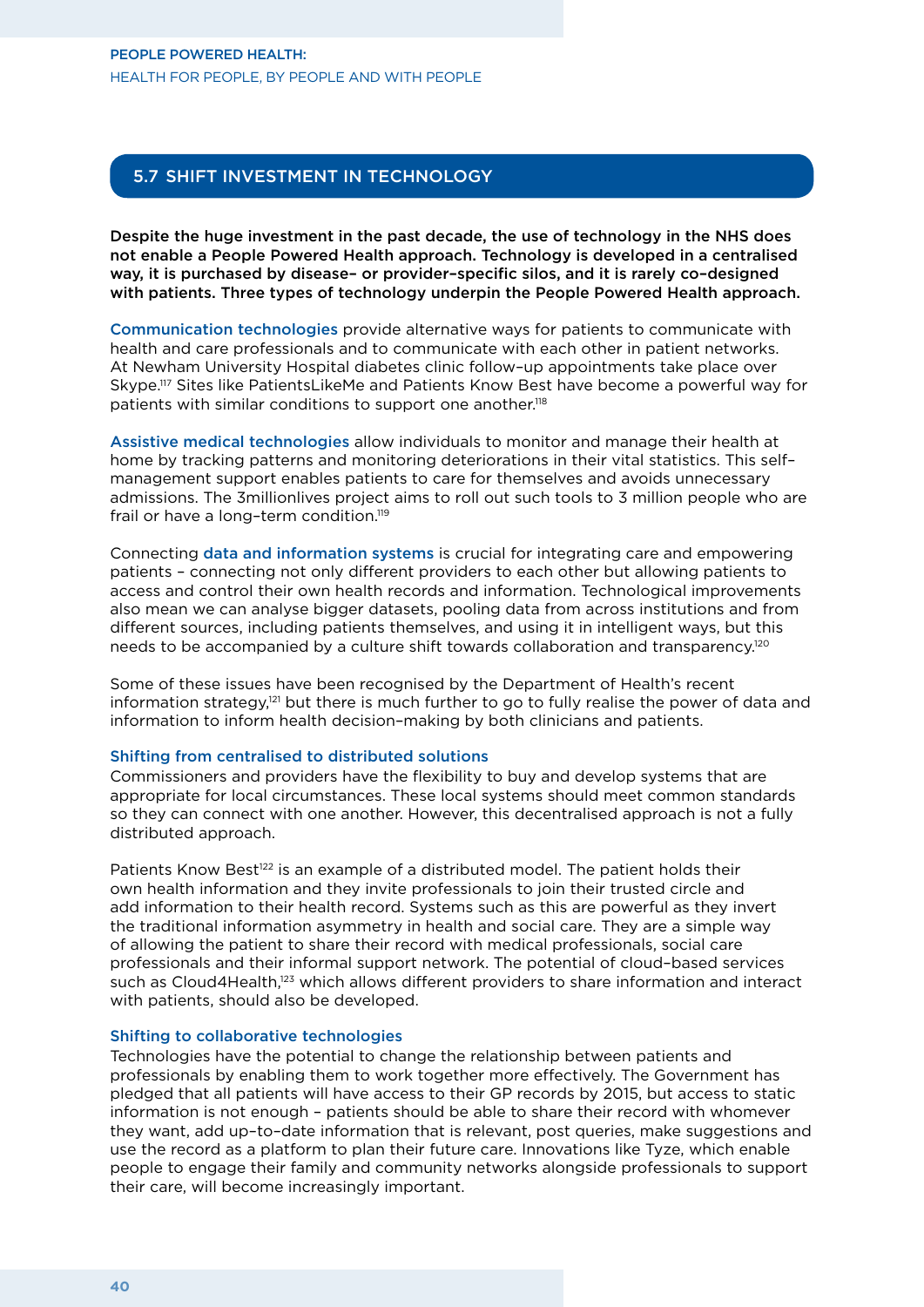

#### Co–designing technologies for co–production

Technologies for co–production need to be co–designed with patients and practitioners to ensure that they meet their needs. This is challenging, but many of the failures of technologies so far have been due to a lack of involvement from the people who will actually be using them at every stage in the journey.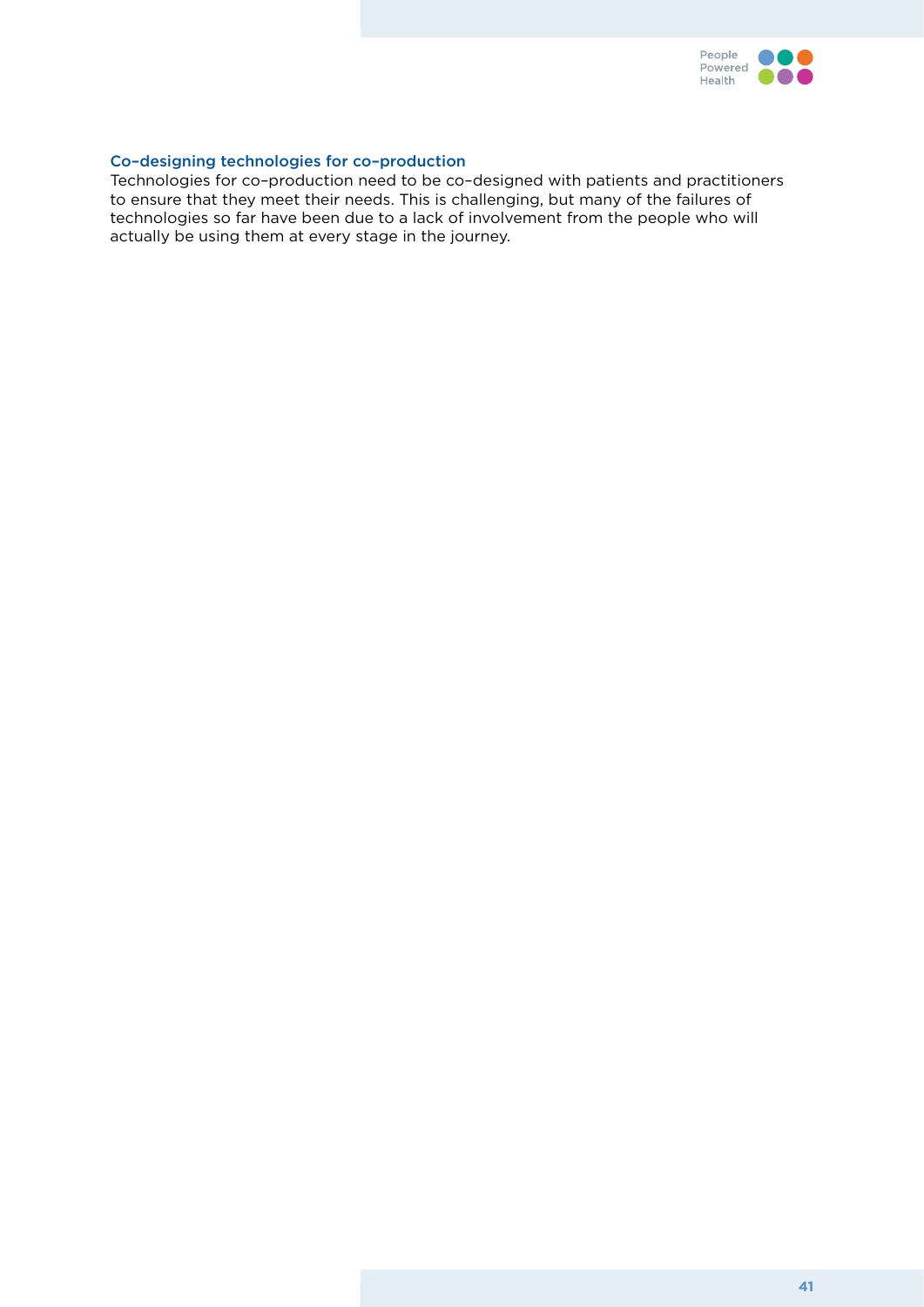#### 5.8 Transform organisational workforce culture

When system components such as sharing test results with people before the care planning<sup>124</sup> consultation were introduced without addressing the fundame philosophy of the programme and the mind-set of staff, this proved i *care planning124 consultation were introduced without addressing the fundamental philosophy of the programme and the mind–set of staff, this proved ineffective in engaging, empowering or activating staff."*

Sue Roberts, Chair, Year of Care Partnerships

The experience of the People Powered Health programme has shown that culture change and workforce development are pivotal. Getting these right can make the rest of the process fast, productive and successful; getting them wrong can create entrenched barriers to change.

Make a clear and compelling case for change. Staff need to know why change is necessary both for the organisation and for improving the lives of patients, service users and carers. The People Powered Health approach goes to the core of changing the way in which medical staff interact with patients; staff need to understand its significance and support the change. They need to be engaged in thinking about what this means for their day–to– day work.

Embed interventions and incentives throughout the organisation to ensure it becomes committed as a whole to new ways of working. Change has to happen on an organisational level. This means leveraging every asset available to get the process moving.

Make the culture real (and normal) as an everyday part of the organisation. Embedding culture is difficult – there's a point at which you have to stop referring to the 'new' culture, so that it can just become 'how we do things around here' and part of normal life.

#### The Lambeth Living Well Collaborative: changing organisational culture at breakfast

*You can develop as many whizzy new services or amend services that exist, but until you address how people work together you are never going to address the service change you want."* 

Denis O'Rourke, Assistant Director, Integrated Commissioning in Mental Health for NHS Lambeth

A strength of the Lambeth Living Well Collaborative is its focus on the need for culture change. In order to create a collaborative of people from different organisations, it has been essential also to create a shared set of values and a shared vision. A key element of success is its fortnightly breakfasts , where the Collaborative come together and problem–solve as a group. The group meets on Thursday mornings in a café run by one of the member organisations – a charity that works with former and current service users and trains them in hospitality and cookery. Over breakfast and a cup of tea they have the opportunity to address the problems that are facing the sectors represented and make concrete plans of action.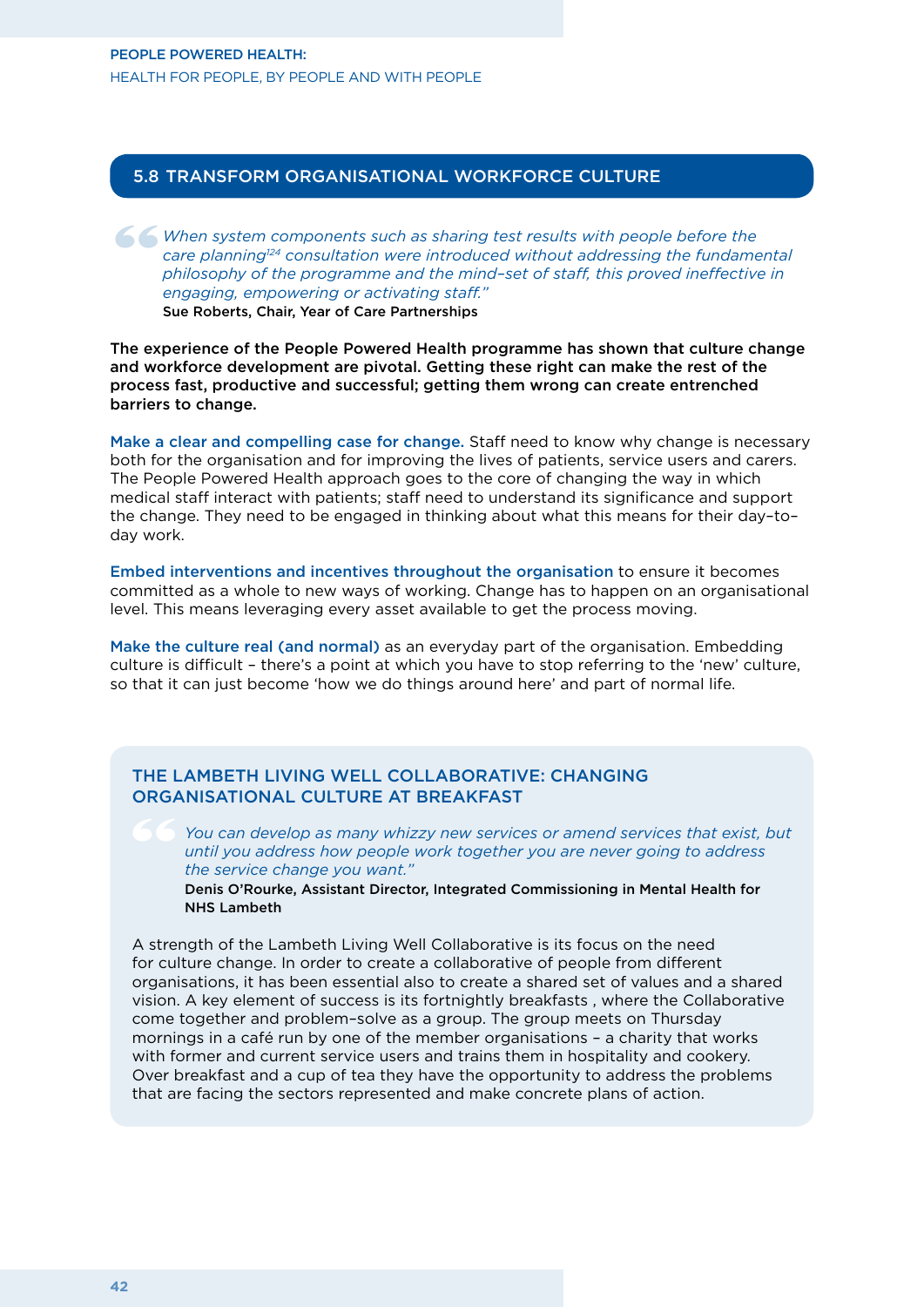

#### 5.9 Create a cadre of system leaders

The People Powered Health approach relies on partnerships of equals, with every individual bringing assets, experience, skills and capabilities. But that does not mean there is no room for strong system leadership. The changes needed cannot – and should not – be viewed as the responsibility of patients and their families alone. Strong leadership is needed to drive the shaping of the system by teams of patients, clinicians, families and communities, with structural support from national and local representative bodies and local authorities.

System leadership sees, and acts on, the system as a whole. It recognises the interdependence between providers, commissioners, and communities. It recognises, too, that the relationships between these organisations can have profound effects on outcomes. This clearly requires a different set of skills and behaviours to those of running a single organisation. There is no blueprint, but research and practice suggest some common elements.

Vision and purpose. Effective leadership requires the generation of collective vision and shared purpose. Across localities, system leaders have the challenge of making this vision both broadly based and more compelling – capable of engaging diverse groups. Radical change across different organisations has to engage diverse groups and interests and to do so without the authority of positional or hierarchical power.

Leadership capacity–building. System leadership is both an individual and a collective role. It expands its scope and influence through the collective. System leaders create opportunities for joint work and analysis of past practices – activities that can liberate creative energies by challenging historical assumptions. In so doing they also distribute leadership opportunities, creating space for new leaders to grow.

Professional generosity and exchange. System leaders open up professional practices to external scrutiny and for wider adoption. They make professional learning public and shared (as has long been the case in law and medicine). A system will only thrive through the collective and cumulative contributions of multiple participants and stakeholders.

Crucially, the People Powered Health approach requires a focus on leadership rather than individual leaders. No single person will possess all the necessary qualities to effect such a wholesale change; nor should one person hold all the responsibility for doing so. Making the changes will require a host of alliances, collaboratives and partnerships – teams of people that collectively have the 'leadership skills' needed.

Recognising the importance of these interconnections, system leaders seek not only to do different things but also to do things differently in the interest of the wider system, including:

Recognise that in systems made up of people there will be multiple perspectives on a problem or situation. This means that change is most likely to be achieved through drawing on those diverse perspectives.

Build the autonomy of those in the system by setting a few simple rules, but maintaining high minimum standards. To marry flexibility with quality assurance, this needs to be done within a clear overall framework.

Support autonomy by connecting individuals to one another. Allowing people autonomy within systems does not mean leaving them in isolation – systems can help them to solve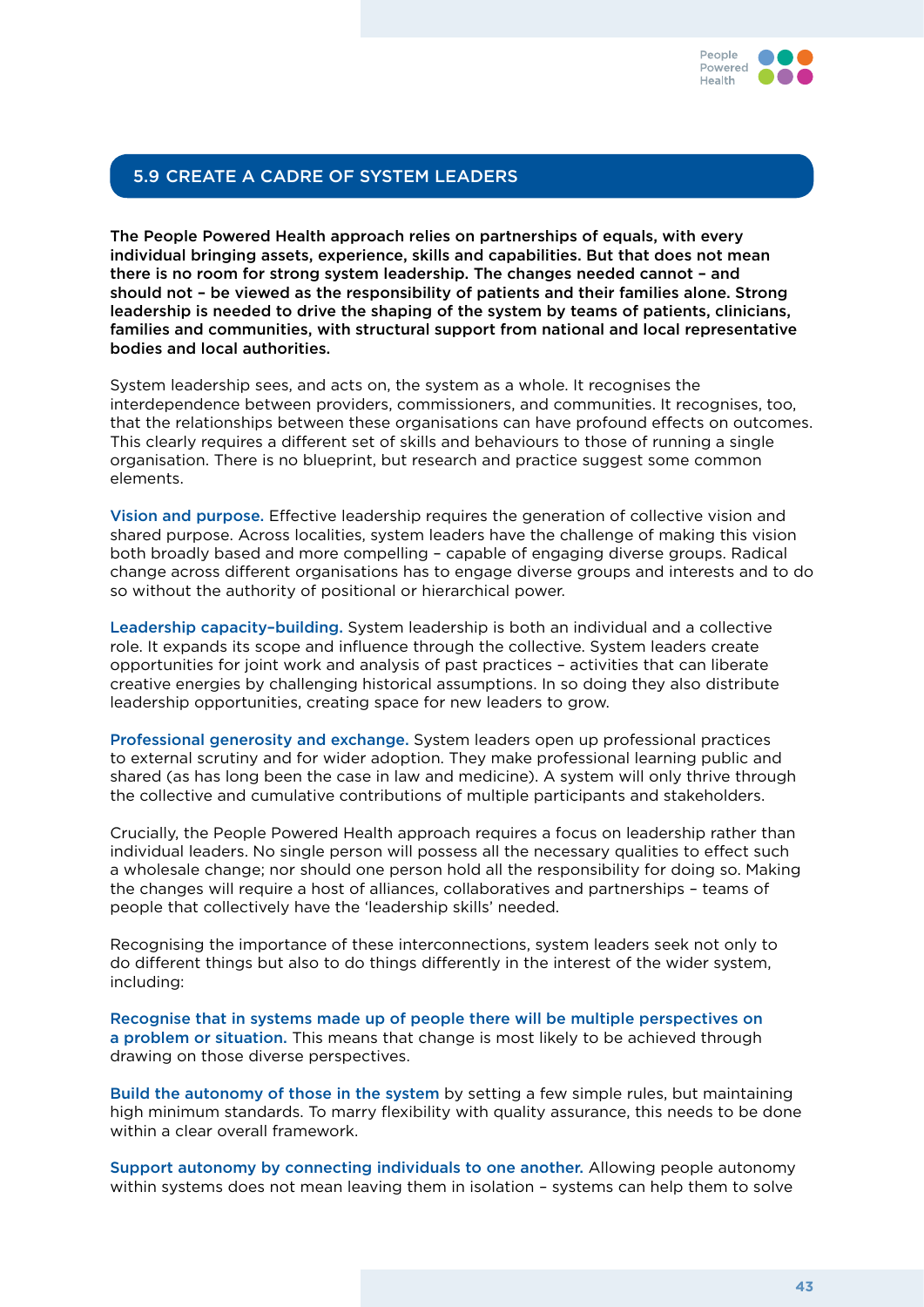#### People Powered Health: Health for people, by people and with people

problems together and to share learning.

Support learning and continuous improvement by creating feedback loops. This means giving people access to information that can help them understand the factors affecting the performance of the system.

Maintain an open and vibrant learning culture. Learning cultures need leaders to recognise and model the importance of learning.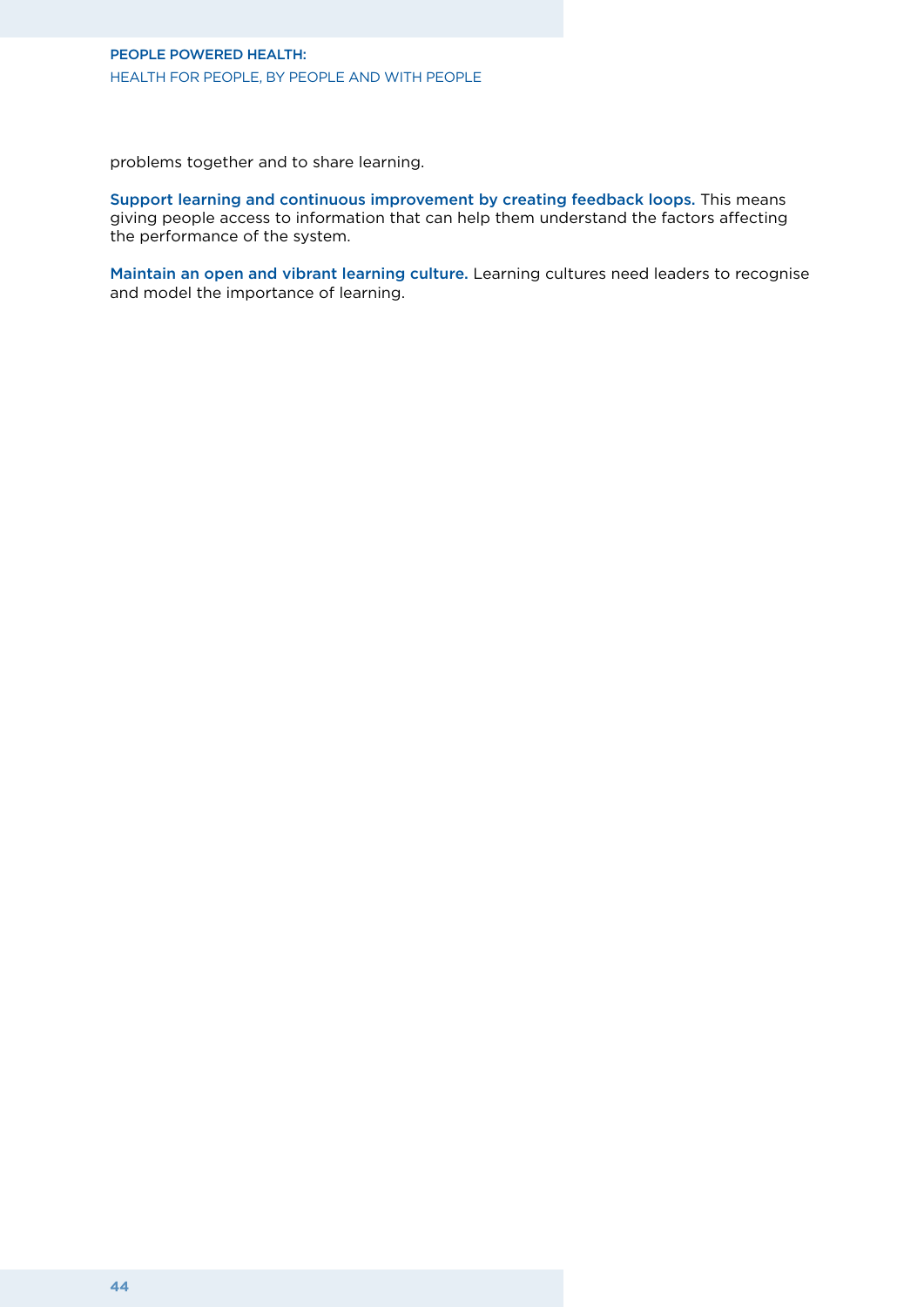

#### 5.10 Strengthen the business case for People Powered Health

We know that the evidence for some medicines is good, but that evidence has been generated as the result of millions and millions of pounds of investment be the drug companies. Unfortunately there is nobody who is investin *been generated as the result of millions and millions of pounds of investment by the drug companies. Unfortunately there is nobody who is investing in generating the evidence for our model in the same way. We do know that there is emerging evidence from good practice around the country but it's not a level playing field."* Guy Pilkington, Chair of Newcastle West Clinical Commissioning Group

The business case for People Powered Health predicts savings of 7 per cent to a local health economy,125 based on NHS Level A standards of evidence, which means randomised control trials (RCTs) and meta–analyses of RCTs. These savings are from reducing expenditure on A&E attendances, planned and unplanned admissions and outpatient admissions. In national terms, this is equivalent to savings of £4.4 billion across England.

If anything, this 7 per cent prediction is conservative. While the evidence base is emerging and growing rather than comprehensive, the median of all evidence considered suggests potential savings of 20 per cent.

In an environment of limited and competing resources, securing the investment to do something different is difficult. Findings to–date suggest that typical interventions associated with the People Powered Health approach can be delivered for an annual cost of between £100 – £450 per patient. Costs can be reduced through service design and effective use of clinical, volunteer and patient time. The key is to have a robust business case, a management tool for evaluating the likely costs, benefits, opportunities and risks of different options, including – crucially – maintaining the status quo.

#### Growing the business case

Test, adapt, iterate. The first step in building an evidence base and a business case needs to be increasing the number of places systematically implementing these types of interventions. This means providers and commissioners experimenting to test new ideas and generating robust evidence of impact in real time, including through the use of control groups or randomisation. Experimental methods, including prototyping, also enable problems to be fixed quickly and with minimal impact, enabling models to be developed quickly and tailored to local circumstances.

Collect and synthesise different types of evidence. Evidence is needed about standard clinical outcomes – bed days saved, re–admission rates, test results – but also outcomes that are important to patients.126 We know social isolation is linked to poorer health outcomes but very few NHS organisations measure the impact of their services on people's social capital. Randomised controlled trials are increasingly used to measure the impact of social policy, but need to be supplemented by other forms of evidence. Synthesising a mix of quantitative, qualitative, ethnography, case–control and cohort studies is the key to building a strong business case overall. Nesta has developed a set of Standards of Evidence<sup>127</sup> to guide evidence of impact for social outcomes and the Alliance for Useful Evidence promotes debate about evidence and practice.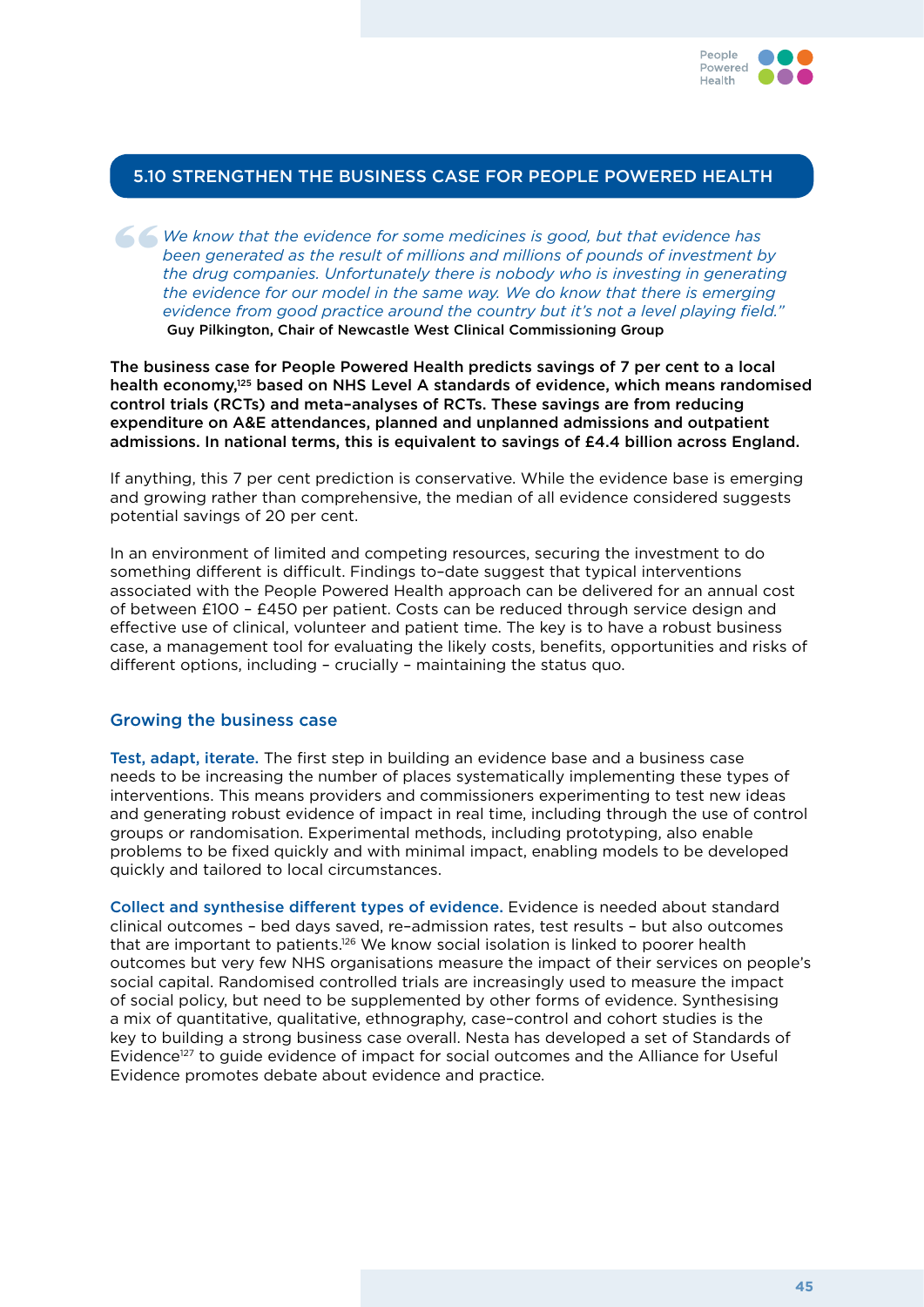#### People Powered Health: Health for people, by people and with people

Build networks of evidence makers across the NHS and social care. The efforts of individual localities are unlikely to be enough to generate the level of evidence needed by clinicians and commissioners. Small projects will have small samples sizes that will not have the power to definitively prove impact and it is vital that larger scale trials and studies take place. Different parts of the health and social care sectors are likely to have very different business cases, benefits and risks. There is an important role for the Academic Health Science Networks and What Works centres to orchestrate knowledge and build the evidence base for these approaches.

Enable information–sharing between organisations. The costs and benefits of the People Powered Health approach transcend traditional organisational boundaries including those around primary, acute, community, public health and social care. For example, Earl's Court Health and Wellbeing Centre may be a primary care clinic, but its social value services (timebank, wellbeing coach, peer mentors) impact on sectors outside primary care. To properly take into account the impact of these programmes, evidence must be collected from across the health, public health and social care sectors.

To radically transform the health and care system, we need to improve the whole system – not just shift costs from one area to another. Proving the effectiveness of these programmes, and ensuring that the system as a whole becomes more efficient, requires information to be shared. Information sharing and information governance is complex, but it is not impossible: Torbay Care Trust and Torbay Council have been sharing information on service users with the individuals' consent for the last eight years.128 Clear and coherent guidance is needed on how to share information and how we can track people in between services – and that, in turn, relies on trying out a variety of methods.

At first, the idea of quantifying what is in effect a cultural shift seemed problematic.<br>
Would it shift the focus onto numerical outputs rather than conditions needed for<br>
co-production? We felt such conditions had to be *Would it shift the focus onto numerical outputs rather than conditions needed for co–production? We felt such conditions had to be defined and established to truly allow us to scale up the project. What we found was that the business case became a critical driver for change. It drew together new data in new ways and it created discourse between people who've never even met. In short, it was key to creating the very conditions we were so concerned it would disrupt."* Nick Dixon, Joint Commissioning Manager, Stockport Council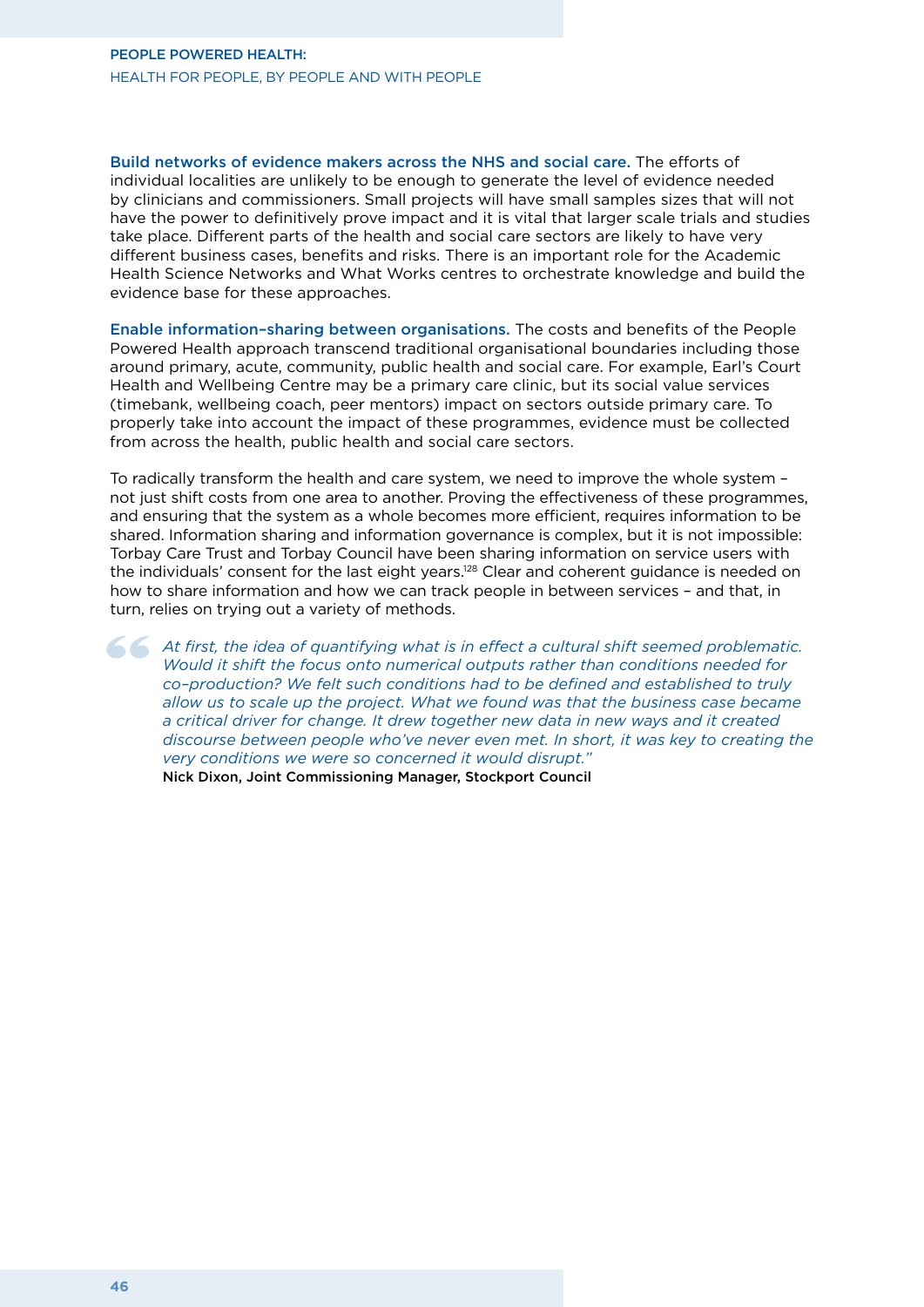

### 6 Conclusion

This report has set out an ambitious vision for a health and care system that combines the very best scientific and clinical knowledge with the expertise and commitment of patients themselves and the resources and capabilities of their families, networks and communities, to meet the challenge of long–term health conditions.

What we have called People Powered Health is grounded in the practical innovations that have emerged over 20 years and a deep understanding of the changes that need to happen in different parts of the system to make those innovations a more normal part of life.

We have tried to identify practical measures that could be implemented quickly by practitioners that want to be part of this change, including new approaches to consultations and prescribing, workforce development, collaborative commissioning and a broader range of provision.

But to realise the potential also requires a fundamental shift in the way that we all think about health and care systems, including:

- Relationships between staff and patients and their carers that are characterised by mutuality and reciprocity – recognising the assets and strengths that all patients and carers bring, irrespective of how sick they are or how great their need.
- Patients treated as equal partners who are expected, and supported, to collaborate and participate fully to achieve better health. Patients not treated as passive recipients of care but as active, valuable agents working to improve health.
- The NHS and social care supporting and nurturing caring relationships and networks of support provided by peers, families, communities, professionals and volunteers.
- The NHS and social care actively avoiding the risk of dependency on services by enabling individuals, families and communities to do more for themselves, with professionals acting as much facilitators and catalysts of change as providers of services.
- The boundaries between who is providing healthcare and who is receiving healthcare becoming blurred. Patients are not just consumers of services but producers of better health and providers of care for themselves and others.

Clinicians dealing with long–term conditions need to change consultations in both hospital and community settings, creating purposeful, structured, collaborative conversations that combine clinical expertise with patient–driven goals of well–being and which connect to interventions that change behaviour and build networks of support.

More than ever, GPs are the brokers of care in the NHS and are in a pivotal position. If the People Powered Health approach is to thrive, the quality of support, coaching and service brokerage that GPs provide to their patients is more important than ever. They need to be incentivised to provide excellent support for patients to care for themselves and their peers.

We also need **new services**, that provide 'more than medicine' to complement clinical care by supporting long term behaviour change, improving well–being and building social networks of support. Services should be co–designed around patients' needs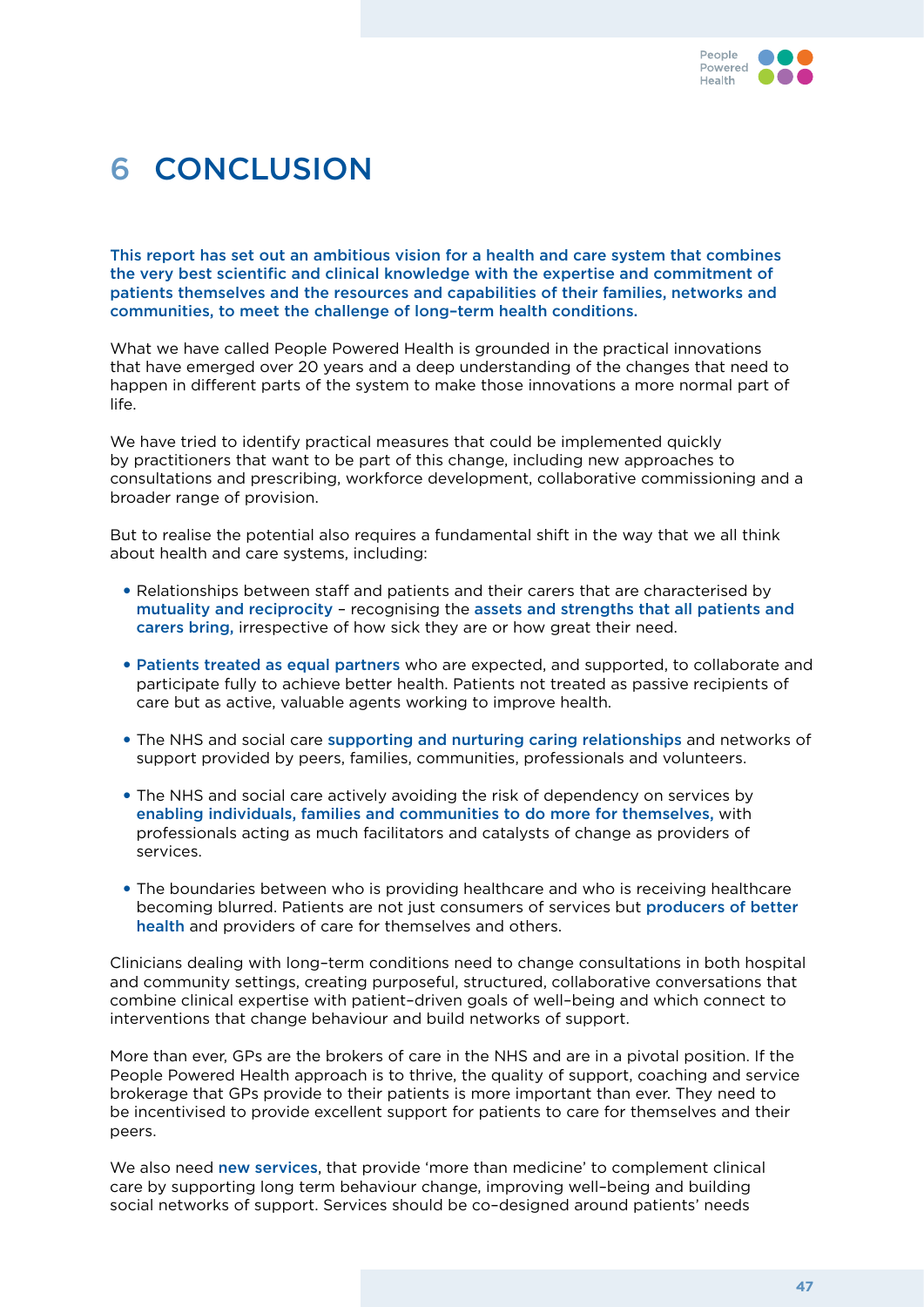and accountable for achieving outcomes defined by patients. Care plans, co–designed pathways and patient reported outcome measures will remain marginal to the current system unless they become part of what we ask clinicians and services to achieve, and how providers are remunerated for their services.

Lastly, we need Pathways that are designed between patients and professionals to focus on long–term outcomes, recovery and prevention. These pathways should include services commissioned from a range of providers including the voluntary and community sector. These 'webs of care' should support people with long–term conditions to help themselves and one another to stay well; and they should be evaluated and remunerated according to the success with which they help people to rehabilitate and recover, stay well and lead as fulfilling lives as possible.

Patients, patients groups, clinicians, managers and policymakers are already coming together to affirm the potential of the People Powered Health approach, to demand change and to build new models of care together. The success of this coalition rests on clear evidence that it can deliver better outcomes for patients, at the same time as saving significant amounts of money for the NHS.

If we can achieve this, we have the chance to both improve the health of people with long– term conditions and to improve the health of the NHS.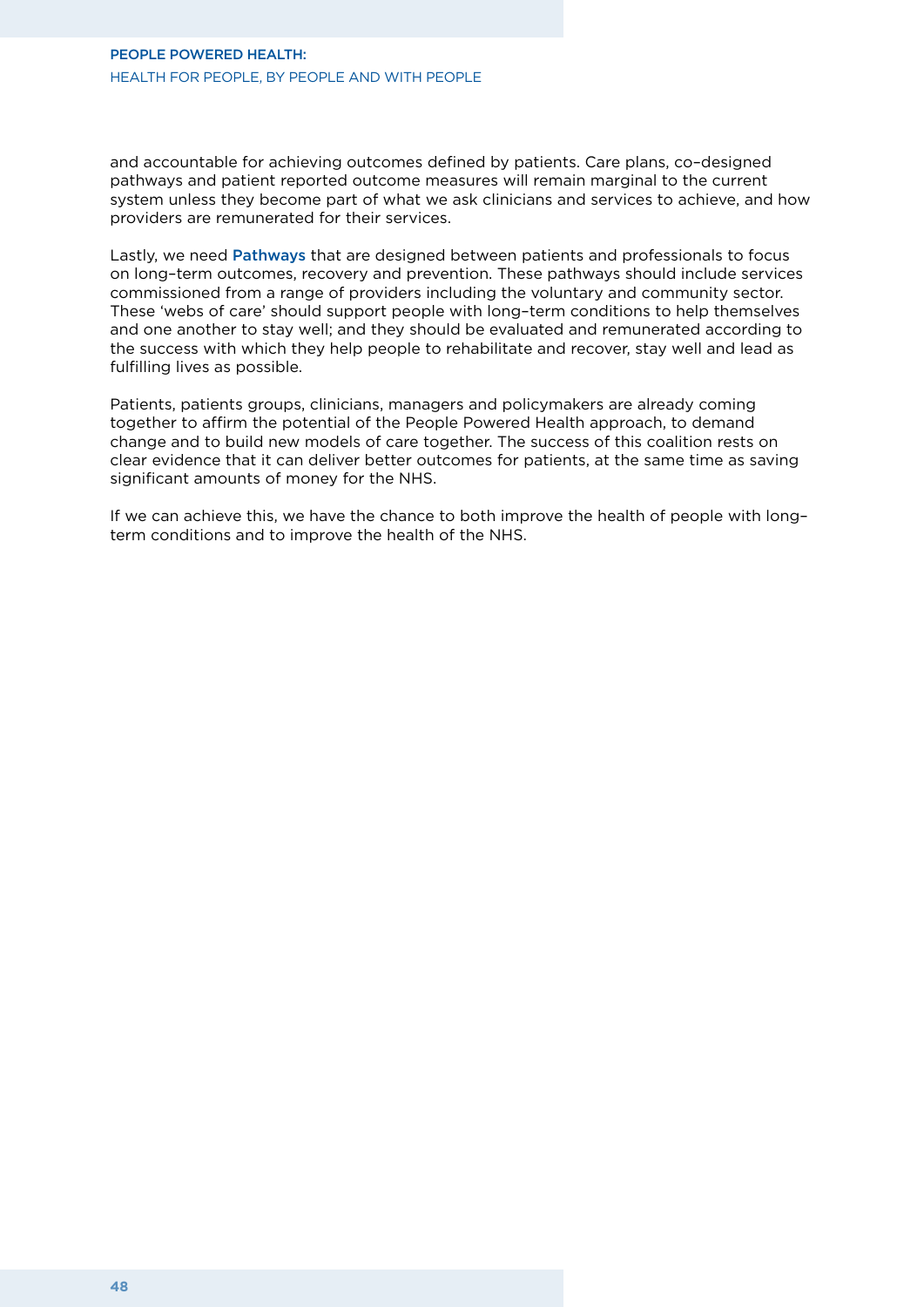

### APPENDIX: The work of People Powered Health programme teams

#### Calderdale & Huddersfield

#### Ambition: Systematic buddy support and group consultations across COPD and Pain pathways

Calderdale and Huddersfield Foundation Trust's vision was to turn into an integrated care organisation and shift service provision for people with long–term conditions away from the acute setting and into the community.

Building on the work of the Co–creating Health programme, they aimed to mainstream coproduction by: rolling out Self–Management Support patient groups; creating a formal buddy system to provide ongoing support in the community to people living with long–term conditions; introducing group consultations and system navigators; and redesigning services for pain management with service professionals, patients and carers.

The trust already had trained up service users to be tutors in their self–management course and was committed to using these routes to enable service users to become more employable in services and beyond. Feedback on group consultations suggests this has resulted in people understanding their condition more fully, alongside their peers, and using lower dosages of medicine.

#### **LAMBETH**

#### Ambition: Borough wide mental health services on a co–production basis

The Lambeth Living Well Collaborative is working to enable people with severe mental illness and complex life problems to recover and stay well, and to participate fully and on an equal footing in family, community life and in the wider society.

They are delivering this vision by collaboratively redesigning mental health pathways in Lambeth based on an "easy in easy out" principle which works towards prompt discharge from secondary care combined with an easy route back in to see a consultant if a person's condition deteriorates. They have worked to produce a greater supply of low and medium level services in the community, for example an information and referral "navigator" service for people who are experiencing mental health issues, a choice of services like talking therapies, peer support groups, exercise groups, health and wellbeing activities and a network of mutual support provided through timebanks.

This has been part of creating a preventative infrastructure that frees up capacity for secondary services to see the people they need to see right at the time when they need to be seen. Recent developments include the launch of the Community Options Team which is working with 70 residents, and the Primary Care Community Mental Health Service which increases the capacity of primary care to support individuals through a multi–disciplinary team including a GP with special interest in mental health.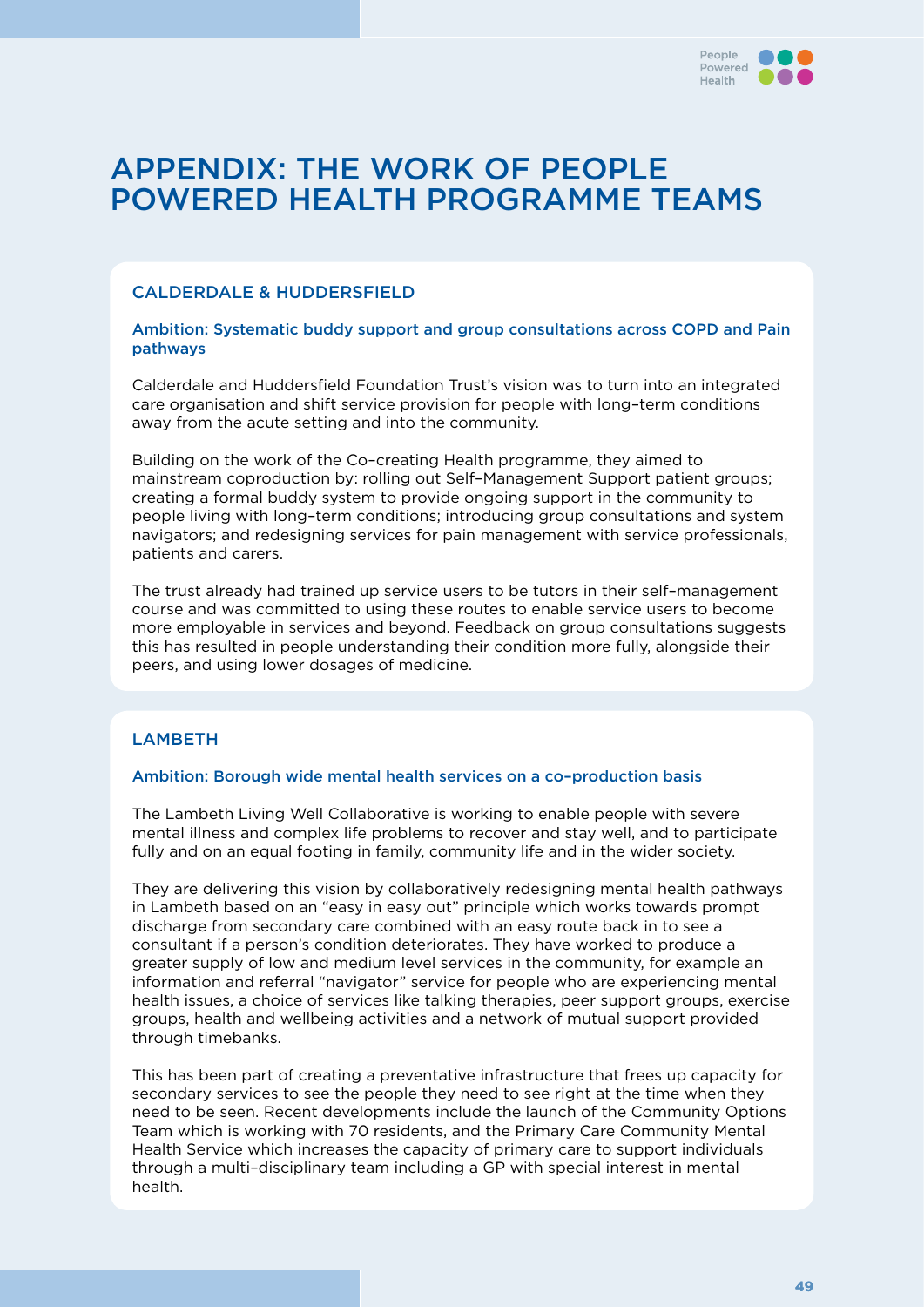#### **LEEDS**

#### Ambition: Co–production, Risk Stratification, and integrated Health and Social Care Teams across multiple long term conditions

Two key innovations had already being introduced in health and social care services in Leeds: the use of risk stratification and the integration of health and social care teams. These have enabled the proactive and systematic management of people identified as being at risk of needing health and social care. The partnership in Leeds built on this work to bring a strong emphasis on personalised care and co–production, establishing a third innovation – a systematic approach to self– management at a neighbourhood level.

The partnership – composed of the senior executives and frontline staff from Leeds Community Healthcare, the three clinical commissioning groups, NHS Leeds, Leeds Partnership Foundation Trust, LINK representatives, public health and adult social care commissioners – aimed to deliver better outcomes for those most at risk.

It has tested integrated teams delivering person centred assessment and care in three neighbourhoods and worked on rolling out this approach across the whole Leeds area. Groups were set up in each of the three neighbourhoods to develop ideas around specific co–production strategies for each locality.

#### **NEWCASTLE**

#### Ambition: City–wide Social Prescribing

The project was led by the Newcastle West Clinical Commissioning Group and aimed to develop a single approach to social prescribing in primary care for the city of Newcastle to improve the quality of life for vulnerable adults with the full range of long–term conditions and mental health issues.

Social prescribing supports GPs to refer and encourage people to take up activities instead of, or alongside, their medical prescription. This could include going to the gym, joining a reading group, or taking up a hobby. By developing a model to meet the range of needs of patients with long–term conditions the project has tried to move away from a disease specific view of long–term conditions.

The partnership's approach was underpinned by the recognition of the importance of non–traditional service provision as complementary to traditionally commissioned services. The ambition has been for the social prescribing system to be embedded in all long–term condition pathways used across Newcastle, enabling better responses to co–morbidity. The Newcastle team also created a visual map of existing primary care services and is continuing to work with health care professionals and service users to scale up social prescribing.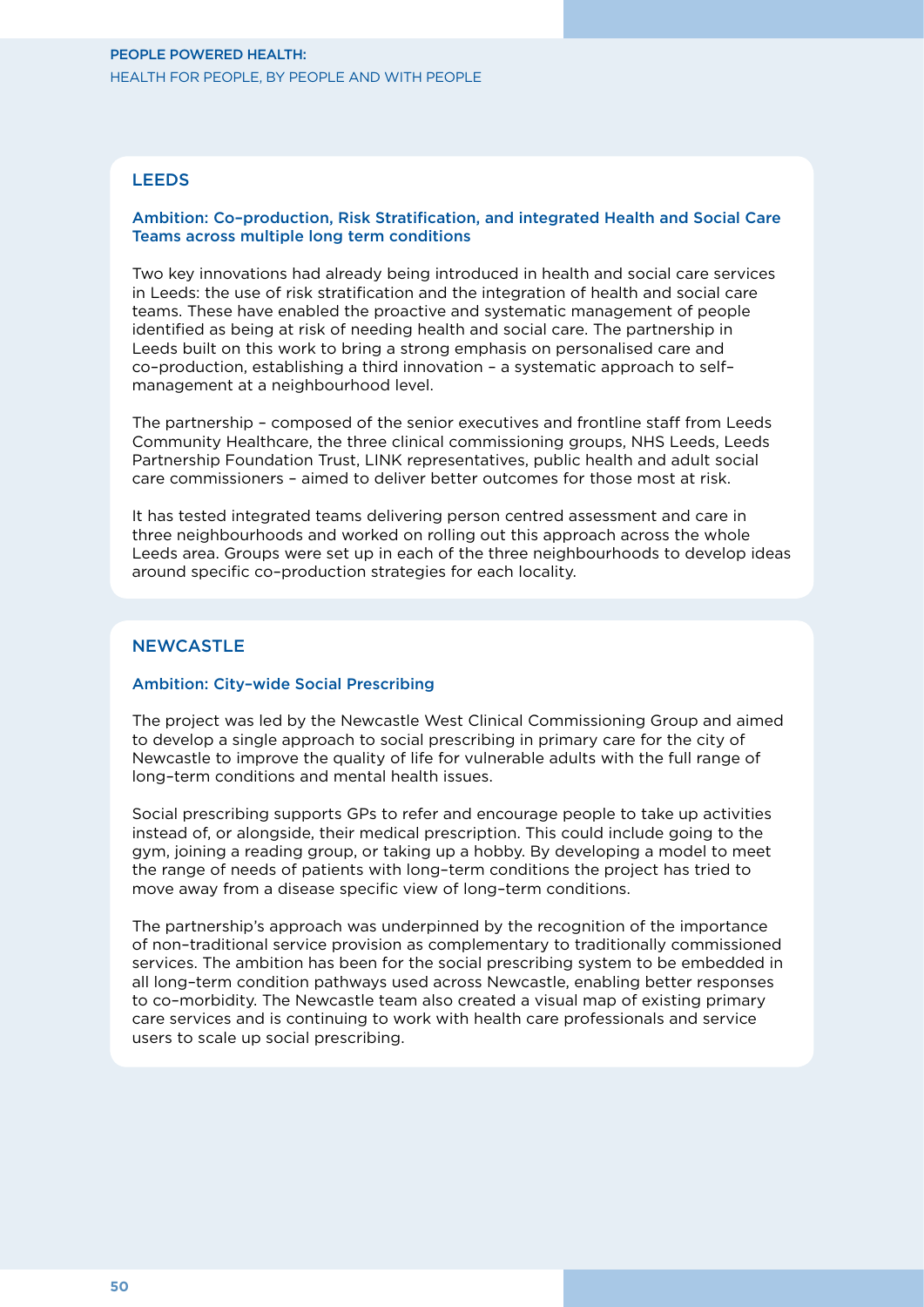

#### Earl's Court

#### Ambition: Hardwiring co–production into a primary care setting

A partnership between Turning Point, Greenbrook (a GP–led primary care provider), Terrence Higgins Trust & NHS Dentists is hardwiring co–production into the running of a brand new Health and Wellbeing Centre which includes a GP led health centre, community sexual health services and NHS dentistry.

This innovative new Centre opened in December 2011 and includes an extended community offering with: a team of wellbeing navigators working on reception providing signposting, employment and healthy lifestyles support, community space, community researchers, a wellbeing motivational coaching service for patients with long–term conditions and a peer support programme run through a timebank.

They have also worked on the design of referral and after care protocols to support health professionals to work with patients on managing their long term conditions.

#### **STOCKPORT**

#### Ambition: Access and Discharge routes into co–produced mental health services

Stockport Council with Pennine Care NHS Trust have been working to redesign mental health services to discharge people from specialist services through to supportive and welcoming community alternatives.

Through the development of local wellbeing centres, by enlisting the support of volunteers and peer support groups, and by giving people the use of personal budgets to direct their own recovery, many people have gone on to find support in non– clinical services after discharge.

These same opportunities, including a voluntary sector co–produced crisis service, has extended options for GP referral providing an alternative to the Mental Health Trust for people experiencing mental distress and for people wishing to manage their difficulties and build resilience in a community setting.

By bringing staff from the Trust and local user led organisations to work together in a team, the principles of co–production has inspired this project to transform people's lives.

Recent developments include the launch of All Together Positive, a user led organisation and a peer support service to ensure that there are opportunities for people who are accessing or being discharged from mental health services to make use of co–produced services.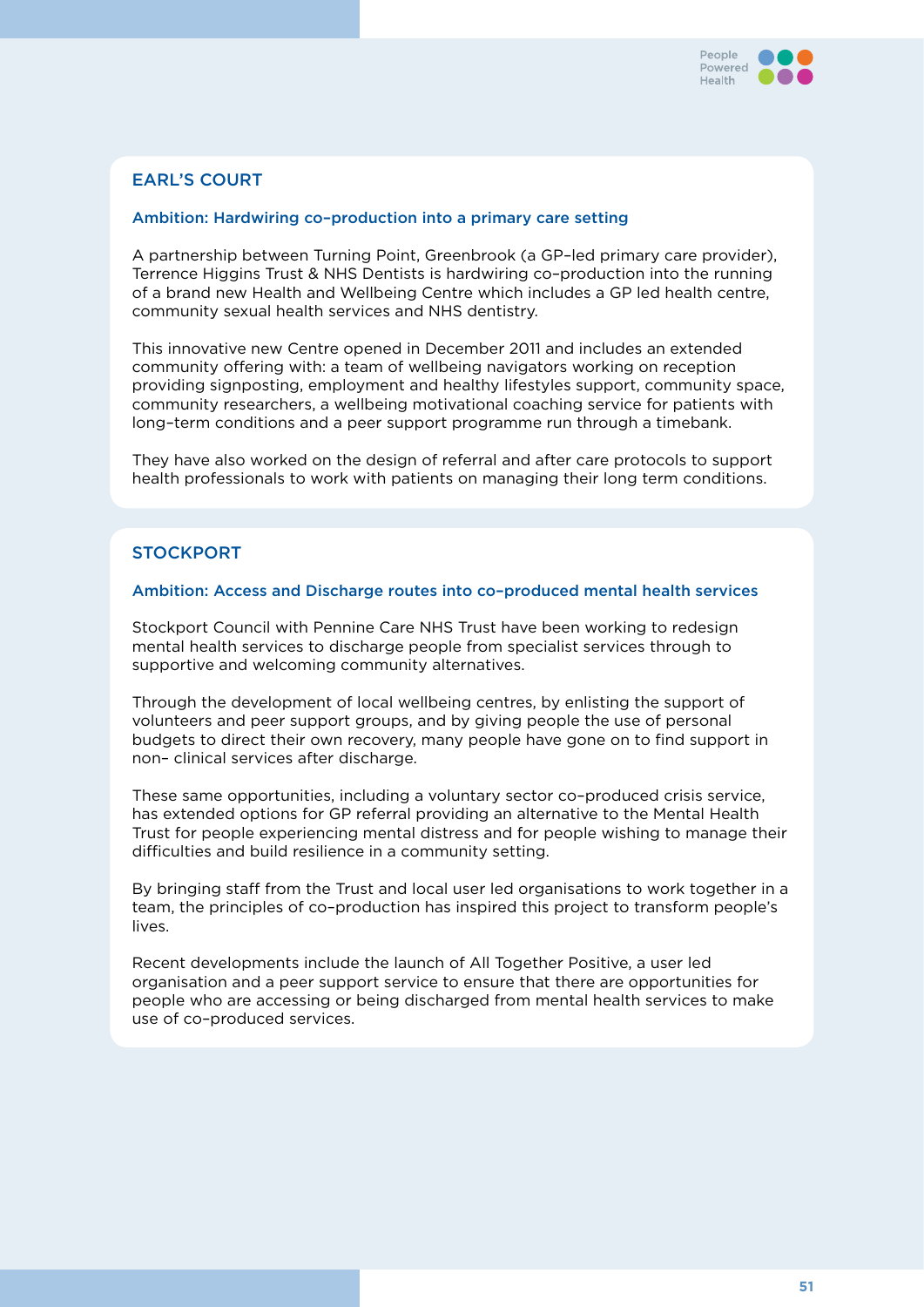### **ENDNOTES**

- 1. See: http://coproductionnetwork.com/
- 2. Needham, Catherine and Sarah Carr. Co-production: 'An Emerging Evidence Base for Adult Social Care Transformation.' London: Social Care Institute for Excellence, March 2012. See: http://www.scie.org.uk/publications/briefings/files/briefing31.pdf.
- 3.Loeffler, Elke, David Taylor-Gooby, Tony Bovaird, and Frankie Hine-Hughes. 'Making Health and Social Care Personal and Local: Moving from Mass Production to Co-Production.'
- 4.Boyle, David, Julia Slay, and Lucie Stephens. 'Public Services Inside Out: Putting Co-production into Practice.' London: New Economics Foundation and Nesta, April 2010.
- 5. Boyle, David, and Michael Harris. 'The Challenge of Co-production. How Equal Partnerships Between Professionals and the Public Are Crucial to Improving Public Services.' London: New Economics Foundation and Nesta, 2009.
- 6.Boyle, David, Anna Coote, Chris Sherwood, and Julia Slay. 'Right Here, Right Now.' New Economics Foundation and Nesta, July 2010.
- 7. Stephens, Lucie, Josh Ryan-Collins, and David Boyle. 'Co-production: A Manifesto for Growing the Core Economy.' London: New Economics Foundation, 2008.
- 8.Cahn, Edgar S. 'No More Throw-away People: The Co-production Imperative.' Washington (DC): Essential Books Ltd, 2000.
- 9.Nesta. 'The Business Case for People Powered Health' (in press). See: http://www.nesta.org.uk/
- 10. Health Foundation, See: http://www.health.org.uk/
- 11. 'Year of Care Year of Care Care Planning House'. Accessed 27 August 2012. See: http://www.diabetes.nhs.uk/year\_of\_care/ care\_planning\_\_what\_is\_it/the\_care\_planning\_house/.
- 12. 'MAGIC: Shared Decision Making Case Studies'. Health Foundation. Accessed 27 August 2012. See: http://health.org.uk/areasof-work/programmes/shared-decision-making/magic-case-studies.
- 13. Mental Health Foundation. 'Peer Support in Long Term Conditions: The Basics.' London: Mental Health Foundation, September 2012. See: http://www.mentalhealth.org.uk/content/assets/PDF/publications/peer\_support\_the\_basics.pdf?view=Standard.
- 14. Boyle, David. 'More Than Money: Platforms for Exchange and Reciprocity in Public Services.' Nesta. Accessed 27 August 2012. See: http://www.nesta.org.uk/library/documents/MorethanMoneyv11.pdf.
- 15. Department of Health. 'Health Trainers: Questions and Answers.' London: Department of Health, February 2010.
- 16. National Voices. Integrated Care: 'What Do Patients, Service Users and Carers Want?' London: National Voices, January 2012. See: http://www.nationalvoices.org.uk/sites/www.nationalvoices.org.uk/files/what\_patients\_want\_from\_integration\_national\_ voices\_paper.pdf.
- 17. Department of Health.. 'Personal health budgets'. Article. Accessed 4 January 2013. See: http://www.dh.gov.uk/health/ category/policy-areas/nhs/personal-budgets/.
- 18. Appleby, John and Devlin, Nancy. 'Getting the Most Out of PROMs: Putting Health Outcomes at the Heart of NHS Decisionmaking.' London: The King's Fund, 2010. See: http://www.kingsfund.org.uk/publications/getting-most-out-proms
- 19. Nesta. 'People Powered Commissioning' (in press). See: http://www.nesta.org.uk/
- 20.'Dorothy' is a pen portrait, as used in qualitative research, to illustrate a type of person based on people's lived experiences.
- 21. In fact, life expectancy has increased by about 20 years since 1930. Department of Health. 'Long Term Conditions Compendium of Information - Third Edition.' Publication. London: Department of Health, 30 May 2012. See: http://www.dh.gov.uk/en/ Publicationsandstatistics/Publications/PublicationsPolicyAndGuidance/DH\_134487.
- 22. Deaths from heart attacks have been falling since the 1970s and halved between 2002 and 2012, while the recovery rates for cancer are rising steadily. Smolina, Kate, Lucy Wright, Mike Rayner, Michael J Goldacre.Determinants of the decline in mortality from acute myocardial infarction in England between 2002 and 2010: linked national database study, London, BMJ 2012;344:d8059
- 23. Department of Health. 'Long Term Conditions Compendium of Information Third Edition.' Publication. London: Department of Health, 30 May 2012. See: http://www.dh.gov.uk/en/Publicationsandstatistics/Publications/PublicationsPolicyAndGuidance/ DH\_134487.
- 24.Ibid.
- 25. Ibid.
- 26.Naylor, Chris, and Andy Bell. 'Mental Health and the Productivity Challenge: Improving Quality and Value for Money.' London: The King's Fund, 2010. See: http://www.kingsfund.org.uk/sites/files/kf/Mental-health-productivity-Chris-Naylor-Andy-Bell-2- December-2010.pdf.
- 27. Ibid.
- 28.Christensen, Clayton M., Jerome H. Grossman, and M. D., Jason Hwang. 'The Innovator's Prescription: A Disruptive Solution for Health Care. 1st ed.' New York City: McGraw-Hill Professional, 2009.
- 29.Appleby, J. 'Rises in Healthcare Spending: Where Will It End?' BMJ 345, no. nov01 1 (1 November 2012): e7127–e7127. doi:10.1136/ bmj.e7127.

- 31. Buck, David, and Francesca Frosini. 'Clustering of Unhealthy Behaviours over Time: Implications for Policy and Practice.' London: The King's Fund, August 2012. See: http://www.kingsfund.org.uk/document.rm?id=9670.
- 32. Marmot, M. G., J. Allen, P. Goldblatt, T. Boyce, D. McNeish, M. Grady, and I. Geddes. 'Fair Society, Healthy Lives: Strategic Review of Health Inequalities in England Post-2010.' Report. London: The Marmot Review, 7 February 2010. See: http://eprints.ucl. ac.uk/111743/.
- 33.Thomas, Diana, Elizabeth J Elliott, and Geraldine A Naughton. 'Exercise for Type 2 Diabetes Mellitus.' In Cochrane Database of Systematic Reviews. John Wiley & Sons, Ltd, 1996. See: http://onlinelibrary.wiley.com/doi/10.1002/14651858.CD002968.pub2/ abstract.
- 34.DiMatteo, M Robin. 'Social Support and Patient Adherence to Medical Treatment: a Meta-analysis'. Health Psychology: Official Journal of the Division of Health Psychology, American Psychological Association 23, no. 2 (March 2004): 207–218. doi:10.1037/0278-6133.23.2.207.
- 35.Appel, Lawrence J., Thomas J. Moore, Eva Obarzanek, William M. Vollmer, Laura P. Svetkey, Frank M. Sacks, George A. Bray, et al. 'A Clinical Trial of the Effects of Dietary Patterns on Blood Pressure'. New England Journal of Medicine 336, no. 16 (1997): 1117–1124. doi:10.1056/NEJM199704173361601.

<sup>30.</sup>Ibid.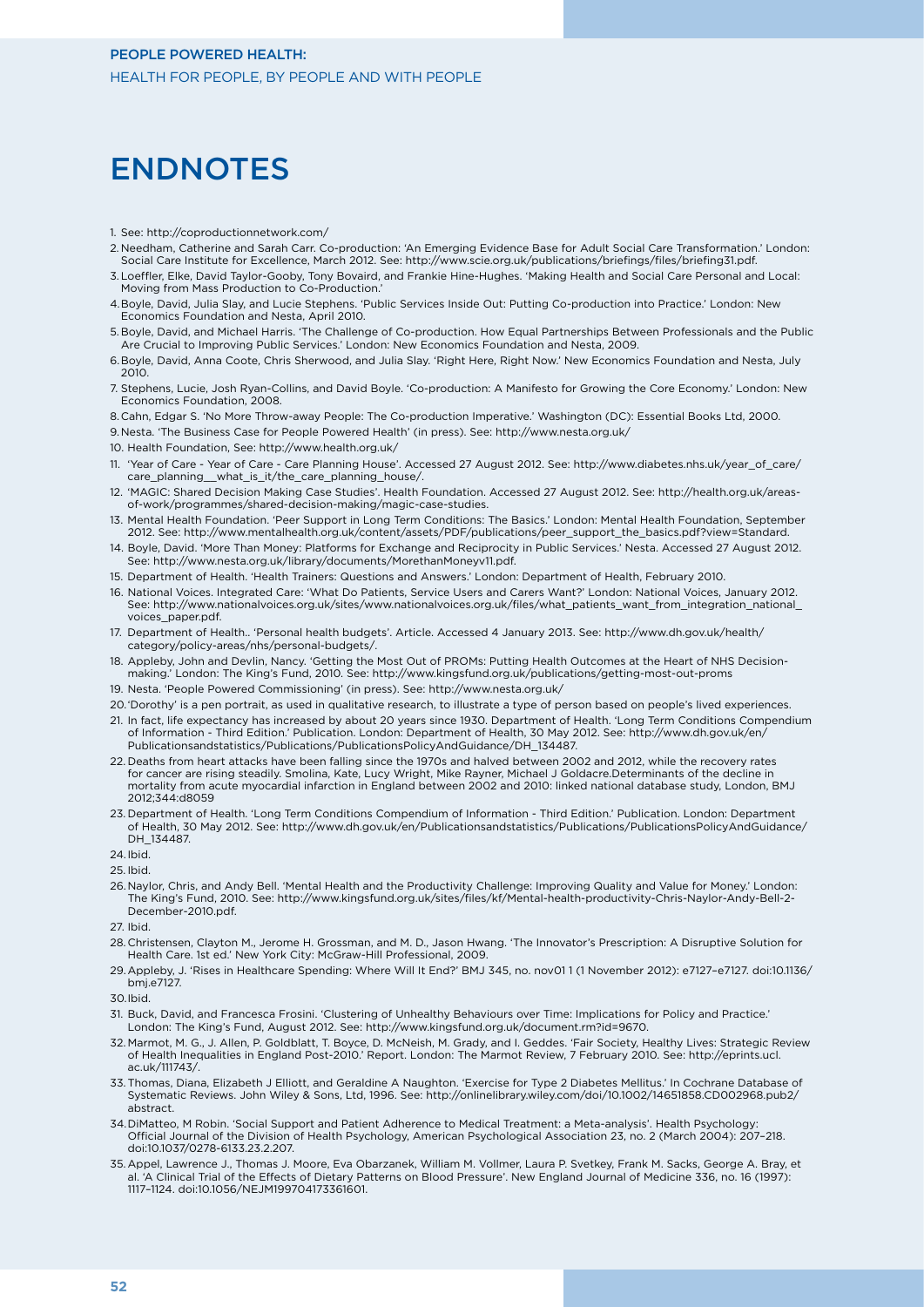

36.National Institute for Health and Clinical Excellence. 'Behaviour change at population, community and individual levels.' London: National Institute for Health and Clinical Excellence, October 2007. See: http://www.nice.org.uk/.

37. Ibid.

- 38.In the most deprived areas of Scotland co-morbidity hits 10-15 years earlier than the most affluent. Barnett, Karen, Stewart W Mercer, Michael Norbury, Graham Watt, Sally Wyke, and Bruce Guthrie. 'Epidemiology of Multimorbidity and Implications for Health Care, Research, and Medical Education: a Cross-sectional Study'. The Lancet 380, no. 9836 (July 2012): 37–43. doi:10.1016/S0140-6736(12)60240-2.
- 39.De Silva, Debra. 'Helping People Help Themselves: A Review of the Evidence Considering Whether It Is Worthwhile to Support Self-management.' London: Health Foundation, May 2011. See: http://www.health.org.uk/media\_manager/public/75/ publications\_pdfs/Helping%20people%20help%20themselves.pdf.
- 40.Stead, L F, and T Lancaster. 'Group Behaviour Therapy Programmes for Smoking Cessation'. Cochrane Database of Systematic Reviews (Online) no. 2 (2005): CD001007.
- 41. For stories and evidence of the effect of peer and group support, see Nesta's 'People Helping People: peer support that changes lives' (in press). See: http://www.nesta.org.uk/.
- 42.World Health Organization. 'Global Health and Ageing: Brief Report.' Geneva: World Health Organization, 2011. See: http://www. who.int/ageing/publications/global\_health.pdf.
- 43.Putnam, Robert. Bowling Alone: 'The Collapse and Revival of American Community.' New edition. Simon & Schuster Ltd, 2001. 44.Purdy, Sarah. 'Avoiding Hospital Admissions: What Does the Research Evidence Say?' London: The King's Fund, December
- 2010. See: http://www.kingsfund.org.uk/document.rm?id=8877.
- 45.David Boyle, Julia Slay, and Lucie Stephens, 'Public Services Inside Out: Putting Co-production into Practice.' (London: New Economics Foundation and Nesta, April 2010).
- 46.New Economics Foundation. 'People Powered Health Co-production Catalogue.' London: Nesta, May 2012. See: http://www. nesta.org.uk/library/documents/PPH\_v13.pdf.
- 47. Health Foundation, See: http://www.health.org.uk/
- 48.'Year of Care 'Year of Care Care Planning House'. Accessed 27 August 2012. See: http://www.diabetes.nhs.uk/year\_of\_care/ care\_planning\_\_what\_is\_it/the\_care\_planning\_house/.
- 49.'MAGIC: Shared Decision Making Case Studies'. Health Foundation. Accessed 27 August 2012. See: http://health.org.uk/areasof-work/programmes/shared-decision-making/magic-case-studies.
- 50.Mental Health Foundation, 'Peer Support in Long Term Conditions: The Basics.' London: Mental Health Foundation, 2012.
- 51. Boyle, David. 'More Than Money: Platforms for Exchange and Reciprocity in Public Services.' Nesta. Accessed 27 August 2012. http://www.nesta.org.uk/library/documents/MorethanMoneyv11.pdf.
- 52. Department of Health. 'Health Trainers: Questions and Answers.' London: Department of Health, February 2010.
- 53.National Voices. 'Integrated Care: What Do Patients, Service Users and Carers Want?' London: National Voices, January 2012. See: http://www.nationalvoices.org.uk/sites/www.nationalvoices.org.uk/files/what\_patients\_want\_from\_integration\_national\_ voices\_paper.pdf.
- 54.Department of Health. 'Personal health budgets'. Article. Accessed 4 January 2013. See: http://www.dh.gov.uk/health/category/ policy-areas/nhs/personal-budgets/.
- 55.Appleby, John and Devlin, Nancy. 'Getting the Most Out of PROMs: Putting Health Outcomes at the Heart of NHS Decisionmaking.' London: The King's Fund, 2010. See: http://www.kingsfund.org.uk/publications/getting-most-out-proms
- 56.Nesta. 'People Powered Commissioning' (in press). See: http://www.nesta.org.uk/
- 57. Lynall, Anna, and Helena Jordan. 'Co-creating Health: Engaging Communities with Self Management.' London: Health Foundation, June 2009. See: http://www.health.org.uk/media\_manager/public/75/SMS\_resource-centre\_publications/Cocreating%20Health%20Engaging%20communities%20with%20self%20management.pdf.
- 58.Royal College of General Practitioners. Patients, Doctors and the NHS in 2022: 'Compendium of Evidence. London: Royal College of General Practitioners, 2012.' See: http://www.rcgp.org.uk/policy/rcgp-policy-areas/%7E/media/Files/Policy/2022%20 compendium%20of%20evidence.ashx.
- 59.Ibid.
- 60.Marmot, M. G., J. Allen, P. Goldblatt, T. Boyce, D. McNeish, M. Grady, and I. Geddes. 'Fair Society, Healthy Lives: Strategic Review of Health Inequalities in England Post-2010. Report.' London: The Marmot Review, 7 February 2010. See: http://eprints.ucl. ac.uk/111743/.
- 61. Mulgan, Geoff, and David Albury. 'Innovation in the Public Sector.' London: Cabinet Office, 2003. See: http://webarchive. nationalarchives.gov.uk/+/http://www.cabinetoffice.gov.uk/upload/assets/www.cabinetoffice.gov.uk/strategy/pubinov2.pdf.
- 62.Fischer, Martin, and Gill Ereaut. 'When Doctors and Patients Talk: Making Sense of the Consultation.' The Health Foundation, June 2012. See: http://www.health.org.uk/public/cms/75/76/313/3446/When%20doctors%20and%20patients%20talk. pdf?realName=wH6WVx.pdf.
- 63.Royal College of General Practitioners. 'Patients, Doctors and the NHS in 2022: Compendium of Evidence.' London: Royal College of General Practitioners, 2012. See: http://www.rcgp.org.uk/policy/rcgp-policy-areas/%7E/media/Files/Policy/2022%20 compendium%20of%20evidence.ashx.
- 64.New Economics Foundation. 'People Powered Health Co-production Catalogue.' London: Nesta, May 2012. See: http://www. nesta.org.uk/library/documents/PPH\_v13.pdf.
- 65.Fischer, Martin, and Gill Ereaut. 'When Doctors and Patients Talk: Making Sense of the Consultation.' The Health Foundation, June 2012, page 45. See: http://www.health.org.uk/public/cms/75/76/313/3446/When%20doctors%20and%20patients%20talk. pdf?realName=wH6WVx.pdf.

66.Ibid.

- 67. See, for example, Bolton integrated care diabetes more than one clinician in the room during consultations to help join up conversations between different services. Dean, J. (2008) 'Clinical Integration: The Bolton Experience.' London: Nuffield Trust. See: http://www.nuffieldtrust.org.uk/sites/files/nuffield/event/Cinical\_Integration\_Report\_07Feb08.pdf.
- 68.For example, Skype consultations for diabetes outpatients in Newham. See: http://www.health.org.uk/news-and-events/ newsletter/trialling-web-based-diabetes-consultations/
- 69.Personal communication with Calderdale team.
- 70.Fischer, Martin, and Gill Ereaut. 'When Doctors and Patients Talk: Making Sense of the Consultation.' The Health Foundation, June 2012. See: http://www.health.org.uk/public/cms/75/76/313/3446/When%20doctors%20and%20patients%20talk. pdf?realName=wH6WVx.pdf.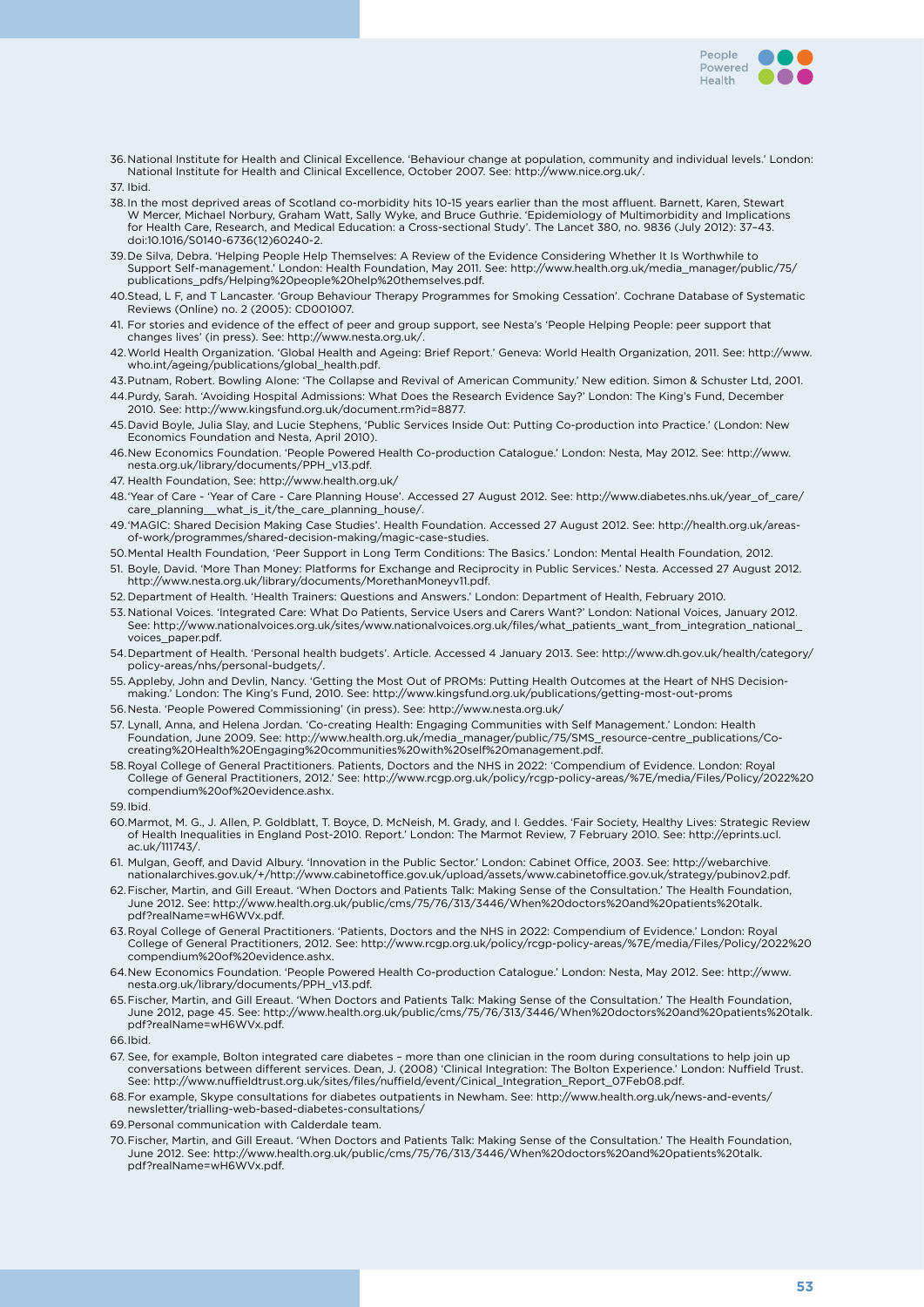#### People Powered Health:

#### Health for people, by people and with people

71. 'Centering Lifecycle Overview'. Centering Healthcare Institute. Accessed 28 January 2013. See: https://www. centeringhealthcare.org/pages/centering-model/lifecycle-overview.php

72. Ibid.

- 73. Veteran Affairs. 'VA Shared Medical Appointments for Patients with Diabetes: Maximising Patient & Provider Expertise to Strengthen Care Management.' Veteran Affairs. Accessed 7 January 2013. See: http://www.queri.research.va.gov/tools/diabetes/ shared-med-appt.pdf.
- 74. Edelman, David D, Jennifer R J R McDuffie, Eugene E Oddone, Jennifer M J M Gierisch, Avishek A Nagi, and John W J W Williams. 'Shared Medical Appointments for Chronic Medical Conditions: A Systematic Review.' VA Evidence-based Synthesis Program Reports. Washington (DC): Department of Veterans Affairs (US), 2012.
- 75. New Economics Foundation.
- 76.See: http://www.diabetes.nhs.uk/year\_of\_care/care\_planning\_\_what\_is\_it/
- 77. Shirley, Tom, and Stephen Melville. 'A New Dialogue with Citizens: The Role of Personal Agreements in Encouraging Shared Responsibility Between Public Services and Citizens.' London: Cabinet Office, 2010. See: http://webarchive.nationalarchives.gov. uk/+/http://www.cabinetoffice.gov.uk/media/354229/a\_new\_dialogue.pdf.
- 78.See: http://health.org.uk/areas-of-work/programmes/shared-decision-making/case-studies/north-east-newcastle-collingwoodand-central-surgeries-methods-for-changing-clinician-behaviour/ for an example of changing clinical behaviour in Collingwood and Central Surgeries

79. Ibid.

- 80.Year of Care 'Year of Care Care Planning House'. Accessed 27 August 2012. See: http://www.diabetes.nhs.uk/year\_of\_care/ care\_planning\_\_what\_is\_it/the\_care\_planning\_house/.
- 81. Friedli, Lynne, Hilary Abernethy, Catherine Jackson, and Jude Stansfield. 'Social Prescribing for Mental Health a Guide to Commissioning and Delivery.' Care Services Improvement Partnership. Accessed 27 August 2012. See: http://www.mhne.co.uk/ files/MHNE126.pdf.
- 82. Year of Care. 'Thanks for the Petunias a Guide to Developing and Commissioning Non-traditional Providers to Support the Self-management of People with Long Term Conditions.' London: Year of Care, 2011. See: http://www.diabetes.nhs.uk/ document.php?o=2919.
- 83.Ibid.
- 84.Imison, Candace, and Chris Naylor. 'Referral Management: Lessons for Success.' The King's Fund, August 2010. See: http://www. kingsfund.org.uk/document.rm?id=8736.
- 85.Halpern, David. 'Social Capital. New Ed.' Polity Press, 2004.
- 86.'Get Active Greenwich Healthy Living Service'. Accessed 29 August 2012. See: http://greenwichhealthyliving.nhs.uk/category/ get-active/.
- 87. Mental Health Foundation, 'Peer Support in Long Term Conditions: The Basics.' London: Mental Health Foundation, 2012. See: http://www.mentalhealth.org.uk/content/assets/PDF/publications/peer\_support\_the\_basics.pdf?view=Standard
- 88.British Red Cross. 'Home from Hospital Discharge Scheme in Wales'. Red Cross. Accessed 4 January 2013. See: http://www. redcross.org.uk/Where-we-work/In-the-UK/Wales-and-Western-England/Wales/LocalServices/Home-from-hospital-dischargescheme.
- 89.Naylor, Chris, and Andy Bell. 'Mental Health and the Productivity Challenge: Improving Quality and Value for Money.' London: The King's Fund, 2010. See: http://www.kingsfund.org.uk/sites/files/kf/Mental-health-productivity-Chris-Naylor-Andy-Bell-2- December-2010.pdf.
- 90.Basset, Thurstine, Alison Faulkner, Julie Repper, and Elina Stamou. 'Lived Experience Leading The Way: Peer Support in Mental Health.' London: Together UK, 30 September 2010. See: http://www.together-uk.org/wp-content/uploads/downloads/2011/11/ livedexperiencereport.pdf.
- 91. Department of Health.. Health Trainers: Questions and Answers. London: Department of Health, February 2010.
- 92.See: http://inclusiveneighbourhoods.co.uk/local-area-coordination/the-10-principles/
- 93. 'DESMOND: Diabetes Education and Self Management for Ongoing and Diagnosed'. Accessed 11 September 2012. See: http:// www.desmond-project.org.uk/index.php.
- 94.Boyle, David. 'More Than Money: Platforms for Exchange and Reciprocity in Public Services.' Nesta. Accessed 27 August 2012. See: http://www.nesta.org.uk/library/documents/MorethanMoneyv11.pdf.
- 95.Boyle, David, Sherry Clark, and Sarah Burns. 'Hidden Work: Co-production by People Outside Paid Employment.' Joseph Rowntree Foundation, 2006. See: http://www.jrf.org.uk/sites/files/jrf/9781859354674.pdf.
- 96.Slay, Julie. 'More Than Money: Literature Review' (Nesta, November 2011), See: http://www.nesta.org.uk/library/documents/ MoreThanMoneyLiteratureReviewv4.pdf.
- 97. Green, Barbara. 'Collaboration Can Bring Improvements in the Quality and Productivity of Care', 31 May 2012. http://www.hsj. co.uk/resource-centre/leadership/collaboration-can-bring-improvements-in-the-quality-and-productivity-of-care/5044853. article.
- 98.National Voices. 'Integrated Care: What Do Patients, Service Users and Carers Want?' London: National Voices, January 2012.
- 99.Curry, Natasha, Claire Mundle, Fiona Sheil, and Lisa Weaks. 'The Voluntary and Community Sector in Health: Implications of the Proposed NHS Reforms.' London: The King's Fund, 2011. See: http://www.ncvo-vol.org.uk/sites/default/files/The\_Vol\_Sector\_ in\_Health\_low\_res\_2.pdf.
- 100. Cameron, Ailsa, Rachel Lart, Lisa Bostock, and Caroline Coomber. 'Factors That Promote and Hinder Joint and Integrated Working Between Health and Social Care Services.' London: Social Care Institute for Excellence, May 2012.
- 101. NHS Future Forum. 'Integration. A Report from the NHS Future Forum.' London: NHS Future Forum, 10 January 2012. See: http://www.dh.gov.uk/prod\_consum\_dh/groups/dh\_digitalassets/documents/digitalasset/dh\_132023.pdf.
- 102. National Voices. 'Integrated Care: What Do Patients, Service Users and Carers Want?' London: National Voices, January 2012. 103. Department of Health.. 'Personal health budgets'. Article. Accessed 4 January 2013. See: http://www.dh.gov.uk/health/ category/policy-areas/nhs/personal-budgets/.
- 104. Appleby, John and Devlin, Nancy 'Getting the Most Out of PROMs: Putting Health Outcomes at the Heart of NHS Decisionmaking.' London: The King's Fund, 2010. See: http://www.kingsfund.org.uk/publications/getting-most-out-proms
- 105. Nesta. 'People Powered Commissioning' (in press). See: http://www.nesta.org.uk/
- 106. 'Shared Decision Making § NHS Right Care'. Accessed 20 February 2013. See: http://www.rightcare.nhs.uk/index.php/shareddecision-making/.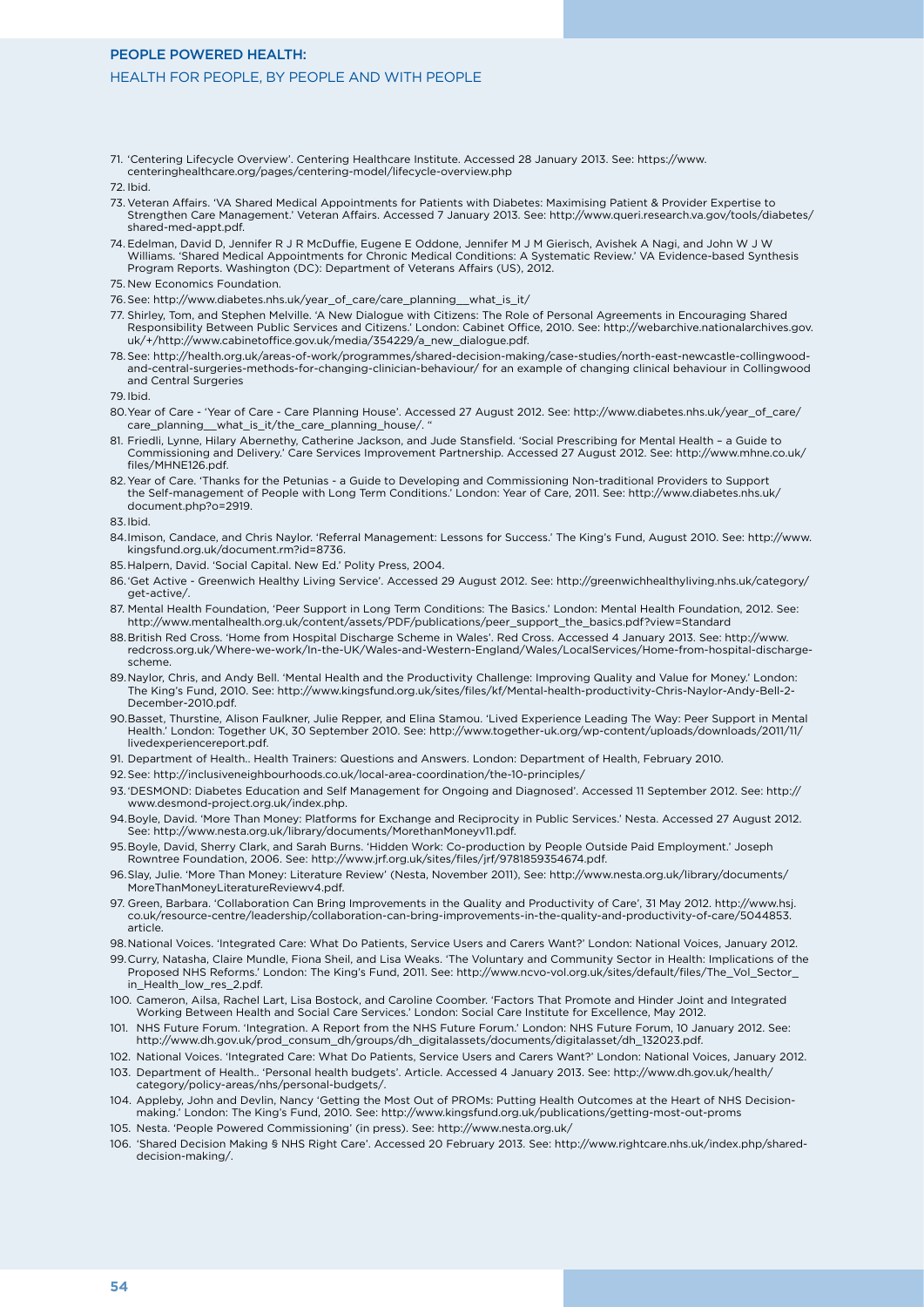

- 107. Richmond Group of Charities. 'How to Deliver High-quality, Patient-centred, Cost-effective Care. Consensus Solutions from the Voluntary Sector.' Accessed 24 August 2012. See: http://www.richmondgroupofcharities.org.uk/RichmondGroup2010.pdf. 108. National Audit Office. 'Progress in Making NHS Efficiency Savings.' London: National Audit Office, 2012. See: http://www.nao.
- org.uk/idoc.ashx?docId=5A6516F7-A4DC-40A2-ABA4-D6BE9DBEDB59&version=-1.
- 109. Christensen, Grossman, and Hwang, 'The Innovator's Prescription.' McGraw Hill Professional, 2009
- 110. National Audit Office. 'Progress in Making NHS Efficiency Savings.' London: National Audit Office, 2012. See: http://www.nao. org.uk/idoc.ashx?docId=5A6516F7-A4DC-40A2-ABA4-D6BE9DBEDB59&version=-1.
- 111. Corrigan, Paul. 'Social Impact Bonds: A New Way to Invest in Better Healthcare.' London: Social Finance, 2011.
- 112. See: http://www.selfmanagement.co.uk/sites/default/files/files/Supporting%20the%20local%20implementation%20of%20 the%20year%20of%20care%20funding.pdf
- 113. Year of Care. 'Year of Care: Report of Findings from the Pilot Programme.' London: NHS Diabetes, 2011. See: http://www. diabetes.nhs.uk/document.php?o=2926.
- 114. Parker, Sophia, and Joe Heapy. 'The Journey to the Interface.' Demos, 2006, p65. See: http://www.demos.co.uk/files/ journeytotheinterface.pdf?1240939425.
- 115. Department of Health. 'The NHS Outcomes Framework 2012/13, December 2011.' See: http://www.dh.gov.uk/prod\_consum\_ dh/groups/dh\_digitalassets/documents/digitalasset/dh\_131723.pdf.
- 116. Appleby, John, Tony Harrison, Loraine Hawkins, and Anna Dixon. 'Payment by Results: How Can Payment Systems Help to Deliver Better Care?' London: The King's Fund, 2012. See: http://www.kingsfund.org.uk/sites/files/kf/field/field\_publication\_ file/payment-by-results-the-kings-fund-nov-2012.pdf.
- 117. 'Newham University Hospital NHS Trust: Web Based Outpatient Consultations in Diabetes: Learning Health Foundation'. Health Foundation. Accessed 14 September 2012. See: http://www.health.org.uk/areas-of-work/programmes/shine-eleven/ related-projects/newham-university-hospital/why-this-project.
- 118. PatientsLikeMe. 'PatientsLikeMe'. Accessed 4 January 2013. See: http://www.patientslikeme.com/.
- 119. Department of Health. '3 Million Lives'. Accessed 14 September 2012. See: http://www.3millionlives.co.uk/.
- 120. Loder, John, Laura Bunt, and Jeremy Wyatt. 'Doctor Know: a Knowledge Commons in Health.' London: Nesta & Young Foundation, March 2013.
- 121. Department of Health. 'The power of information.' Accessed 14 September 2012. See: http://informationstrategy.dh.gov.uk/.
- 122. 'Patients Know Best Welcome to Patients Know Best'. Accessed 14 September 2012. See: http://www.patientsknowbest. com/.
- 123. 'Cloud4health Home'. Accessed 26 September 2012. See: http://cloud4health.com/.
- 124. Care Planning encourages an interactive partnership between clinician and patient to support self management of patients and their long term condition.
- 125. Nesta. 'The Business Case for People Powered Health' (in press). See: http://www.nesta.org.uk/
- 126. See section in this document, Change what gets measured for more on these measures.
- 127. Puttick, Ruth and Ludlow, Joe, 'Standards of Evidence for Impact Investing.' London, Nesta, October2012 See: http://www. nesta.org.uk/investment/impact\_investments/assets/features/standards\_of\_evidence\_for\_impact\_investing
- 128. Torbay Primary Care Trust, and Torbay Council. 'Protocol for Sharing Personal Identifiable Information Between Torbay Care Trust & Torbay Council.' Torbay: Torbay Care Trust and Devon Partnership Trust, November 2005. See: https://www. igt.connectingforhealth.nhs.uk/KnowledgeBaseNew/Torbay%20Council\_Protocol%20for%20Sharing%20Personal%20 Identifiable%20Information.pdf.